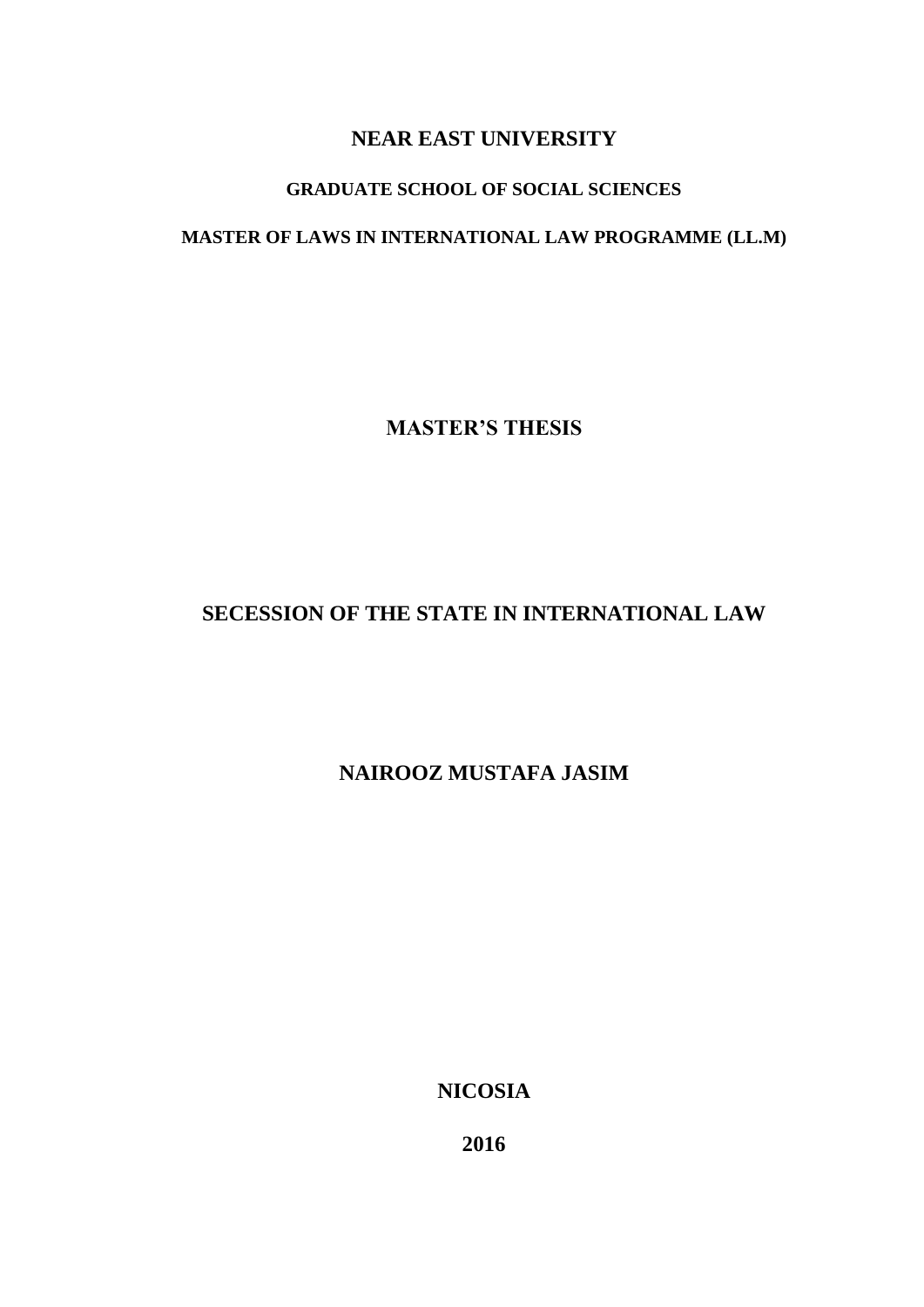# **NEAR EAST UNIVERSITY**

## **GRADUATE SCHOOL OF SOCIAL SCIENCES**

## **MASTER OF LAWS IN INTERNATIONAL LAW PROGRAM (LL.M)**

**MASTER'S THESIS**

# **SECESSION OF THE STATE IN INTERNATIONAL LAW**

## **PREPARED BY**

# **NAIROOZ MUSTAFA JASIM**

## **20144552**

## **SUPERVISOR**

## **ASST. PROF. DR. RESAT VOLKAN GUNEL**

**NICOSIA**

**2016**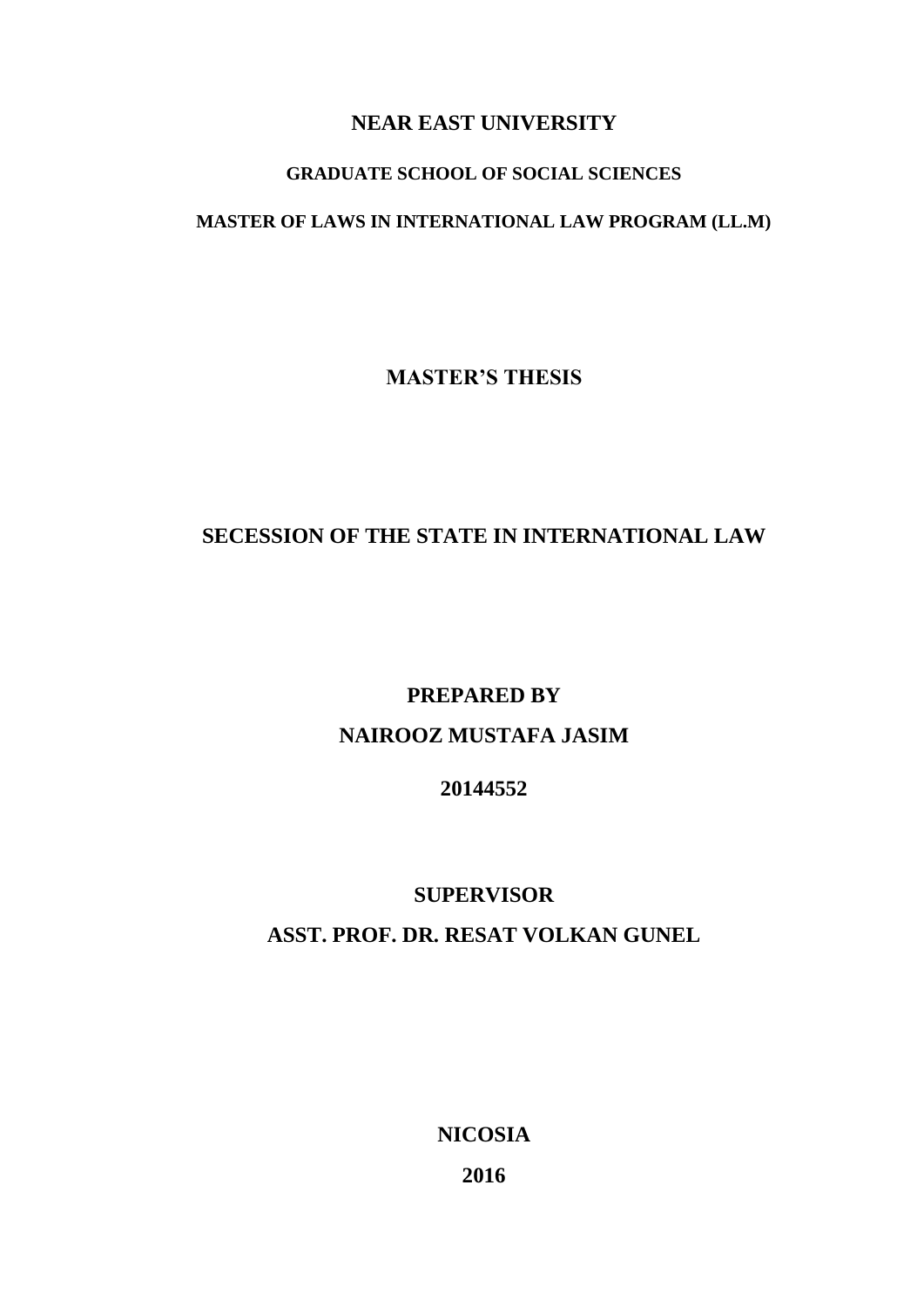## **ABSTRACT**

<span id="page-2-0"></span>Under the influence of an increasing interest in the issues of democracy, human rights, the growing globalization as well as its associated problems, a shift was noticed in the concept of self determination. The most important of these includes those arising from ethnic or religious minorities in which the governments of its home land has consistently called for such orientation minorities to be given the right to secede and to legitimize PIL on such secession under the heading self determination. This has prompted some scholars and researchers to initiate a transformation of the concept of this fact as well as propagate an international mechanism to achieve the independence of States under colonial and assurance of full sovereignty over its national territory as a means of settling internal conflicts that exist among some minorities with their governments.

Within the new international circumstances, the interest in the principle of the right of peoples and nations to self-determination, as the contemporary international law recognizes the right of all nations big and small, strong and weak, developed and developing, without distinction of race, language or religion, equality and report sucking ware development in areas economic, social and cultural rights.

Nowadays, the right in equality and determination is one of the fundamental principles of contemporary international law and binding of methods used by separatist movements, secession and corresponding areas such as the division and disintegration and civil war and condescending. Also, the reasons and motives of the secession may be economic motives and to undo the union and willingness of minorities to establish their own state, minorities can play a big role in the secession of states and economic resources can represent one of the motives for secession.

**Keywords**: [The Secession and its aspects and reasons in International Law, aspects of](#page-12-0)  [the federal state,](#page-12-0) [the secession as result of the right to self–determination and the relationship](#page-40-0)  [between them.](#page-40-0)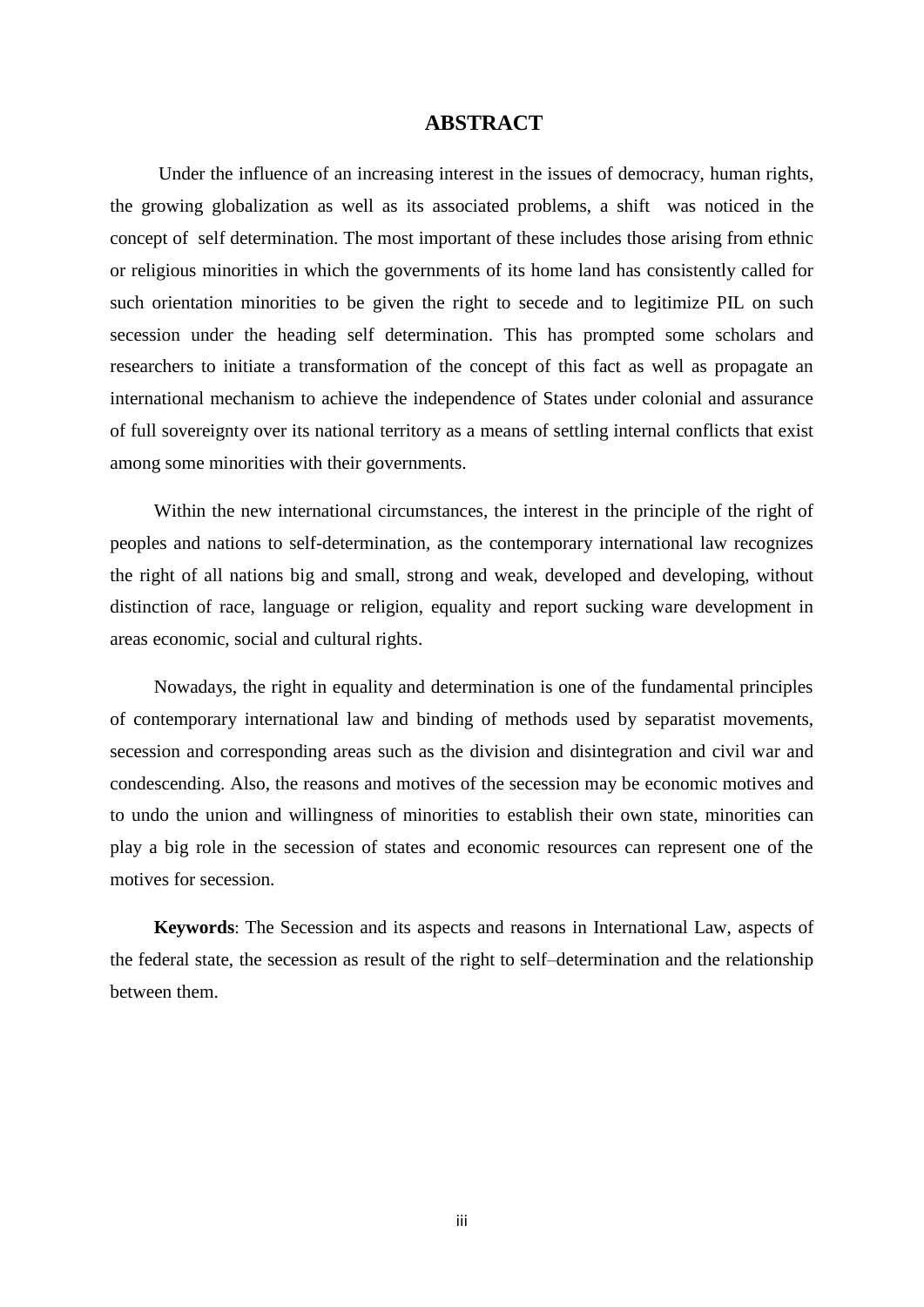# **ÖZ**

Demokrasi konularında artan ilginin etkisi altında insan hakları, artan küreselleşme ve onunla alâkâlı sorunlar kadar self determinasyon (kendi kaderini belirleme) kavramında bir kayma dikkati çekti. Bunlardan en önemlisi, içinde onun anavatanının hükümetleri doğuya özgü azınlıkları self sdeterminasyon başlığı altında böyle bölünme üzerine PIL'i meşrulaştırmak ve ayrılma hakkını vermeye çağıran dini veya etnik azınlıklardan yükselenleri içermektedir. Kendi hükümetleriyle bazı azınlıklar arasında var olan iç çatışmanın çözümünde bir araç olarak onun milli bölgesi üzerinde tam egemenliğin sömürge ve güvencesi altında devletlerin bağımsızlığını elde etmek için uluslararası mekanizmayı yaymak kadar bu olayın kavramının bir dönüşümünü başlatmak için bazı bilginleri ve araştırmacıları areketei.

Ekonomik sosyal ve kültürel haklar alanlarındaki eşitlik ve raporlama gelişimi, ırk dil veya din ayırımı olmadan çağdaş uluslararası hukuğun büyük küçük güçlü zayıf, gelişmiş gelişmekte olan tüm milletlerin hakkını tanıdığı kadar insanların ve milletlerin self determinasyona olan haklarının prensibindeki ilgi yeni uluslararas koşullar içindedir.

Günümüzde, eşitlikte ve kararlılıktaki hak uluslararası çağdaş hukuğun ve ayrılıkçı hareketler, bölünme, dağılma ve iç savaş ve küçümseyen gibi karşılık gelen alanlar tarafından kullanılan yöntem bağlanmasının temel ilkelerinden biridir. Ayrıca sebepler ve bölünme harekwtlenmeleri ekonomik hareketlenmeler olabilir, ve azınlıkların birliği geri almada ve kendi devletlerini kurmadaki istekliliklerinde azınlıklar devletlerin bölünmesinde büyük bir rol oynayabilir, ve ekonomik kaynaklar bölünme için hareketlenmelerden birini temsil edebilir.

**Anahtar Kelimeler**: Bölünme ve onun uluslararası hukuktaki yönleri ve nedenleri, federal devletin yönleri, self determinasyon hakkının bir sonucu olarak bölünme ve bunlar arasındaki ilişki.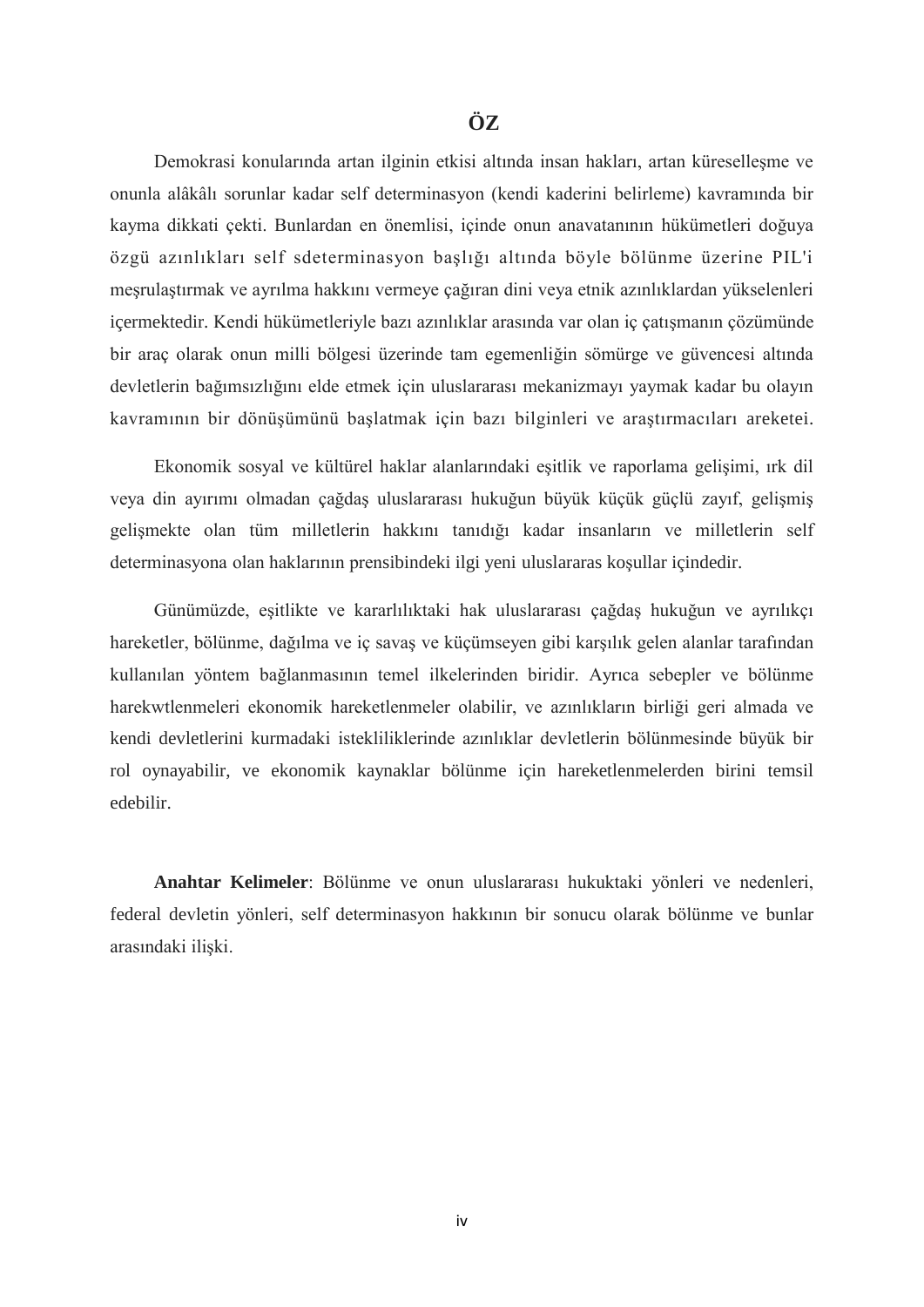## **DEDICATION**

<span id="page-4-0"></span>I would gladly wish to dedicate this research work to the special people in my life as well as everyone who has contributed in one way or the other in making it a success. To my mom, i am grateful for your support all the way, To dad god bless his soul, To my husband, you have been my pillar, my friend, my help and i could not ask for more than to express how i appreciate all you have done to aid me. To my supervisor i would want to express my profound appreciation for the time spent in guiding and advising me all through this work even when it wasn't convenient for you. you have truly demonstrated practical mentorship. And last but not least i would like to appreciate the department of social study at Near East University for their immense support.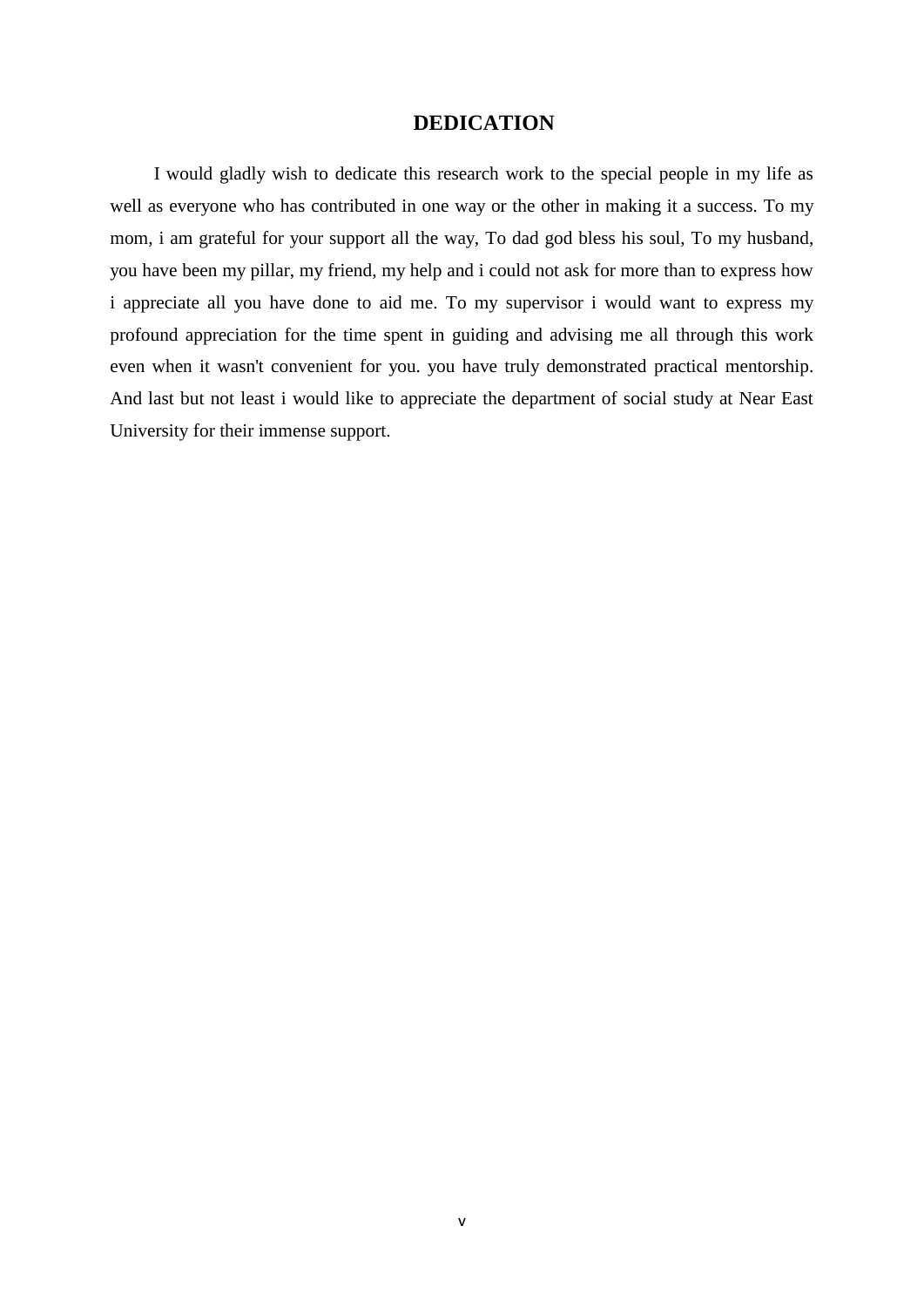### **ACKNOWLEDGEMENTS**

<span id="page-5-0"></span>Foremost, I offer my sincerest gratitude to my supervisor, Dr.R. Volkan Gunel, who has supported me throughout my thesis with his patience and knowledge whilst allowing me the room to work in my own way. I attribute the level of my Master's degree to his encouragement and effort and without him this thesis, too, would not have been completed or written. One simply could not wish for a better or friendlier supervisor.

Furthermore, I would also like to acknowledge with much appreciation the crucial role of the staff of Near East University, who gave the permission to use all required sources and the necessary materials to complete this dissertation.

A special thanks to my family. Words cannot express how grateful I am, to my mother, and all of the sacrifices that you've made on my behalf. Your prayer for me was what sustained me thus far. I would also like to thank to my beloved husband, Mr. Bijar Amedi and my sister in law kaheen & Nijan . Thank you for supporting me for everything, and especially I can't thank you enough for encouraging me throughout this experience.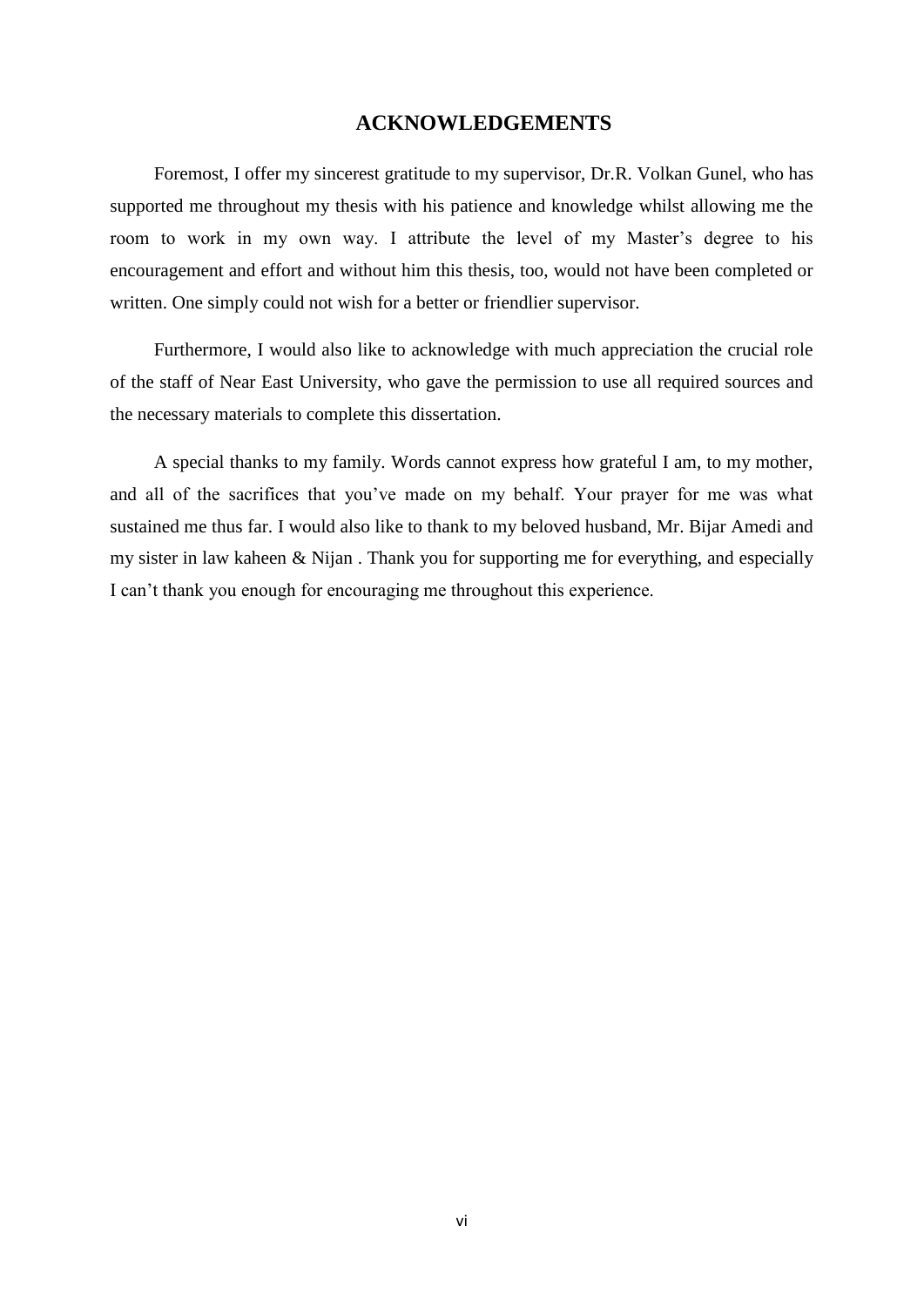# **Table of Content**

| THE DEFINITION OF SECESSION AND ITS ASPECTS AND REASONS  4 |  |
|------------------------------------------------------------|--|
|                                                            |  |
|                                                            |  |
|                                                            |  |
|                                                            |  |
|                                                            |  |
|                                                            |  |
|                                                            |  |
|                                                            |  |
|                                                            |  |
|                                                            |  |
|                                                            |  |
|                                                            |  |
|                                                            |  |
|                                                            |  |
|                                                            |  |
|                                                            |  |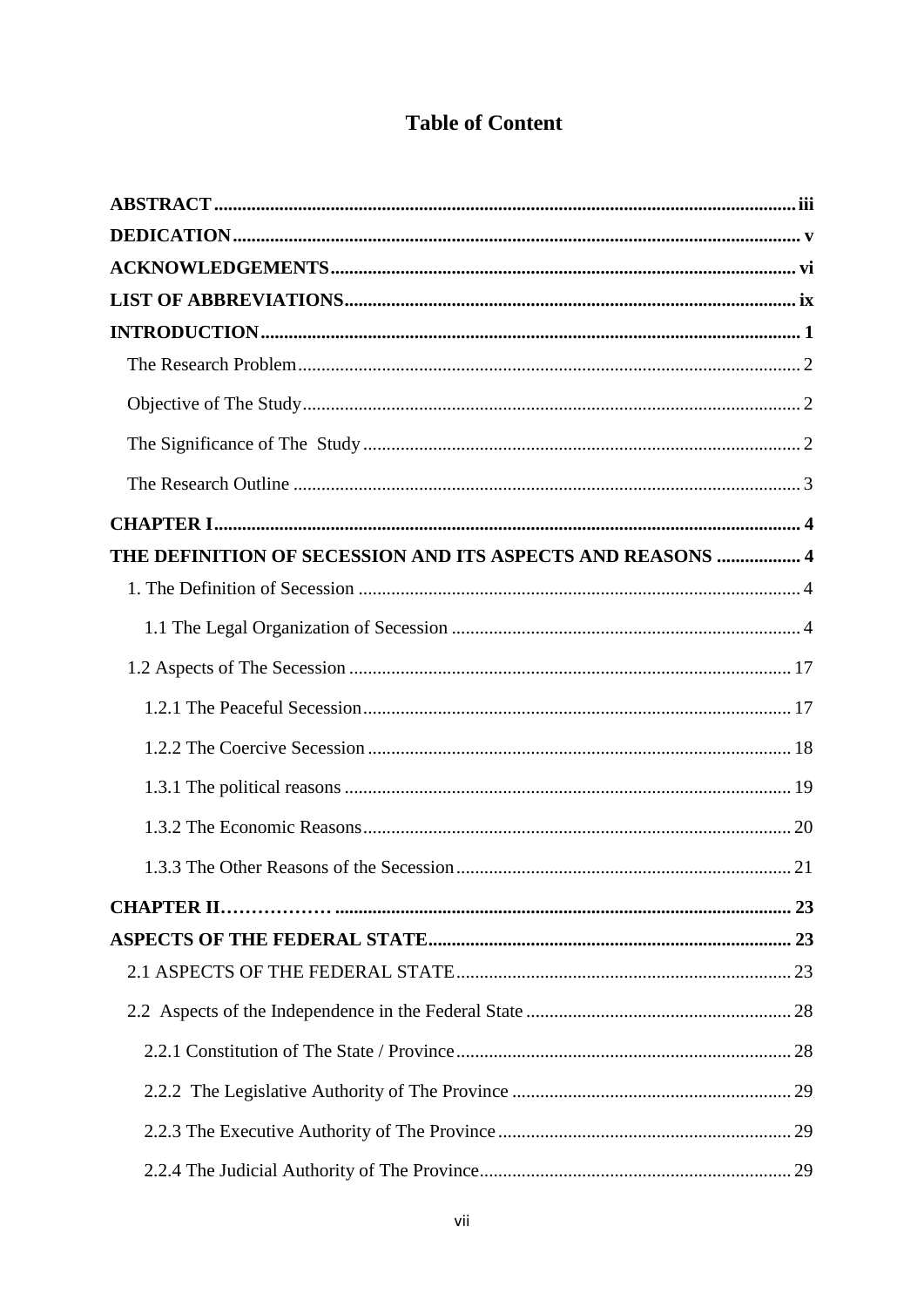| THE SECESSION AS RESULT OF THE RIGHT TO SELF- DETERMINATION AND                        |  |
|----------------------------------------------------------------------------------------|--|
|                                                                                        |  |
|                                                                                        |  |
|                                                                                        |  |
|                                                                                        |  |
| 3.1.3 A Model Case of The Independence of Kosovo from Serbia ,Former Yugoslavia 42     |  |
| 3.1.4 The Case of The Referendum for Self- Determination in Western Sahara  44         |  |
|                                                                                        |  |
| The Secession Relationship with Dissolution and Partitioning, The Secession<br>3.3     |  |
| Relationship with Concession, The Secession Relationship with Revolution and Civil War |  |
|                                                                                        |  |
|                                                                                        |  |
|                                                                                        |  |
|                                                                                        |  |
|                                                                                        |  |
|                                                                                        |  |
|                                                                                        |  |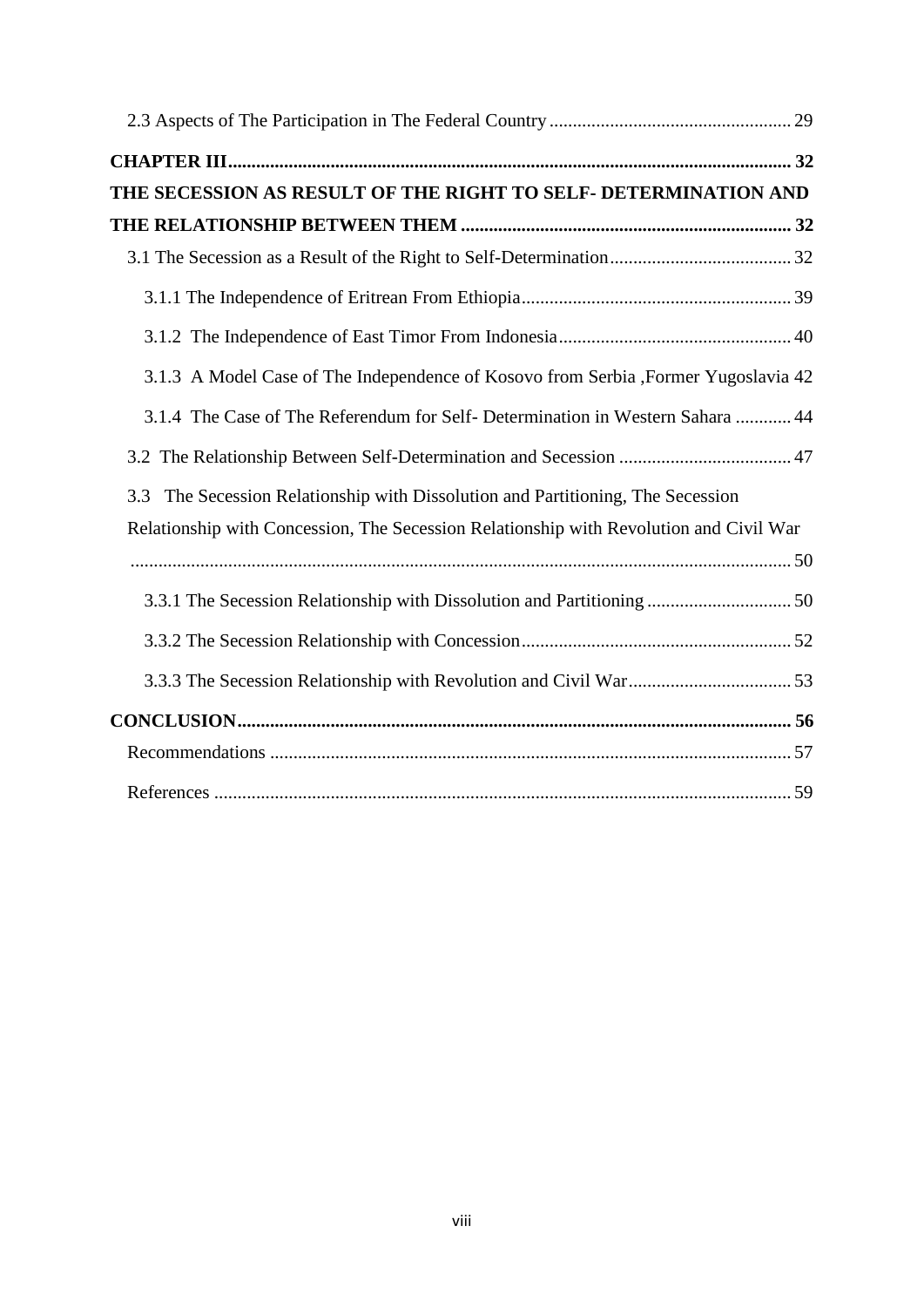# **LIST OF ABBREVIATIONS**

- <span id="page-8-0"></span>UN : United Nations
- GA : General Assembly
- PIL : Public International Law
- SFS : Sovereign Federal State
- UAE : The United Arab Emirates
- UNGA : United Nation General Assembly
- KRI : Iraq Kurdistan Region
- USA : United States of America
- SU : Soviet Union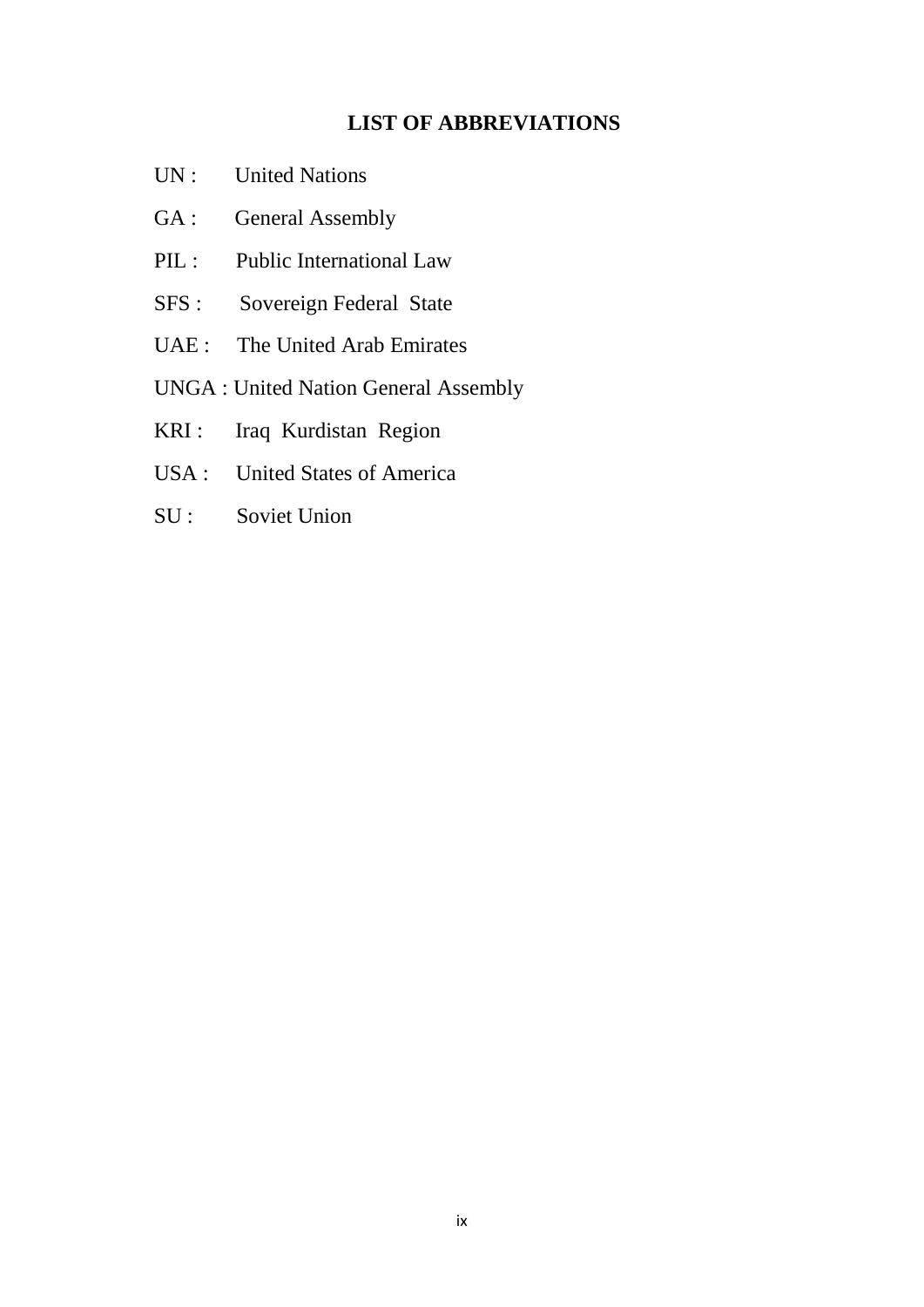## **INTRODUCTION**

<span id="page-9-0"></span>Many constitutions of the federal states lay down texts to prevent the member states from secession and it confirms the internal unit of the state. While some other constitutions did not refer to this matter, nevertheless, it has seen in rare cases of constitutions were found to organize the secession matter. As it has to be mentioned that there are elements to devote the unity in the federal states, which confirm the internal unity of the state and ensure its unity, independence and sovereignty. The constitutions of USA, Mexico, Nigeria, India and Spain are the examples which support this fact. Several texts of the Iraq i constitution of (2005) confirm the state's unity from which the first article stipulated frankly that the republic of Iraq is a fully independent and SFS and that the constitution is a guarantor of Iraq 's unity.

Thus, some federal constitutions did not address the issue of secession in any way like the constitutions of Australia, Germany and Switzerland. Meanwhile, we see two unique federal constitutions', which gave us an official right for states to secession such as the SU Constitution of (1977) and the Ethiopian Constitution of (1995).

As for the attitude of general international law recognizes the right of secession as a legal right in the case of self-determination that was confirmed by the UN charter of legal right. As well as, when the acquisition of the separate part of the international character from secession, it is not being encouraged simply because it is contradictory to the principle of the unity and integrity of the state lands. But, at the same time it deals realistically with the new state, especially when the separatist movement get succeed in imposing its control and its administration of the separate part of the original state. Therefore, the international community has recognized many of the states arising from secession.

#### **The Theoretical Framework of The Study**

The thesis is divided into five chapters; the first chapter consists of the introduction, importance, problem, and aim of the study, along with the research methodology and the most important references. The second chapter is going to highlight the definition of secession, and its aspects and reasons. The third chapter will illustrate the aspects of the Federal State, unity in the Federal State, participation in the Federal State and independence in the Federal State. The fourth chapter will look at the secession because of the self-determination right and the relation between them because of the self-determination, in addition to the relationship between determination and secession, as well as, the relationship of secession with the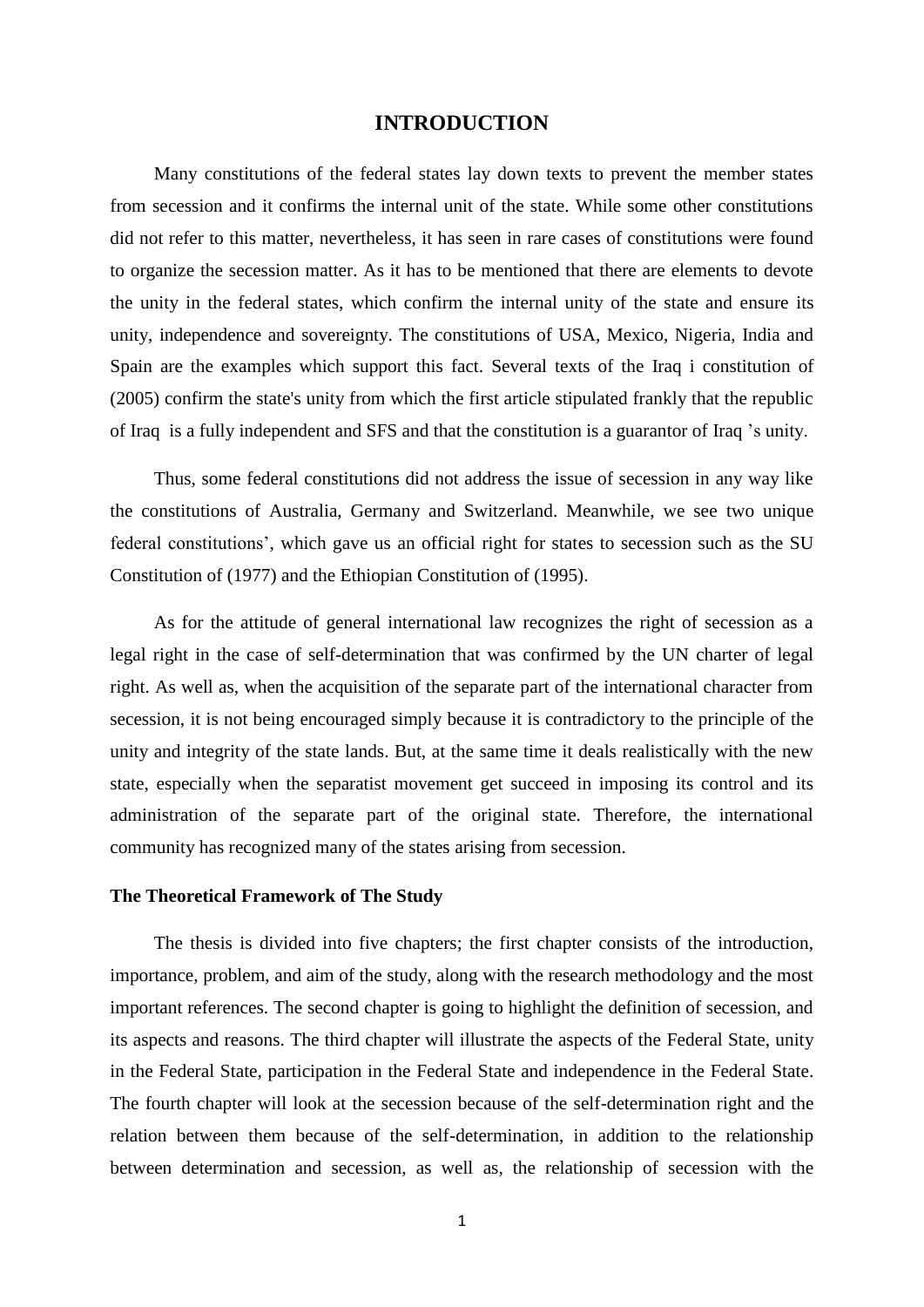dissolution, and partition. Furthermore, the relationship of secession with concession, along with, the relationship of secession with revolution and civil war. Finally the fifth chapter will contain the conclusion and the research.

## <span id="page-10-0"></span>**The Research Problem**

The research problem concentrates on commonness of the secession phenomenon or asking for the secession of the units of the Federal States. It is mentioned that secession is considered one of the commonest styles historically in founding states, in the twentieth century several states were established throughout secession especially after the end of colonialism to the limit that some people have termed this period as, era of secession, which pushed states nowadays to take care of their internal security and their unity more than their external security, so disorders would start in the relation between the ventral authority and one of the region parts where the people would resist the state authorities.

#### **Objective of The Study**

- <span id="page-10-1"></span>• Diversity in the religions has a big role in the appearance of minorities, which demand the right of secession.
- In the event of emanation of secession movements for the regions and demanding to establish a state to them the peaceful methods must be applied.
- The economic and political motivations for the regions have a direct effect on the secession demand and establishing their own state.
- Establishing a federal rule system in the states that have a plurality of religions.
- Granting the minorities a special status by using the minority language in their life and education.
- The civil wars and revolutions lead to appearance of regions which ask for the secession.

#### <span id="page-10-2"></span>**The Significance of The Study**

Many constitutions of the Federal States set texts to prevent the member states from secession and assure the internal unity of the state, meanwhile some constitutions kept silent towards this attitude nevertheless they found rare cases of constitutions that organized the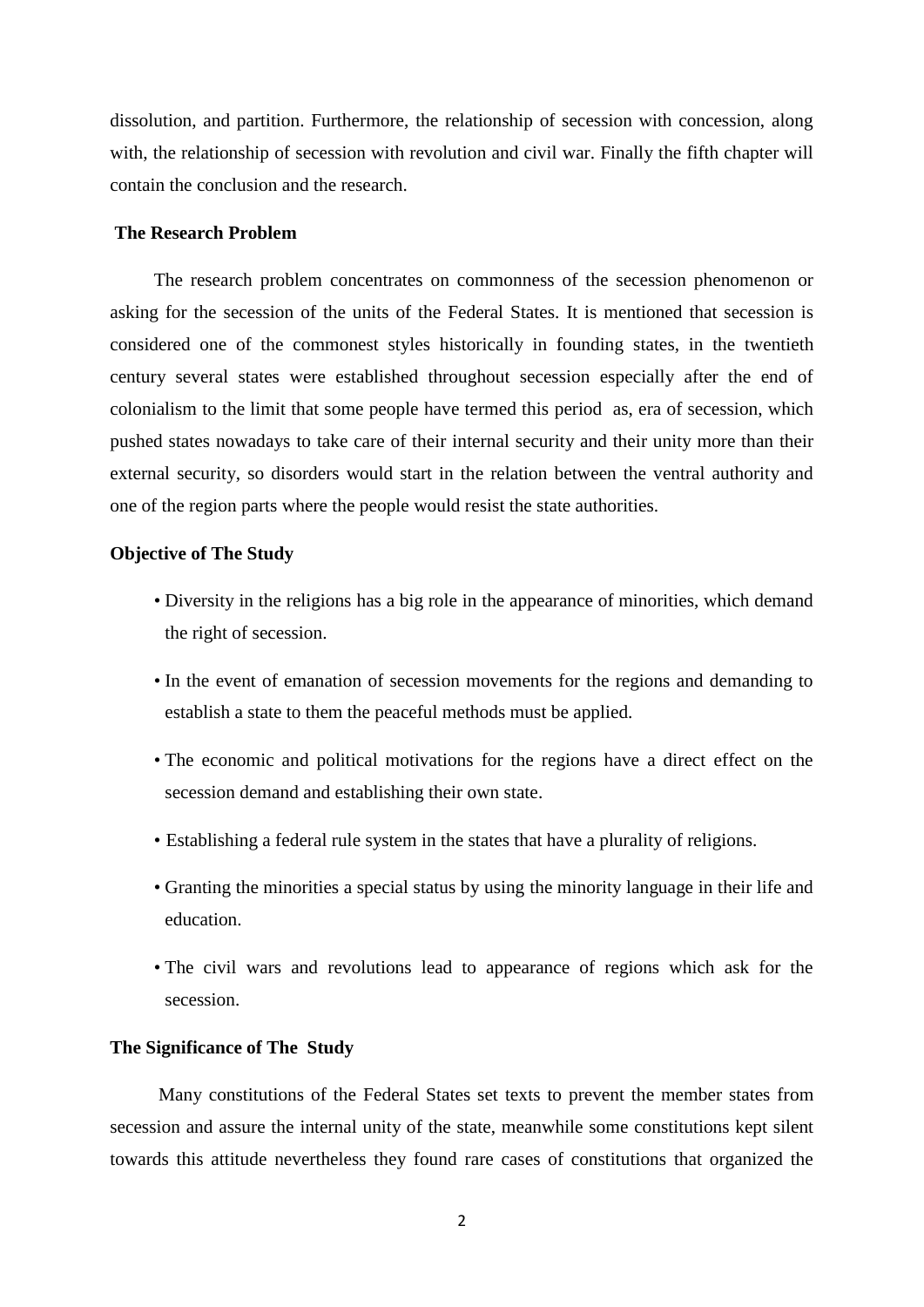secession matter. The international law confesses the secession right as a legal right in the case of the right of self-determination which was assured by the pact of the UN and upon the acquisition of the separate part of the international personality.

#### **The Research Methodology**

Our study of the research subject would be done according to the analytical curriculum related to the secession case and an explanation of the pertinent phenomena and in accordance with the available legal resources that are relevant to the subject.

## <span id="page-11-0"></span>**The Research Outline**

#### **The First Study** / **Definition Of Secession, Types and Reasons**

**First demand** / definition of secession.

**Second demand** / images of secession.

**Third demand** / reasons of secession in the Federal State.

#### **The Second Study** / **Aspects of Federal State**

First demand / aspects of the unity in the Federal State.

**Second demand** / aspects of independence in the Federal State.

**Third demand** / aspects of participation in the Federal State.

**The Third Study** / **The secession is as the outcome of self-determination right and** 

 **their relation** 

**First demand** / the secession is as the outcome of self-determination right.

**Second demand** / the relation between self-determination and secession.

**Third demand** / relation of the secession of dissolution, division and waiver, revolution and civil war**.**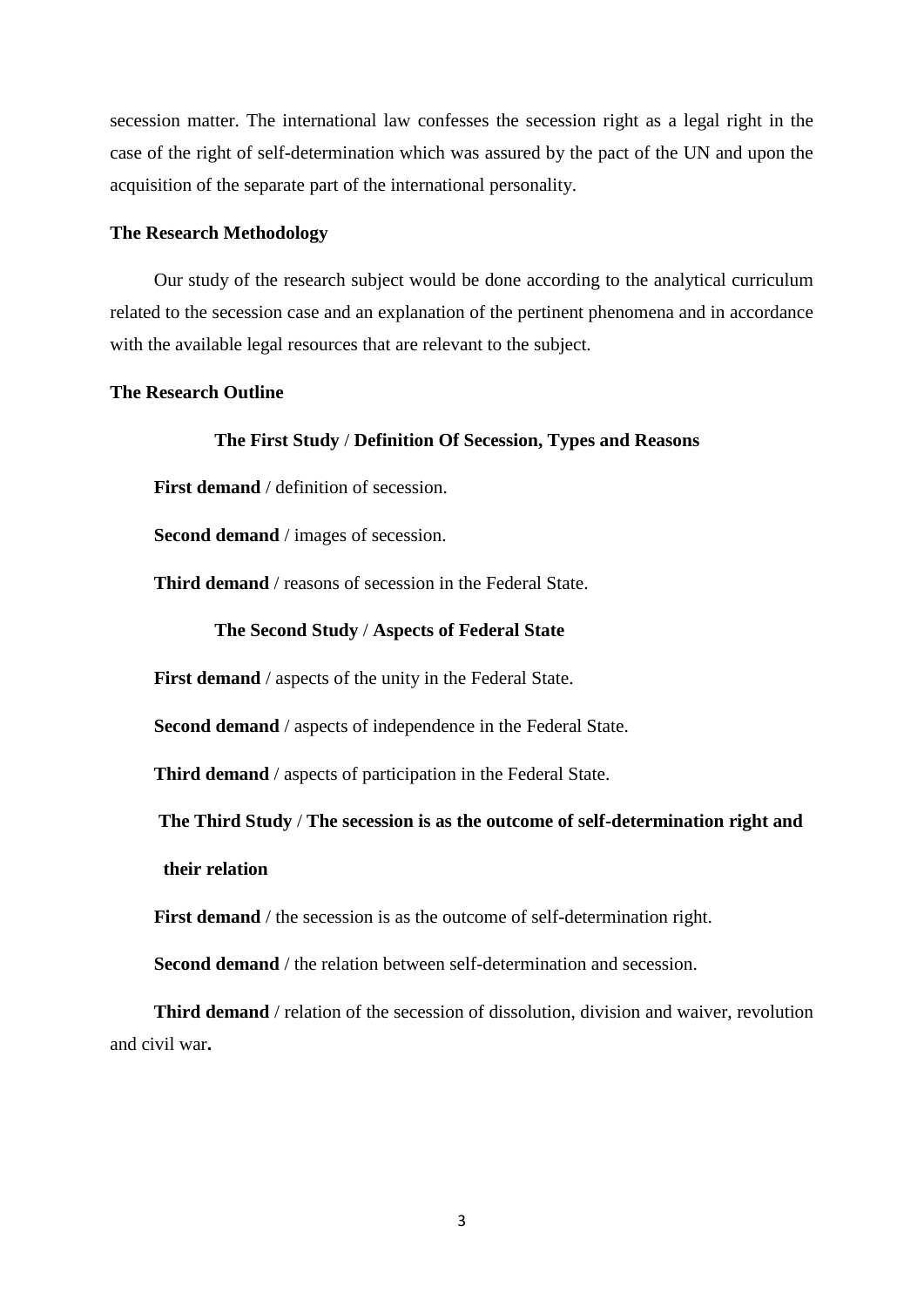## **CHAPTER I**

## <span id="page-12-1"></span><span id="page-12-0"></span>**THE DEFINITION OF SECESSION AND ITS ASPECTS AND REASONS**

#### <span id="page-12-2"></span>**1. The Definition of Secession**

Secession is an egression from a part of a territory of the state from the original state sovereignty, for the purpose of creating a new state. In order to create a new state you have to collect all the legal state elements. (Hocking, B, 1993, p.36)

Some people mention that the secession historically is considered as the most prominent method in creating the states. Regarding to this, in the twentieth century, several states were founded via the secession of many states especially after the end of imperialism. Advanced opinion seems confused between independence and secession , secession means hashing State land while independence means freedom from colonialism and if the first one (Secession faced with a fundamental principle of the PIL principle, which includes the importance of maintaining the territorial integrity of the state). Well, the second one Independence is a principle of general international law which is the right for liberation and decolonization.

The secession issue an order to be legitimate, it is implemented throughout the constitution amendment in the case of non-existence of a text on the secession , by taking into account what it needs to amend the federal constitution of complex requirements, which is usually required the referendum, whereby the sovereignty change is displayed on the territory to the people of that territory to decide whether to accept the change or not. In order to be decided whether such a change would be accepted or not taking into consideration that the people's referendum has not become a binding base of the general international law bases yet and the resorting to it or dispensing with it, it is still a matter being subjected to the circumstances of every case and exposed to political and realistic considerations more than its being subjected to the law rule, (Rubin 1967, p.179).

### <span id="page-12-3"></span>**1.1 The Legal Organization of Secession**

Many federal constitutions which includes provisions explicitly or implicitly prohibiting units from secession and also confirms the internal unity of the state as well as keeping the union's integrity. On the other hand, it prevents the state partition and its collapse. The constitution of the USA is one of the clear examples of the constitutions which prevent the states secession from the Federal State and the same thing with the constitutions of Mexico,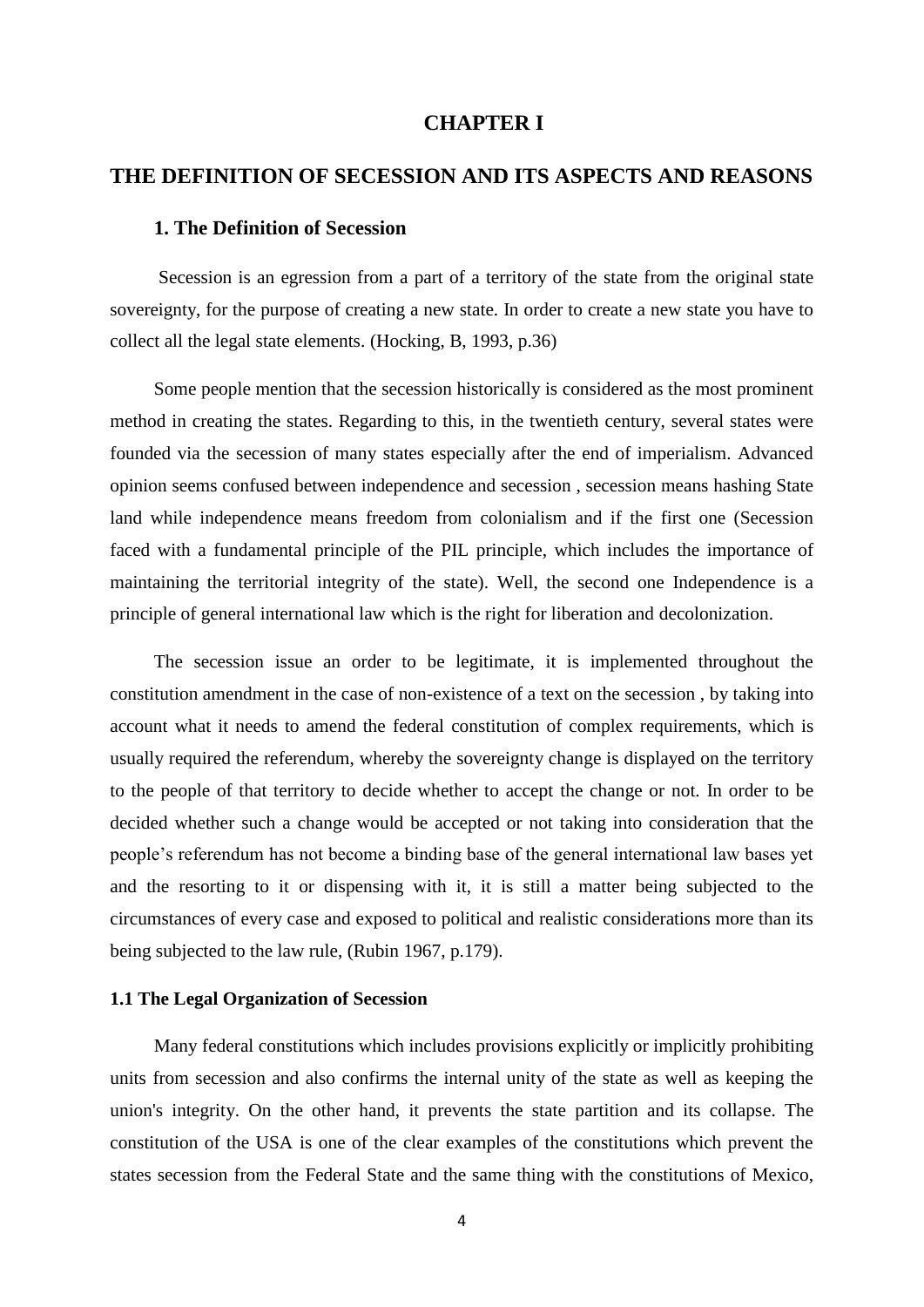Brazil, Nigeria, India and Spain, where the latter bans the societies which have the home rule to conduct popular referendum regarding the secession, as the second article of the constitution stressed the concept of indivisibility of separating the Spanish nation and homeland.

The Iraq i Constitution of (2005) emphasizes the unity of the state in the article (1), which stated explicitly that "*The Republic of Iraq is an independent Federal State, … and this constitution is a guarantor of the unity of Iraq* ." The first sentence of this article stresses the unity of the Federal State and which is incompatible with the idea of secession of its constituent units. While, the second phrase of this article confirms that this constitution guarantees the unity of the state, as well as on the right formula to every Member of the parliament as well as the president and the prime minister has to maintain Iraq 's unity, sovereignty and safety, ( Iraq i Constitution , 2005).

With regard to the Iraq i Constitution (2005), in pursuance to the article (64), which is allotted for defining the republic president, is shouldered by the president to keep the Iraq independence, sovereignty, unity and its lands integrity. It has to be said that, the article (106) of the constitution binds the federal authorities to keep the Iraq unity, integrity, independence and its democratic system. In spite of this, KRI constitution 2006 the of the constitution of the KRI states that "*the people of Kurdistan -Iraq has the right to self-determination by themselves,…*," (article (107) KRI Constitution, 2006).

This text is considered contradictory to the previous texts as well as its contradiction to the article (121) of (2005) Iraq i Constitution which stated that "*the Kurdistan region shall acts to set his own constitution, that defines the structure of the provincial authorities and powers and mechanisms to practice those powers that should not inconsistent with this constitution*," (article (121) of Iraq i Constitution, 2005).

#### **1.1.1 The Most Important Articles on Iraq i Constitution Regarding to the Secession**

The first referencing Iraq i article says that, "*the Iraq i constitution was originally built on the people's right to self-determination components, and its decision on the union in the state of pluralistic democracy,* " (Iraq i Constitution, 2005).

The second referencing Iraq i article address that the commitment towards this constitution keeps Iraq as a free union in terms of people, lands and sovereignty, as it was mentioned in the article (1) that "*Republic of Iraq is an one Federal State, independent and is*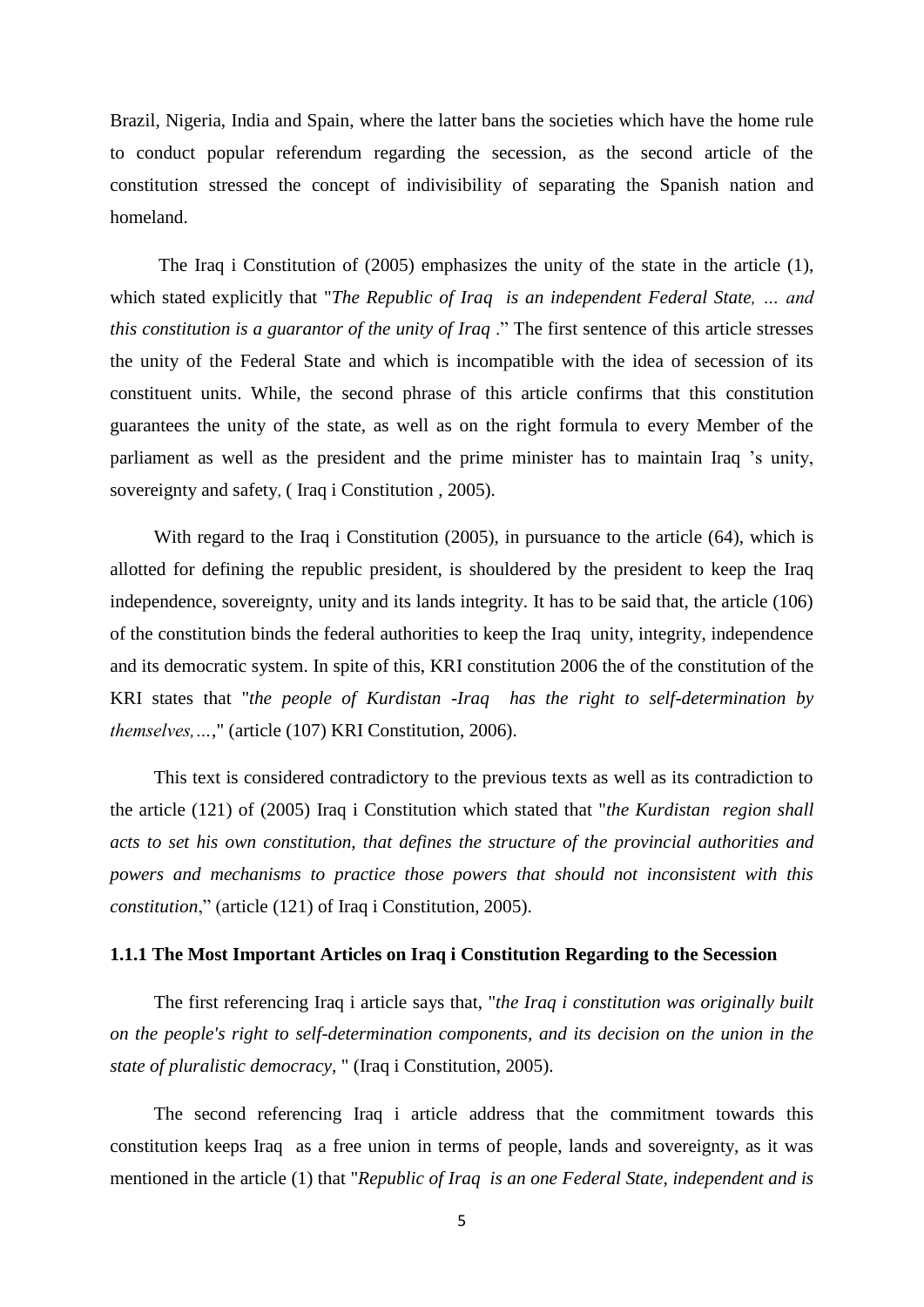*of full sovereignty, its ruling system is parliamentarian republican, democratic and this constitution guarantees the unity of Iraq*," according to (Iraq *i* constitution, 2005).

It can be clear from these two significant texts that the federal union or the Federal State: in the shadow of the federal union the union units are made to unite in one state, according to a constitution being accepted by all the units, members or the nationalities joined inside the union and it becomes as the supreme law or the basic system of the new state that emanating from the union. So, these two texts explain doubtlessly that the commitment towards constitution is the guarantor to keep this optional union constant or steadfast. In a quick review of the Iraq constitution, condition nowadays, we see, after nearly nine years much of its fundamental items are not applied, especially that are associated with organizing the relations with Kurdistan region and guarantee of the Kurds rights, but, the federal government acted to circumvent and fudge on the constitution items and explain them according to its narrow interests by all means.

Iraq is a Federal State, but not a unified state. The Federal State is made up of the union of two entities or two nationalities and more, the differences in the nature and essence of the international unions have caused the presence of multiple forms of the Federal State, and it differs according to the difference in the extent of the relationship and the overlap between the union units such as the confederated union or the federal union.

Article (3) of Iraq i constitution stated that, "*Iraq is a country of multiple nationalities, religions and sects, and it is a founding and active member of the league of arab states and abides by its charter and it is a part of the Islamic world*. "

Thus, the constitution claimed that Iraq multinational country, is not a unified nation State. Recognition of multiple nationalities means the recognition of the full personality of nationalism, and the legal rights enshrined in international treaties, and the decisions of the UN, including the right to self-determination.

Also, article (5) of Iraq i Constitution stated that, "*The sovereignty of the law and the people are the source of authorities and its legitimacy practiced by secret election, and through the constitutional institutions*," according to, (Iraq i Constitution, 2005).

Here, the constitution recognizes that the people have the right, not the federal authority that does not work according to the constitution was voted by the people. Self-determination is based on the people is the source and legitimacy of authorities, namely that any referendum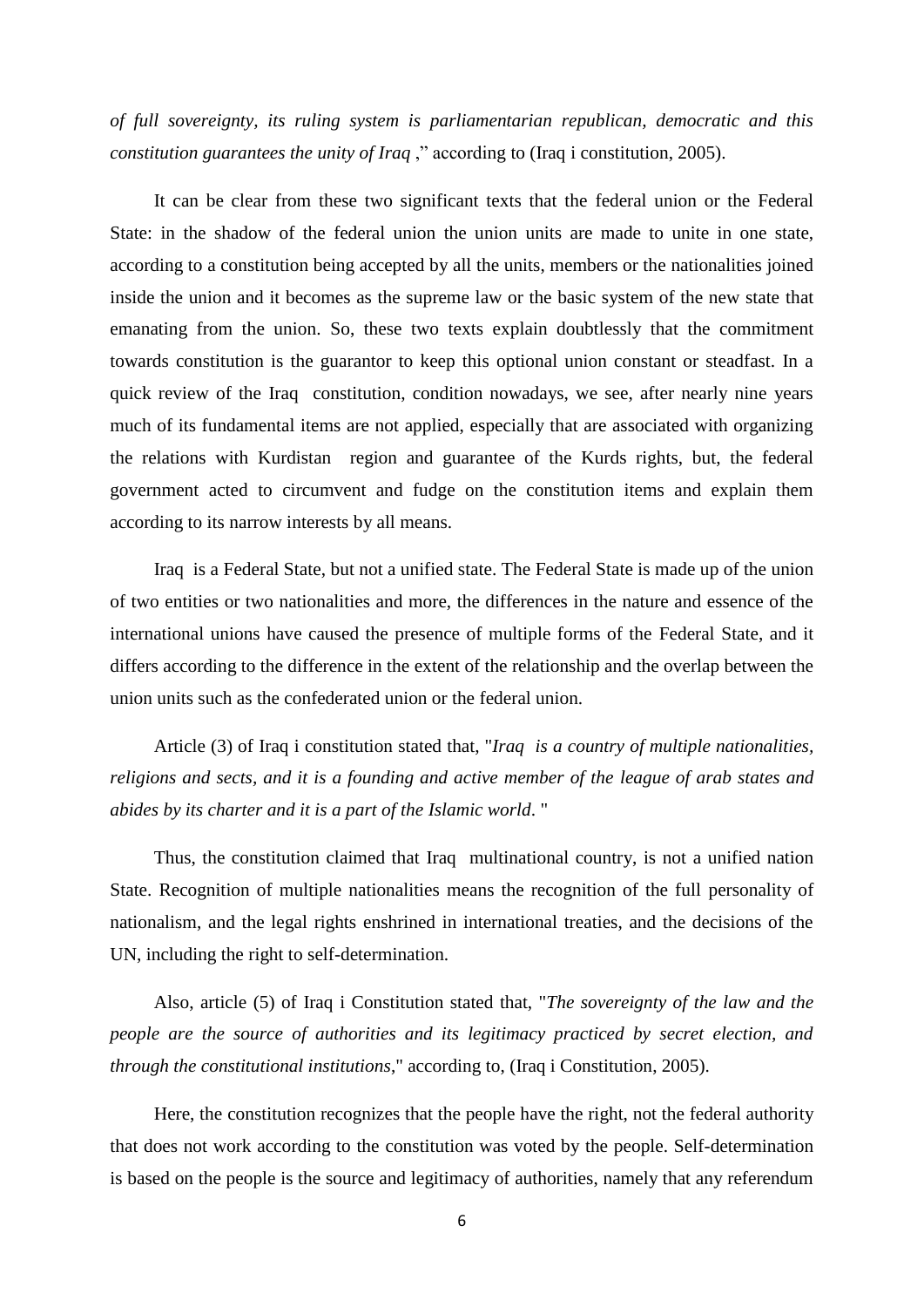results, will be built on the legitimacy of people's power in check and report to his fate. This was confirmed by the constitution in his introduction "to adhere to this constitution preserves Iraq to free his people and land and sovereignty." So, when the federal government is committed to applying the constitution, the people are entitled to exercise their right to selfdetermination, in the way that suits him. And must be noted here, that the exercise of the right of self-determination is by enacting rights internationally, and not tied to that concept in the constitution, adopt laws, decisions, and international instruments adopted by the UN and the international community as a whole is bound. (Cornell university law school, nd)

Moreover, article (46) of Iraq i constitution stated that, "*no one can restrict any practice of the rights and freedoms mentioned in this constitution or identified it by law, that it does not affect the limited and restricted the essence of the right or freedom*," (article (46) Iraq i constitution, 2005).

The concepts of right and freedom, cannot curtail them in the constitution, but they are values recognized universally. Handling them is going to be within this context, not the context of the constitution. Since the UN had ultered the legal status determination of the principle of the right of self-determination, it becomes a part of universal human rights and freedoms, within the concept the essence of right and freedom.

The article (117) clears the attitude of Kurdistan region and states the following: This constitution confirms upon validity, "*Kurdistan region and its existing authorities, a federal region"* , (article (117) KRI constitution, 2006).

The article does not mention that the Kurdistan region is a part of Iraq land, but a term is used as federal region, Kurdistan region was an existing entity by itself and its authorities, then the region was annexed to Iraq by a free optional decision being conditioned by implementing the constitution.

The region has the authority of practicing its legislative, executive and judicial authorities at the same time there is nothing in the constitution inconsistent with using the referendum right for Kurdistan people for their self-determination taking into consideration that the referendum right in the self- determination is a legitimate right and internationally guaranteed and it is not applied to the mention in the constitution.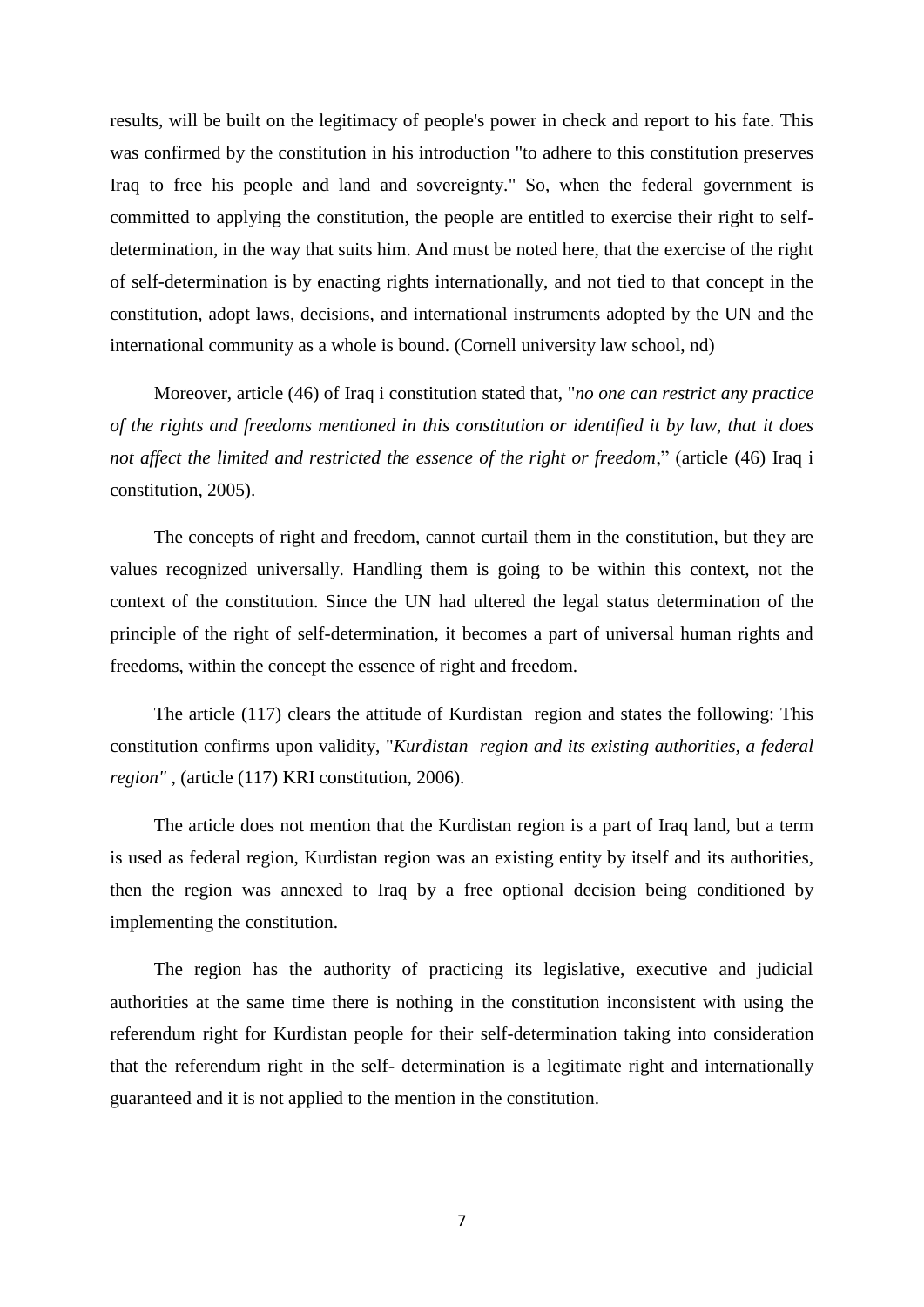## **1.1.2 The International Situation of Secession**

The principle of the regional integrity is considered one of the more stable principles of the international law and it is one of the constraints mentioned about using the right of selfdetermination. It is prescribed for the purpose of keeping the state sovereignty and its regional integrity. On the other side, the right of self-determination is exceptional and legitimately confessed in the case of disposal of the imperialism and harsh violation of human rights, Ibid, notes that, the self-determination has become a right of the collective rights of human that cannot be ignored because it is a legal right confessed in the international postural law, (Imai, 2008, p.26).

Thus, the decision of the GA for the UN no. (2625) of the year (1970) that related to the amicable and cordial relationships between states which confirmed a grant of the right of selfdetermination to three categories of people and they are:

- The peoples who live in the colony areas.
- The occupied peoples or the regions which were annexed by force without a free popular referendum.
- The situation of the Federal State which has been formed by the voluntary joining from a number of states which the federal constitution accredited the right of secession, according to (UNGA, 1970).

The right of self-determination as any other right of the legal rights has the required determinants and it cannot be taken for granted. It is an absolute right that unleashes the peoples in the application because it will lead to the international chaos if it is recognized to be applied in the previous cases but its practice gets complicated on the face of the minorities problem. The people which the government deals with various components on an equal footing where the minorities cannot demand to secede from the mother state and the simple violations against human rights result in requesting the governing regimes to respect that rights and freedoms. Nevertheless some components accredit the confession for the minorities which suffer from persecution and injustice the request of secession/ secession from the mother state on condition that the injustice should reach a high degree of gravity along with non- existence of the domestic or international alternative. So the self-determination right does not mean the endorsement of secession right of the units from the mother state on the basis that it owns a language or a religion or a certain nationality where these peculiarities can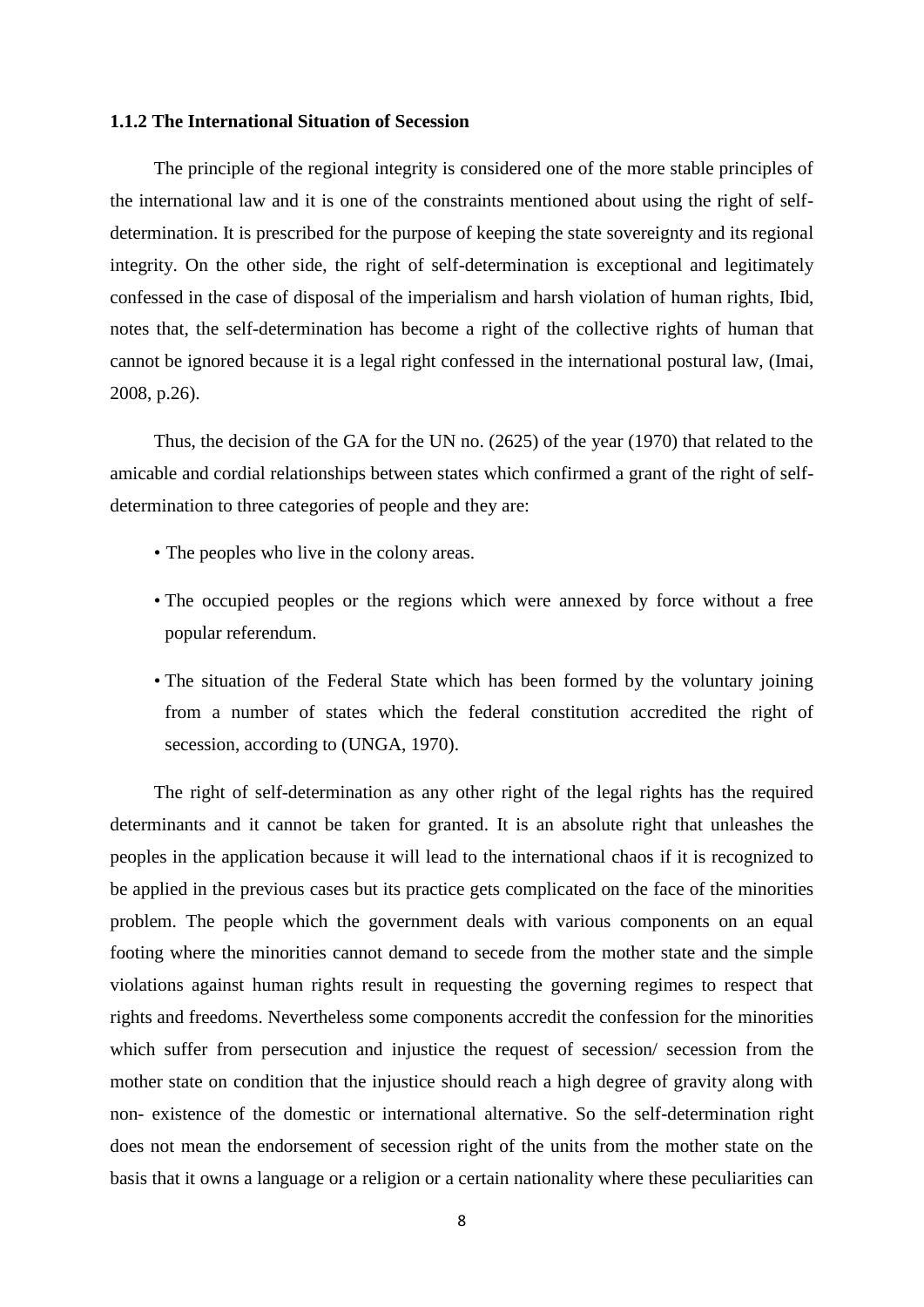be respected by the federal government and these peculiarities lead to establish the federal order.

The conception of the self-determination right includes political and binding legal dimensions, developed along with the legal status of the conception within pacts and decisions of the UN based on experiences of peoples and different nations in determining their affiliation, their political center and a form of their ruling system. We review in this abridged study the historical, political and legal perspective of the self-determination conception and the accurate legal explanation of the Iraq i constitution articles in this connection, for the purpose of giving an universal explanation regarding this conception instead of the politicized explanations which were recently issued to distort the facts and undermine their constitutional and legal applied dimensions.

Thus, the study will tackle the following points:

- What is self-determination right, date and application.
- The legal definition, the pacts and decisions issued in the UN.

#### **1.1.3 Essence of Self-Determination Right, Date and Application**

Claims that, the conception of the self-determination has entered the political thinking before entering the legal jurisprudence, through the revolutions, greatest wars and the liberation movements in a number of the world areas. It started to crystallize as a revolutionary reaction against the conception of divine authority which the royal rule prevailed at that time and harmonized with the church in stabilizing such a kind of authorities at the medieval ages. It was the State and its residents that were the private property of the king or emperor and by the church care and this authority is not subjected to any law. The ruler practices its authorities as a legal owner for all that peoples and nationalities and their sources. The french thinker, Jean Bodin, who wrote on the conception of the state sovereignty, that royal - church authority – that is a political authority unrestricted by law. But along with the emanation of revolutions and persistent tides for getting rid of the authority practice within the religious frame of the state, celestial, the authority conception and its statutory applications developed in the international society, (Peter, 2012, p.114).

Then, It became the power resides in the people, and their will, which through the inalienable right "to decide the form of government in which the state wants to belong to it.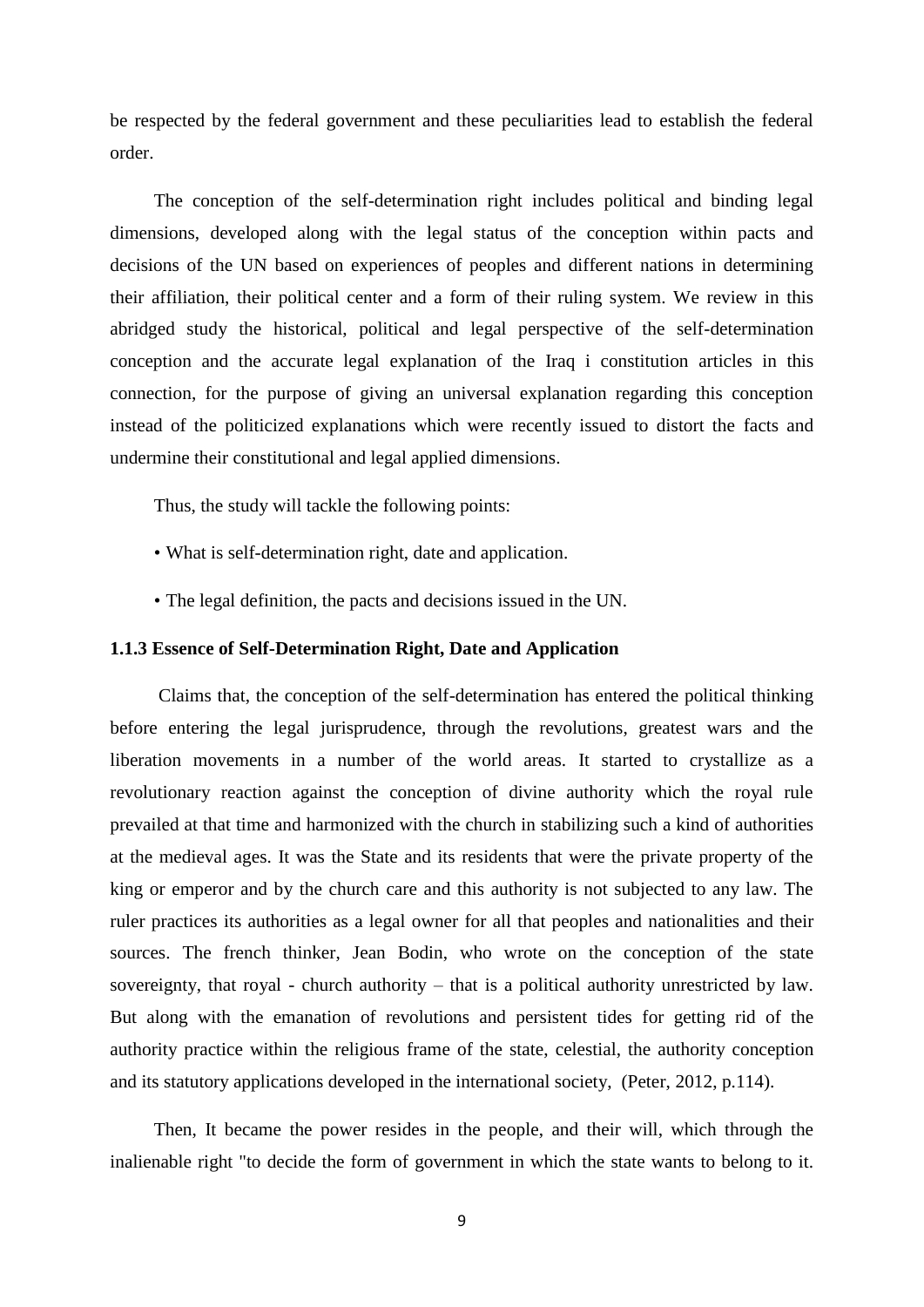The ideas of the British John Locke and the French Jean Jacgues Rousseau-the owner of the general will and mass sovereignty to get the public idea and elite acquainted with the principle of the self-determination right and the conception of the new state. So the statement of the American independence was declared on (4/July/1776) as a first experience which set theoretical ideas in the right of self-determination into action and it was politically applied to get rid of the British Imperialism, then the French document of human rights came in (1789) to enhance this conception in Europe. Afterwards, the right of self-determination became a fundamental principle, on its base the government states of South America were established which took their independence from both Portuguese and Spanish imperialisms during the period between (1810-1825). In this frame the American president James Monro issued in (1823) a statement in which the right of that state was guaranteed in their self-determination and he also undertook the intellectual, economic and military support to face any European intervention into the affairs of that state, (Peter ,2012, p.114).

#### **1.1.4 The Legal Definition, The Pacts, and Decisions Issued At UN**

The agency of the UN in the San Francisco conference in (1945) after the Second World War adopted the principle of self-determination and it was stated in article (1) / paragraph (2) within the goals and principles of the UN and was also mentioned in the UN. In San Francisco conference in (1945) article (55) of ninth chapter associated with the economic, social and international cooperation. The GA of the UN followed up the issuance of the decisions related to the peoples right in their self-determination and replaced the legal status of the selfdetermination from principle, with the right and the difference in that is the right acquires the legal attribute, binding for the practice and application where the international law expresses the right of self-determination and it is a constant right, that it has the commanding force, (Hannum, 2011, p.32).

While, the principle gives the freedom of belief or adopts it or refuse it and change the legal status the right of the self-determination led to be global legal right whose attribute is just like Universal Human Right whether it is mentioned by the states in their constitutions clearly or not. The right of self-determination is a legal, statutory and international right being guaranteed for all the peoples without discrimination within pact of the UN and their pacts issued in this respect. Additionally, the decisions of the UN developed the legality of this right, thus, it became an integral part of the human rights regulator and become a new semantics, because the treaties, charters of human rights became the legislative foundations of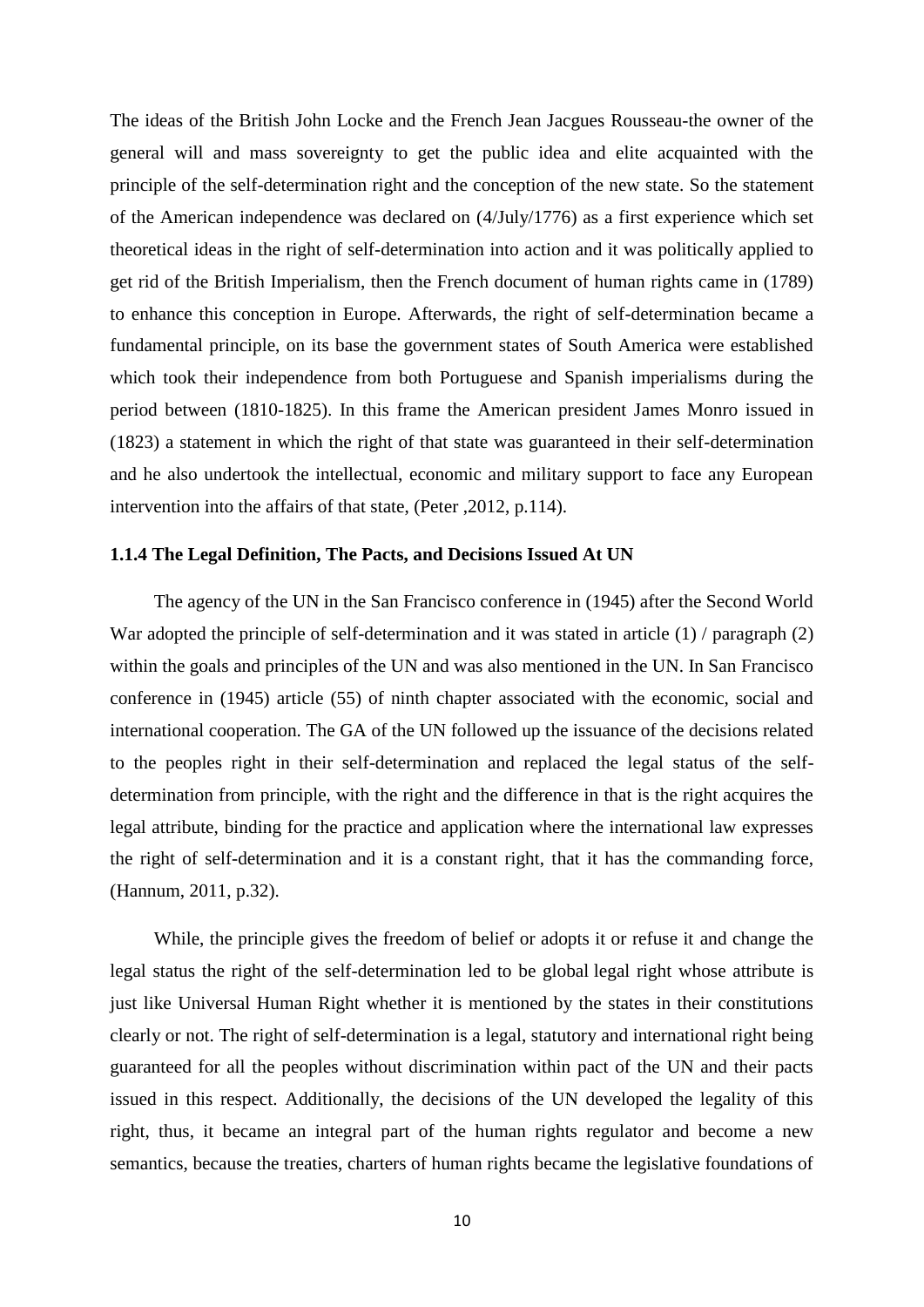contemporary international law, and that the modern era has witnessed the emergence of divisions within many States, sometimes led to massacres and wars against ethnic minorities and nationalism. We will come on legal detail in the paragraphs below.

#### **1.1.5 The Pacts and Decisions of The UN About The Right of Self-Determination**

The legal enrolment of the self-determination right in San Francisco conference, which was held to find the UN was aroused and moved according to the San Francisco conference in (1945). The UN in San Francisco conference in (1945), in the second (2) paragraph of the article (1) a column of the goals and principles of the UN was enrolled. The paragraph stated and confirmed the development of the cordial relationships between nations on the basis of the principle respect which aims to compromise in the rights between peoples and every nation has the right of the self-determination in addition to making the other right procedures to upkeep and enhances the general peace. Here we observe the paragraph does not use the term but it sufficed to use the term nations, and peoples because the nations and peoples determine the form of the state, rule and the sovereignty under which the peoples want to live, then the right of self-determination was mentioned again in the (article 55) of the ninth chapter related to the economic, social and international cooperation where the article stated: the desire of the UN to provide the necessities of the stability and welfare to establish amicable and sound relationships between the nations being built on the principle respect which aim to the settlement in the rights between peoples and every single nation should have a self-determination, (The San Francisco Conference, 1945).

The UN In San Francisco conference in (1945), the article (55) was reckoned as a basis to create the conditions of stability and welfare to maintain the relations of friendship and peace between other nations. But, the imperial states continued to fight the anti-imperialism states, regarding the accurate legal explanation of this article. The conflict, and the UNGA by its resolution (421) of (1950), asked that the commission on human rights has to make recommendations regarding the ways and means that ensure the determination of peoples.

Then the GA confirmed by its decision no. (545) issued on (2/ 1952), that, "*the necessity of the simplicity of the agreement related to the civil and political rights where the agreement associated with the economic, social and cultural rights in an article, guarantees the peoples right in their self-determination*", (The GA in December /1952) has issued the decision no (673) accordingly considered the peoples "*right in their self-determination a*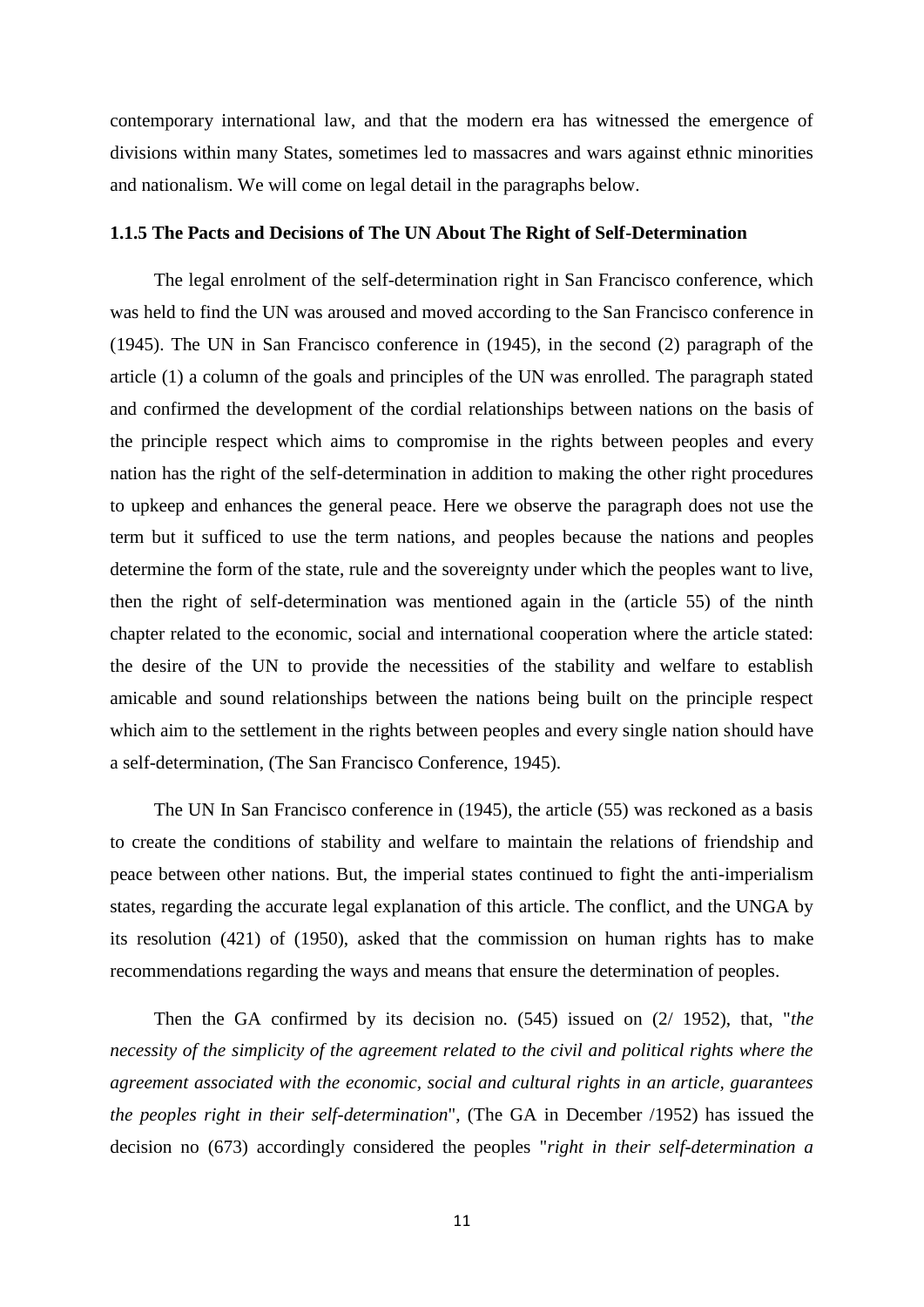*necessary stipulation to have all the fundamental rights and every member of the UN should keep the self-determination of the other nations and respect it*", (The GA, 1973).

After the decisions which the committee of human rights offered via the economic and social council of the UN conference (1960), it issued the decision no (1514) which aims at granting the independence to the imperialized peoples and states where such decision occupied an exceptional importance because it was made an axis on which all the following decisions of the UN associated with the right of self-determination were based. The decision stated as follows : *"the right of peoples without any discrimination in their political, economic, social and cultural self-determination and expected steps would be taken to grant the non-independent peoples their full independence and no any pretext would be made to defer that… unlikely it would be a denial to the basic human rights and it is contradictory to the pact of UN, meanwhile it hampers the international peace and cooperation*", (Social Council of UN Conference, 1960).

In similar ways, the GA of UN (1962), the decision (1803) in (1962) the GA of UN adopted the right of peoples ,inalienable, in soveregenity over their riches and their natural resources considering it one of the rights emanating from the right of peoples in their selfdetermination and in the determination of their political center and providing their economic development on condition that non-breach of any commitments depend on the requirements of the international economic cooperation reliant upon the mutual benefit and principles of the international law, the GA of UN (1962).

The above decisions were issued in the process of the attempts of the imperialized states to get rid of the imperial states the UN after that period decided to expand the scope of applying the right of self-determination throughout the issue of a decision no Available from, UN conference (1966), (2200) in (1966), which included two international eras, the first era was related to" the civil and political rights" and second era was regarding "the economic and social rights" where these two eras became enforceable in (1976), (UN Conference 1966).

It fully and legally entrenched the right to self-determination of all peoples as well as made it one of the fundamental human rights. Thus, the first article of the covenants containing one unified text determination represents "*all peoples have the right of selfdetermination and possess by virtue of that right they freely determine their political status and freely pursue their economic, social and cultural development*," (UN Conference 1970). Then the GA collected all the decisions which were taken at earlier time about the self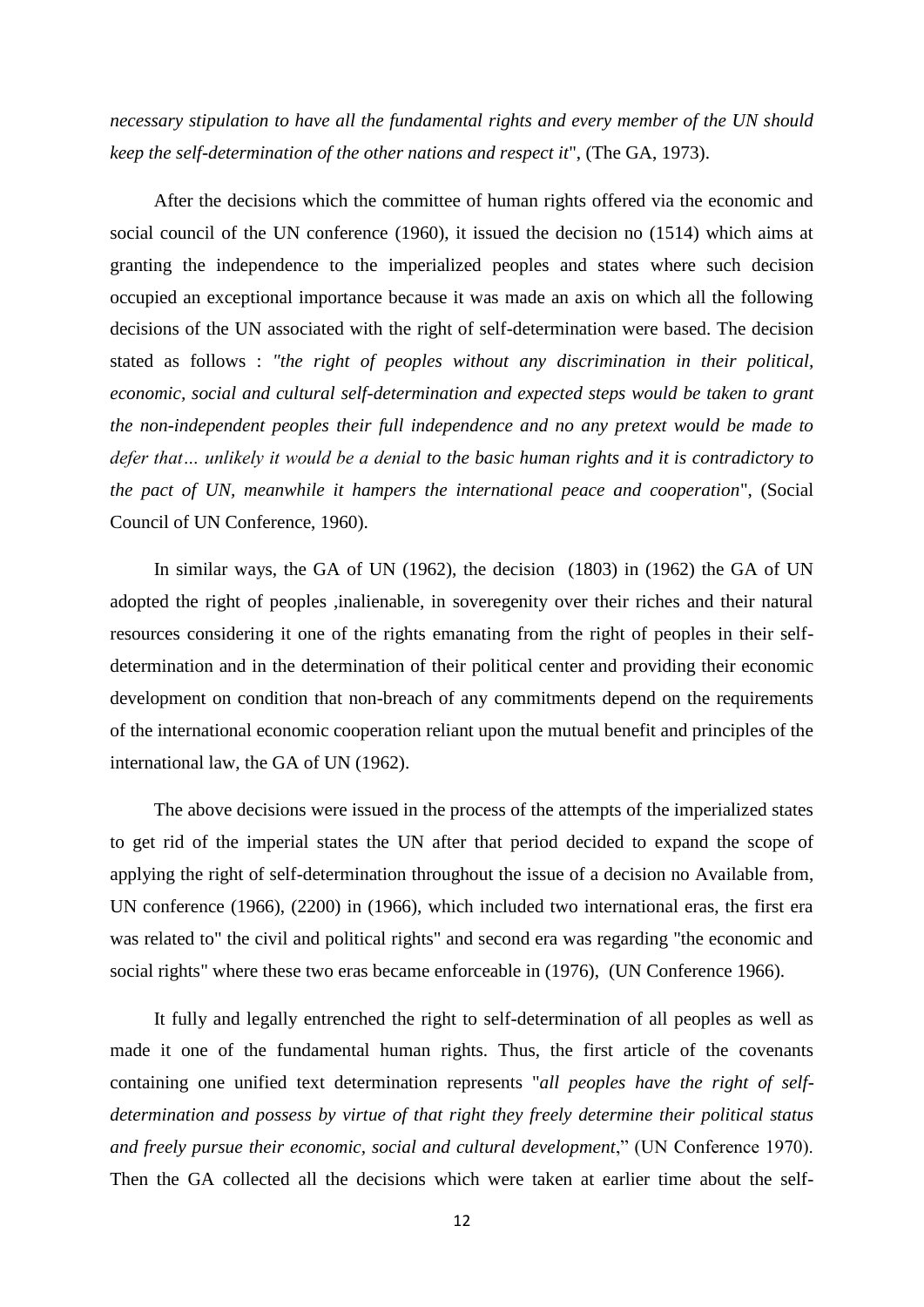determination in one decision in an attempt to unify the meaning of the conception and applications, available on, UN conference (1970), the decision, (2625) was issued in 1970 comprising the frank Declaration associated with the cordial relationships and cooperation between states according to the pact of UN and the GA reconfirmed the decision no. (2787) issued on (12/12/1972) "*right of peoples in the self-determination, freedom, independence and the legality of their system by all available means and conformable to the pact of UN*" and requested via the decision no. (3970) issued in (1973) all the member states to confess the right of peoples in their self-determination, their independence, giving them the moral and substantial support and all types of assistances to people who struggle for this objective.

By these developments which were left behind by the decisions of UN and international practices, the right of self-determination has enjoyed the commanding international rules which was assured by according to Vienna accord of treaties law of the year (1969), since this right enjoys the attribute of the legal rule and it is considered one of the rules of the general international law whether their source was the international tradition or the general international accords where the self –determination occupies the acceptance by the whole international society .

#### **1.1.6 Some Legal Directions in Explaining The Right of Self-Determination**

Some opponents of the right of self-determination stipulated in the decisions of UN adopt a narrow explanation against the people's right at equality and liberation on the pretext that this right is restricted to the colonial states only. Thus, this contradicts the development of the contemporary international law and the practical application of this conception by a number of peoples and states. Many jurists believe that determination has provided for in paragraph (2) of article (1) of the Charter of the UN with the concept of equality, equal rights and self-determination, "*therefore, it is not possible to say that equal rights are*" legal right while that determination is not like that , according ( paragraph (2) of article (1) of the Charter of the UN)

Also many of the international law jurists stood against the pretexts used by some states to narrow the legal application of this right and proved about such ill-founded pretexts confirming that the self-determination has developed throughout the decisions and practices of the international society based on the pact of UN and became a legal right arranging rights for the peoples and states and imposing international commitments on them. Thus, the attempts of some states of distorting and falsifying the right of peoples in their self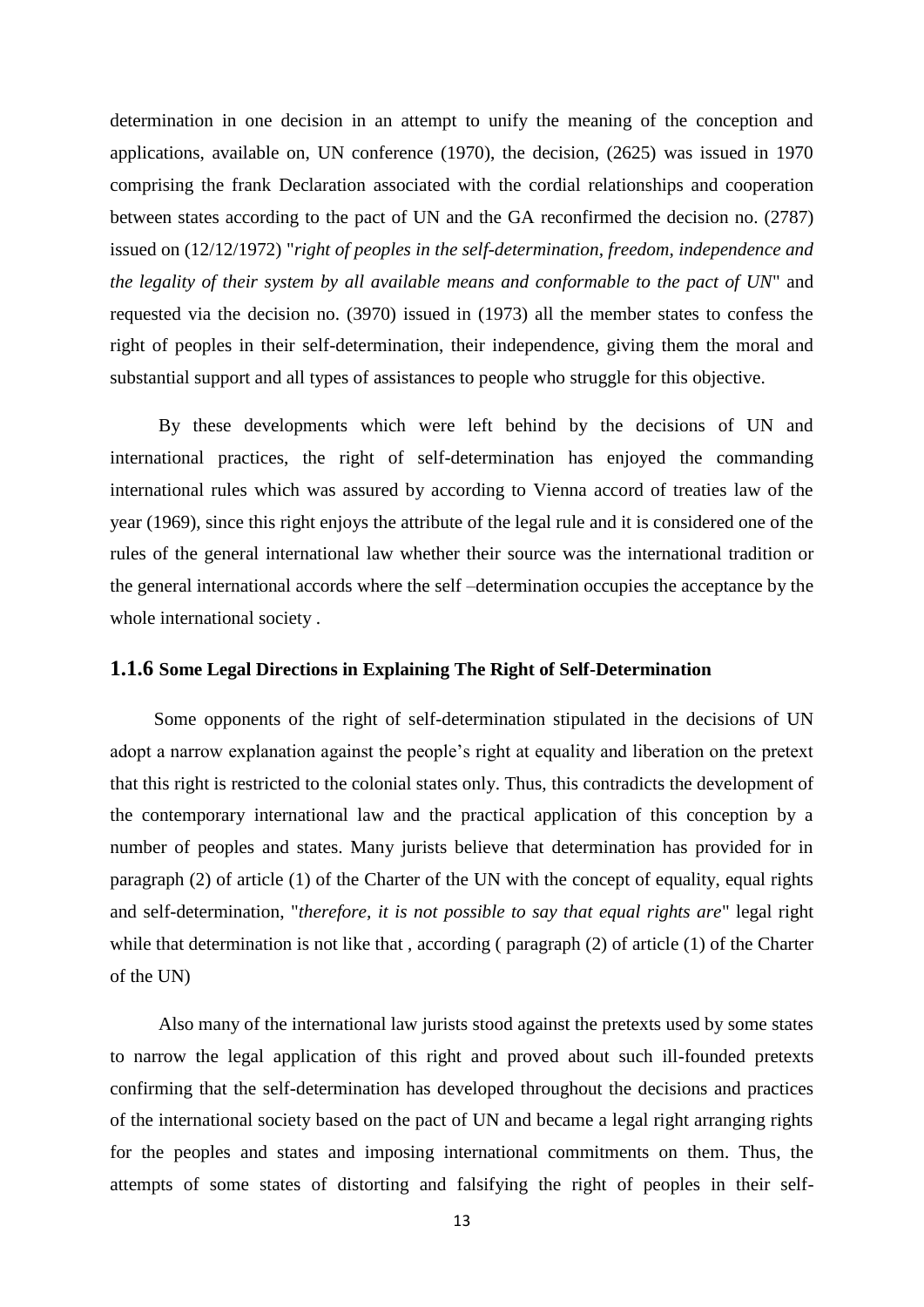determination by the claim that the self-determination would cause a sense of chaos and dispute between nations and states, such thing means that these states act to enslave peoples and enchain them with lawless authorities. Proceeding from this point we saw how the application of this falsified idea was made against the Kurdish people by depriving them of their right of self-determination after the first world war, which jeopardized them to repressive policies such as the deportations, localized use of the internationally banned weapons such as the chemical gases, and the anfal campaigns, and genocide, (Boykin, 1998, p.187).

Then, the decision of the great powers was to sacrifice the Kurds, which resulted in the chaos, conflicts, wars and catastrophes. So granting the right of self-determination to the peoples on this planet would doubtlessly lead to removal of violence and disorder. Finally, the nineties era of the past century came to crystallize the implementation and application of the international confession of this right in a bigger and deeper way after the disintegration of the SU. It led to appearance of nationalities and ethnicities independence where Estonia, Latvia and Lithuania declared their independence and the ex-Yugoslavia was partitioned to seven states namely Serbia, Croatia, Bosnia, Herzegovina, Macedonia, Slovenia, black mountain and Kosovo, (Boykin, 1998, p.159).

# **1.1.7 The Permitted Methods Within The Frame of Practicing The Right of Self-Determination**

Acoording to the charter of the united nations, both the fourth and fifth ideas of the fifth principle of the Declaration of the international law principles regarding the cordial relationships and cooperation among nations, according to the pact of the UN amongst the permitted methods within the frame of practicing the right of self –determination were:

- "*Establishing a sovereign and independent state*."
- "*The desire in the secession / secession freedom from the state or joining an independent state*."
- "*Transformation into a political system freely according to the people's desire*."

But at the same time, the seventh paragraph of the same principle permitted the states the right of defense of their sovereignty against the movements of secession or partition hence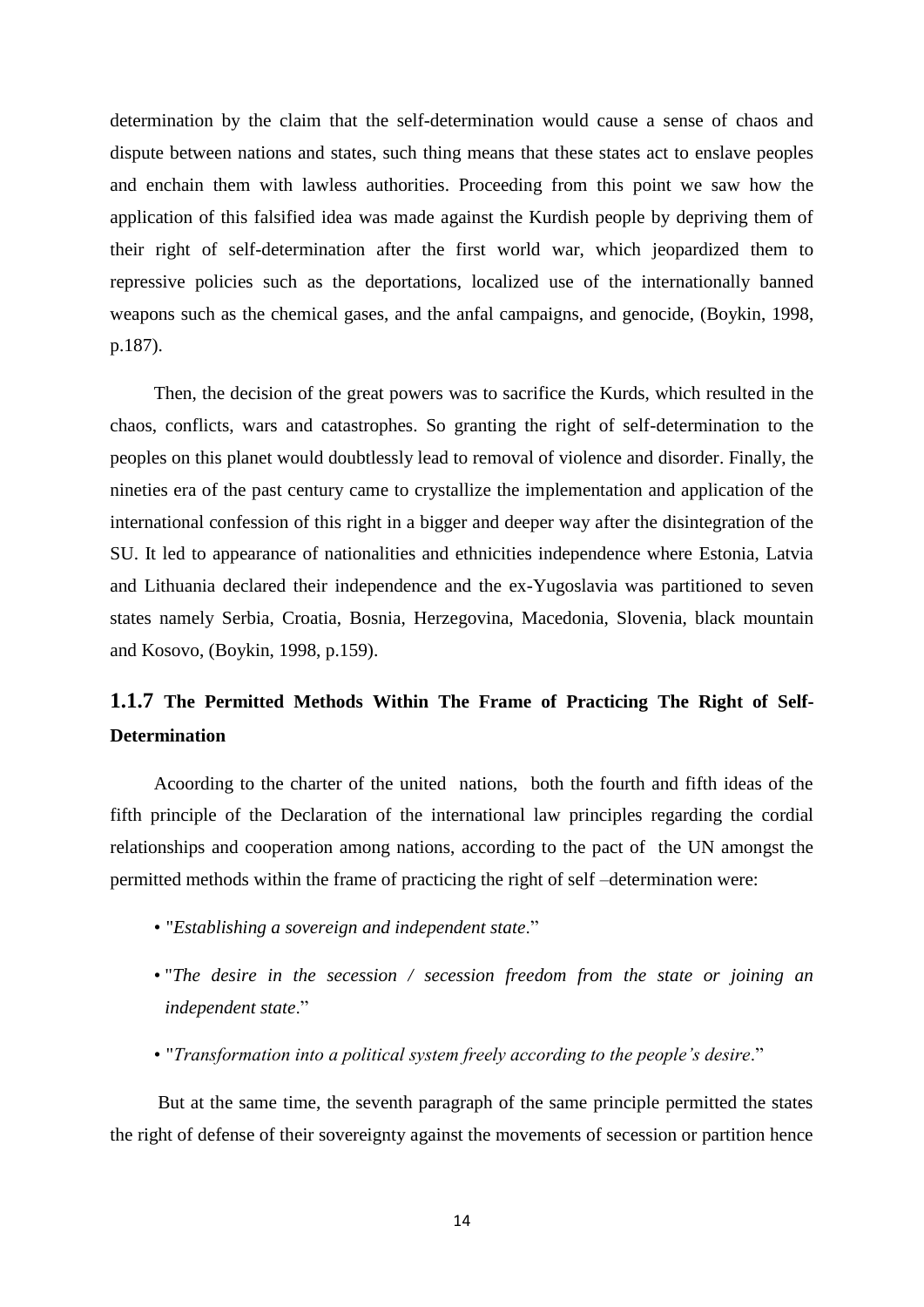the application of the self-determination right requires the balance between two contradictory considerations, (Watts, 2005, p.243).

Although, this contradiction has been settled in Vienna Treaty in (1993) in the UN on Human Rights which settled the differences. Ready from, Vienna treaty (1993), Thus, the conception of self-determination conception is highlighted after Vienna Treaty. This long wave of the legal development and experiences of the states are as follow:

- The right in the state dissolution, changing its shape and nature as it took place in the SU and Czechoslovakia.
- The right in the withdrawal or secession as it took place in Bangladesh and Eretria.
- The right in a home rule autonomy for certain groups and regionally defined as it was common in the ethnicities and language in a frame of confederation.
- The right of the liberty from foreign imperialism as it took place in Africa, Asia and Caribbean.
- The right of keeping the independent will of people occupies a certain region as it was in Mayotte Island in Comoros or in Puerto Rico.
- The right in the unification of the partitioned state as it was in Germany.
- The rights of minorities and groups which have a big political and a legal presence of the confession as being the article (27) of the treaty of the political and civil rights of the GA Declaration in (1992) about the peoples' rights who are subordinate or dependent to a nationality or an ethnicity or a religion or a language.
- The right of the internal determination in the freedom of the government shape and in a clearer form just like the democratic shape in Haiti, (Vienna Treaty in the UN, 1993).

#### **1.1.8 The UN and Methods of Practicing The Right of Self-Determination**

The majority of the members in the UN agree to practice the self-determination prescribed by peaceful and democratic methods like suffrage and referendum or any other peaceful method. These methods centered on the suffrage and referendum for their being are ones of natural, constitutional methods of the internal legislation on one hand, on the other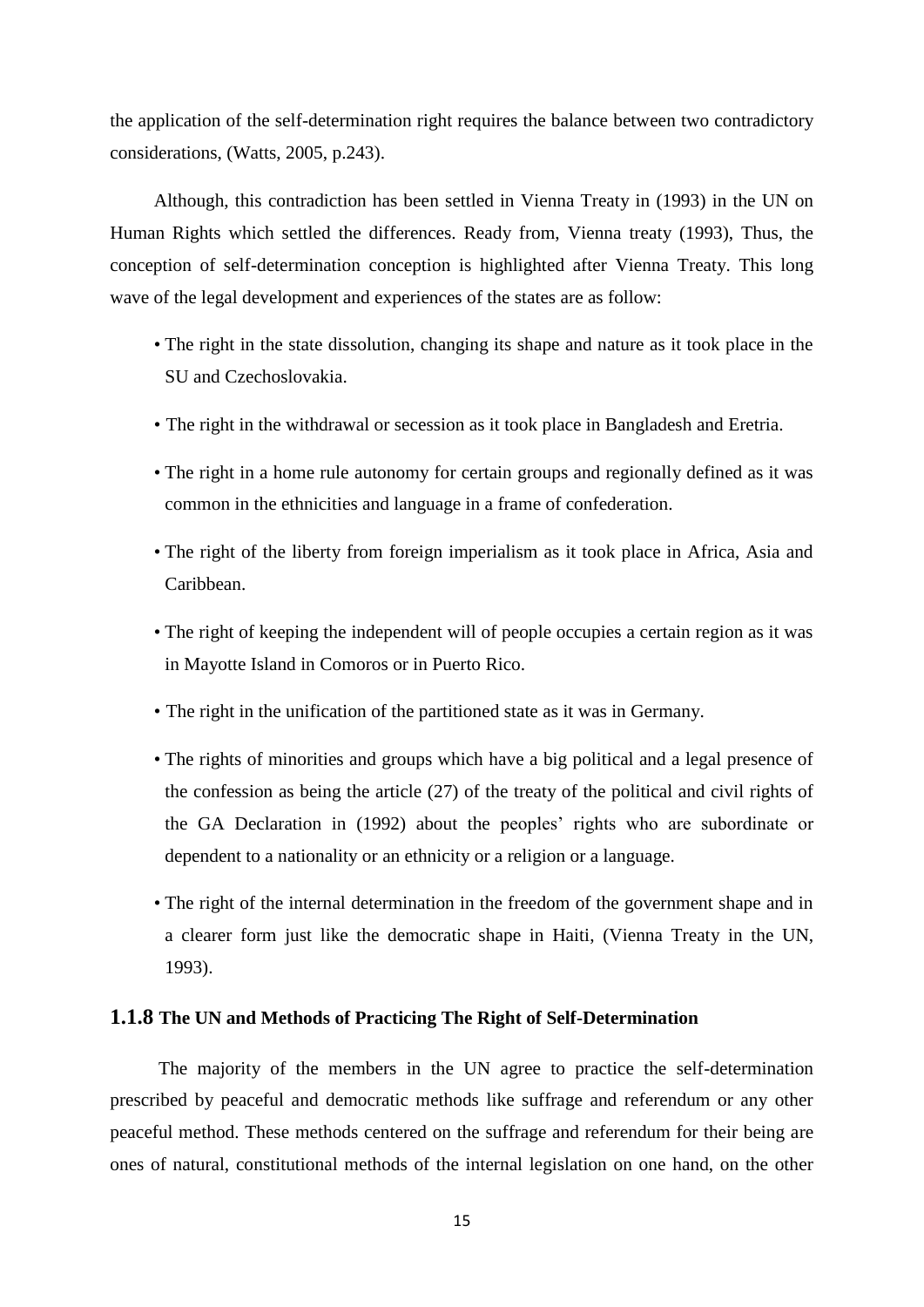hand such methods are agreed to as the legal law and they include the people consultation via the direct voting about the people desire regarding the self-determination and "it was confirmed by according to the GA of the UN in (1952), its decision no. (637) issued on the self-determination on (12/1952) and stipulated "*that the desires of peoples are being confirmed via the suffrage or any other democratic methods and being prescribed and it is recommended that they would be practiced under the supervision of the UN*," the committee of human rights repeated the same text in the paragraph (2) of the first article and article (48) of the Human Rights agreement project. (the GA of the UN,1952)

If the people rights are denied by the controlling government, it will be considered an aggression and a violation against the principles of the international law. Then, the UN and Nations Council would be obliged to take the required procedures to stop this aggression and in case of the failure about that…. a contradictory status would take place against the pact and principles of the international law. Both the referendum and suffrage were used in Sudan, Mauretania, Guinea, India and Nigeria. (Hannum, 2011,p.54)

The international relationships are based on the interests and on this basis the determination / fate of the separatist attempts would be decided, that being confessed would lead to negative tracts on many states especially those states that are made up of national or religious or ethnic components that have separatist tendencies. The international society has nearly taken an attitude different to this secession because it would cause a sense of tension of the international relationships and it could destroy the total frame of the states and the entire continent like Africa continent which includes ethnic, religious and domestic groups and it would be dangerous when the tribes. " Igbo " tried to take independence from Nigeria and inside that tribes there was an attempt to divide it into twenty small states on the basis of the difference in the accents between them. The dissolution of the federal unions requires the liquidation of the assets, public and private funds between the mother country and the separate states / provinces followed by several problems.

The sum of the above discussion illustrate that to activate right secession based on determination and response as a solution in situation of tyranny and oppression suffered by a particular group. The last option, which would take it to task conditions are in accordance with the constitutional and legal mechanisms are complex and agreed with other ethnic groups and other regional groups. As autistic was voluntary, optionally with other groups that exit should be subject to the blessing and support of other components as the component that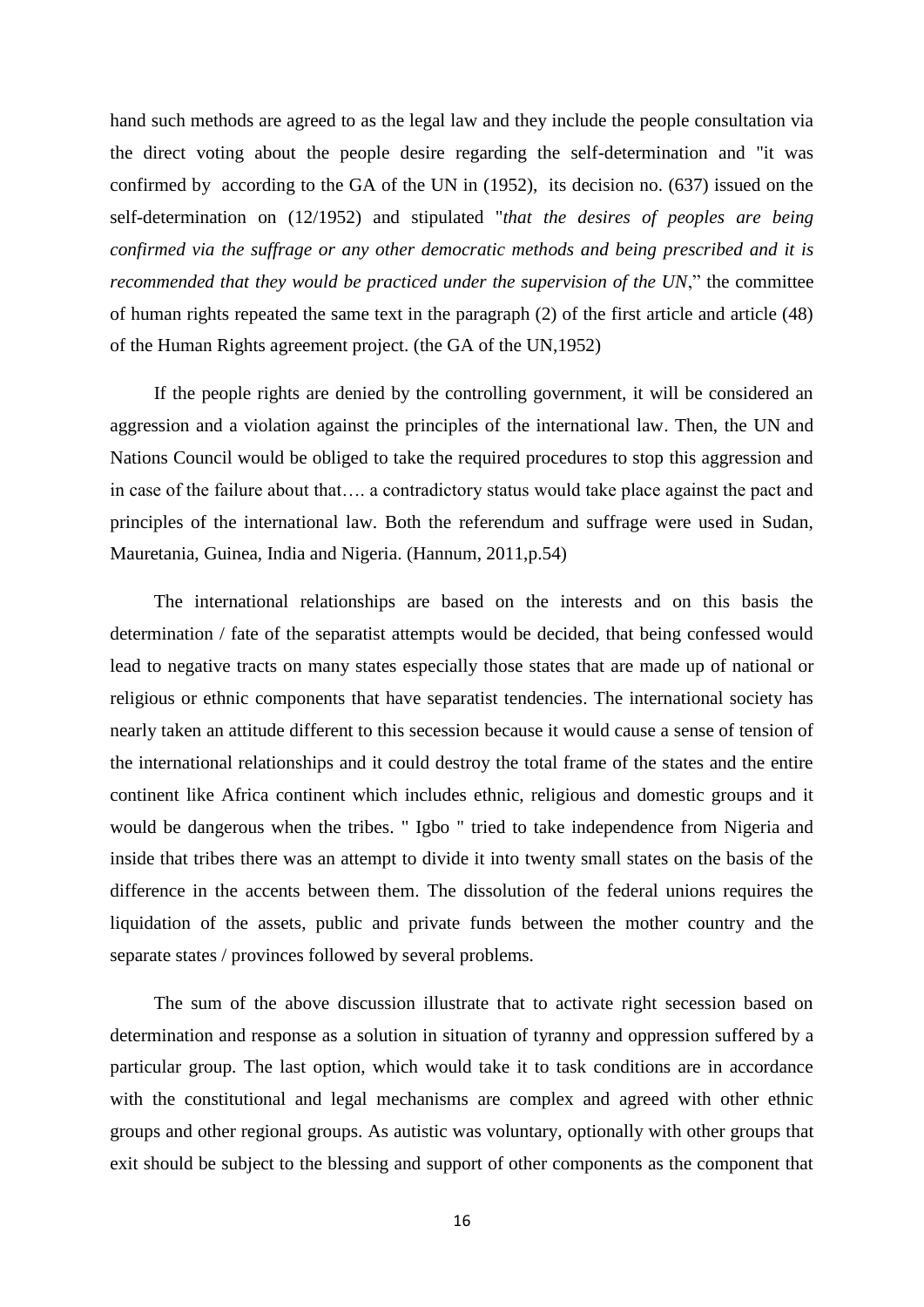requests secession shall bear in mind how to develop and perfect economic and political position to activate this right, especially for ethnic minorities living in a specific geographical area and not dispersed throughout the Federal State otherwise generate activate this right problematic than comes from an ethnic ingredient no solutions, but of the whole other components in the Federal State.

### <span id="page-25-0"></span>**1.2 Aspects of The Secession**

Several cases of secession took place in a number of Federal States some of which used the peaceful ways in the secession and some other used the coercive ways, some of them succeeded and others failed.

## <span id="page-25-1"></span>**1.2.1 The Peaceful Secession**

There were cases through which the units secession from the Federal State befell peacefully either by the referendum or without it like the secession of Venezuela from Colombia at the onset of the thirties of the ninetieth century and the other secession in the federal union of the western India isles in (1962) and the federal union of Rhodesia and Islands in (1963), Singapore from Malaysia in (1965), SU disintegration to 15 republics in (1991), Czechoslovakia secession in (1993). Also Nevis island was separated from Saint Qestsi union and Nevis at the percentage of two –thirds of the votes of the legislative council for the island in (1998). In this connection the republic of the black mountain secession from Serbia union and the black mountain after the conduct of the referendum on (9/2006). (Buchanan, 2010, p.322)

So the study of such secession cases shows us that it belongs to a number of reasons not because of the federal adoption basically but as a result of misuse of the federal procedures as it happened in Czechoslovakia because of the adoption of the sectarian dual federal. Such federal causes several problems because of insistence of both units on the equality between them in all the affairs where they both have the right of veto in all the important decisions which at some time result in the deadlock and the stopping to implement the projects and the beneficial general plans for the union. By the two units of the union Czech and Slovakia vary by the population and wealth bulk in addition to the absence of the alliances and political coalitions between the two units, all of these affairs contributed to their secession which formed the Federal State altogether. (Nanda, 2010, p.13)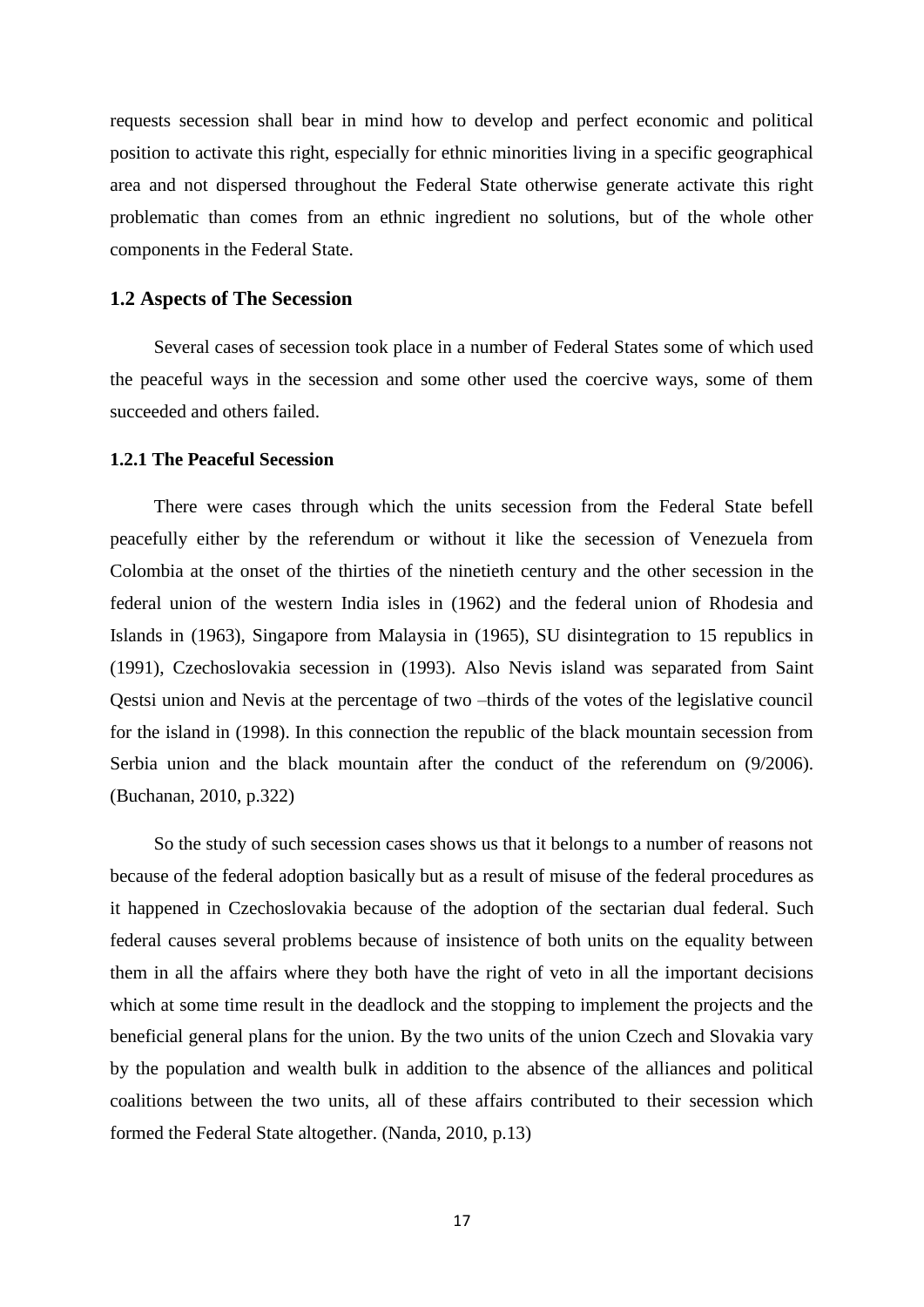#### <span id="page-26-0"></span>**1.2.2 The Coercive Secession**

This is the act of separating the Federal State forming units throughout the use of the violence and armed force. When the Declaration of Pakistan East Bangladesh in (1971) from the federal Pakistan state which was achieved after a civil war, continued for two weeks and led to appearance of Bangladesh state, separated from Pakistan in the end which retained its federal system under the shadow of its new constitution of (1973), when the secession and compulsory disintegration in the ex-Czechoslovakia in (1991), where this Federal State fell apart to five (5) states after a heated civil war according to the (1974) constitution. (Buchanan, 1991, p.336)

For example the Federal State in ex-Yugoslavia was in lack of the democracy and the central authority and the one- party have controlled all the political and economic fields in the state. In the meantime, there has never been any aspect of the participation in the authority. Also, on the other, the national and ethnic variations among the Serbians, Croatians, Albanians and Muslims played a big role in escalating the interior splits and the attempts of the secession in the shadow of non-presence of the opportunities of the tolerance and peaceful coexistence especially in the hard economic circumstances which the state has witnessed because of the corruption and impairment of the central economic plans. So in the beginning of the nineties, the state was divided at the regional, economic and ethnic levels, then it ended to the (1991) civil war and led to the secession of the federal units at the end. (Kreptul 2007, p.48)

It seems that the problem of the ex-Yugoslavia was not in its federal system or its ethnic plurality but in its non-democratic system along with its economic condition where the federal was used as a tool to manage the ethnic conflict successfully. It is the same in several multi ethnic states such as Switzerland and Canada. India can be considered one of the most outstanding examples of the multi-ethnic Federal State.

### **1.3 Reasons of the Secession from the Federal State**

The reasons of the unit's secession from the Federal State are diverse and they are differing in the terms of importance, but anyway they belong to the political and economic reasons and for other reasons whose importance varies according to every Federal State.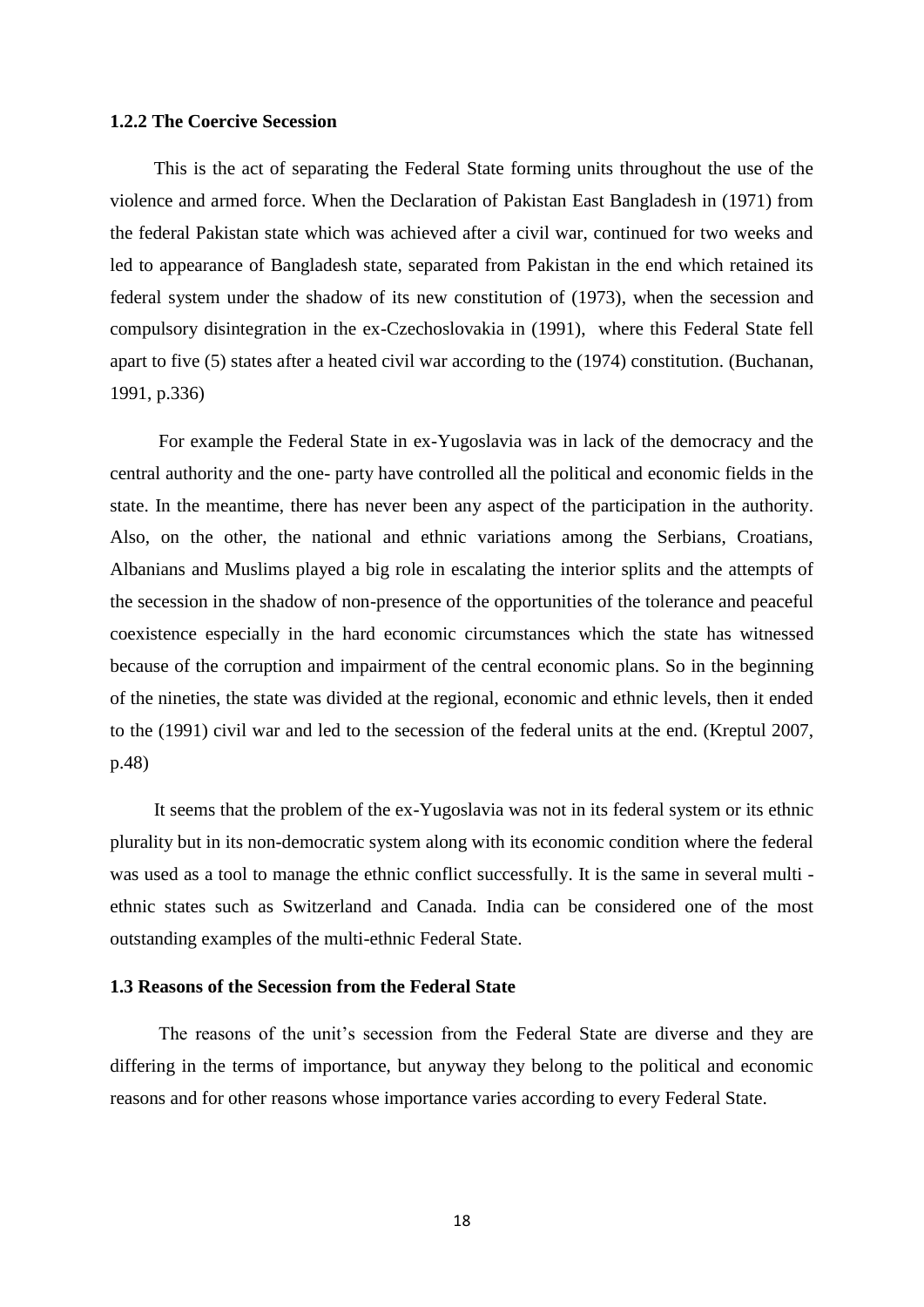#### <span id="page-27-0"></span>**1.3.1 The political reasons**

Presented that, the Federal State, by its nature requires a democratic ruling system inside the union forming provinces or at the level of the establishments of the central government, where many of the federal systems which failed and their failure reason belonged to their non-democratic nature more than their federal nature, so the cases of secession and failure which took place in the ex-SU, Czechoslovakia and Yugoslavia were due to their governments which were highly centralized and were in lack of the democracy and such case led to absence of dialogue opportunities or a sense of cooperation between the center and provinces, as the last one was often compelled by force to keep the Union and all that it was no wonder that these states seek for secession, as they are waiting for a suitable opportunity. (Hocking, 1993, p.35)

 The democratic federal system requires the law rule, distribution of the authorities according to the constitution and respect of the minorities rights and these matters were not achieved in the unsuccessful federal systems meanwhile the federal systems should be founded voluntarily in order to have a bigger opportunity for more survival. The voluntary federal systems which were founded as a result of the negotiations between their different groups have a bigger chance where the citizens consider them the central authority as a legal authority. The Russian federal system is facing the most difficult challenge nowadays is the Chechnya crises which enkindled two wars in, (1994-1996) in (1999-2000), and the reason behind that Chechnya had not joined the Russian Federation, willingly but joined by force. (Hocking, 1993, p.40)

The bias of the political parties to work at the federal level or concentration at the regional level in the first place cancels the role of these parties as active bridges or stretched between the parts of the union and this element had a huge role in a secession of a big number of regions and provinces like the secession of Bangladesh from Pakistan in (1971), the total collapse of Yugoslavia federal union in (1991) and collapse of Czechoslovakia in (1992). The federal union in Belgium witnesses a real danger in the shadow of concentration of the political parties at the regional level and also in Canada. Finally, the presence of one-party in the Federal State has led to collapse of a great many countries because of absence of the democratic means in dealing with difficulties which created the secession cases which are considered very seldom in the democratic federal systems. The political parties are considered the important elements in protecting the entity of the Federal State whether these parties were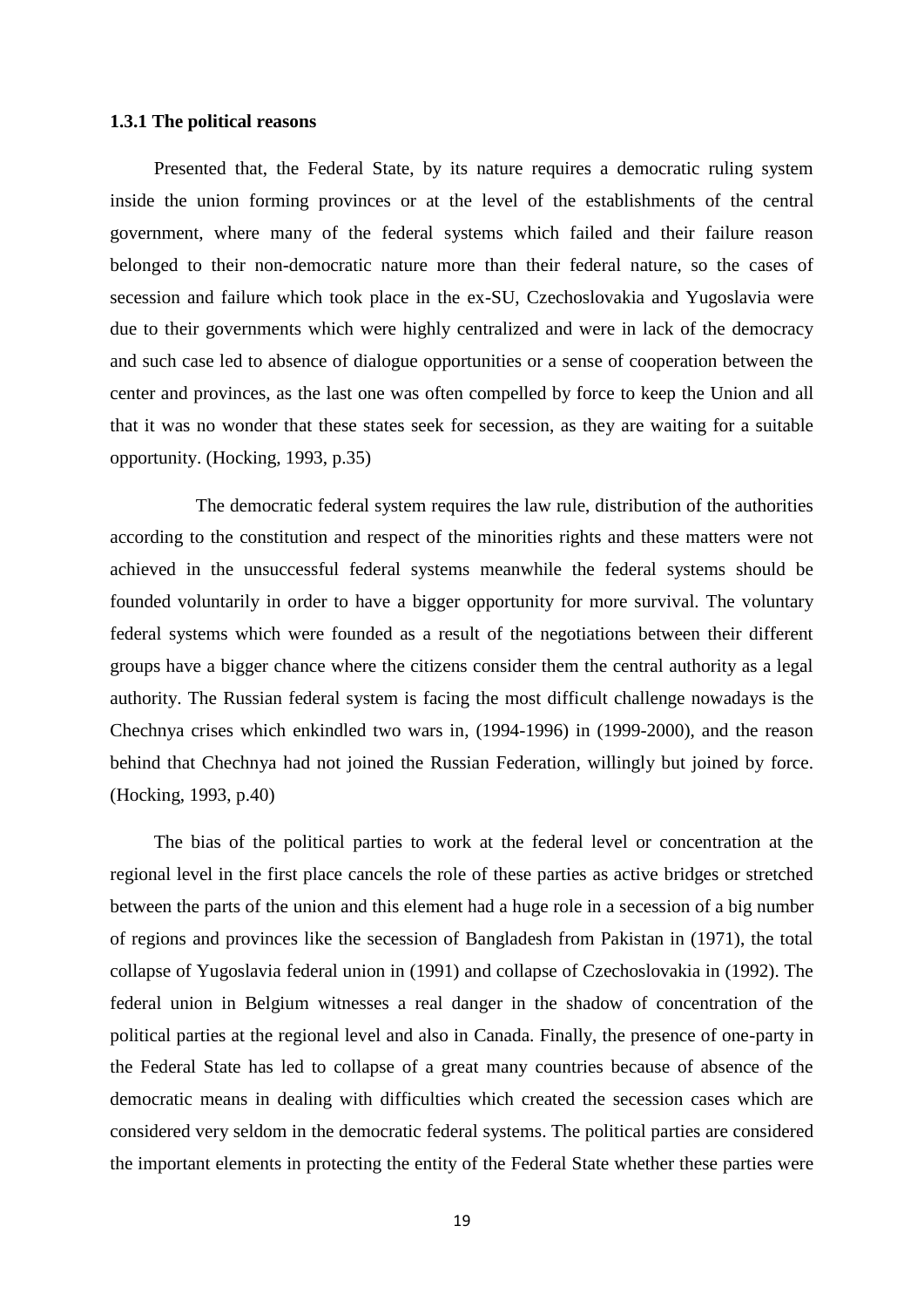small or big and as these parties owning a clear vision about the federal system which may push them to carry this vision to their popular bases in the center or regions for the purpose of more diligence about the unity of the Federal State away from the secession. (Hodges, 2011, p.15)

### <span id="page-28-0"></span>**1.3.2 The Economic Reasons**

The availability of enough economic resources is considered one of the important elements on which the success of the federal system is based to funding the federal government and governments of the states.

Also mentioned that, one of the general features in all the federal systems is nearly to make most of the financial revenues resources run by the central government to be able to play the expectant role in redistributing the financial resources among its provinces like the natural resources, which may be available in some provinces without the other. This case led to the creation of big tensions among the units themselves and with the federal government. Therefore, all the federal systems acted to develop a number of councils and committees to facilitate the operation of distributing the riches among the various provinces fairly. (Hodges 2011, p.18)

The weakling economic situation in some provinces could push some provinces for the secession from the mother Federal State in search of new fund resources as it happened in the western Australia state whose majority voted for the secession from the "Australian federal union in (1933) this happened because of the bad economic situation but, the Australian federal government was firm and rejected its secession, in return it responded to its economic demands by founding a special system related to the financial assistances to the provinces which face economic hardships. (Hocking, 1993, p.46)

The Federal Communism regulations have been suffering from the weakness of economic; its regulations did not allow their systems to provide the level of pension acceptable. Therefore, the states founded most active states in the business sector, in such a state the opportunity for secession favorable as in the Baltic republics in the former SU. As in Slovenia, in former Yugoslavia, as in Czechoslovakia since the large economic disparities between the two units disappeared Federal Union Czechs and Slovaks led to the unwillingness of the richest unit commitment to many of the restrictions in order to accommodate poorer unit. (Watts, 1989, p.89)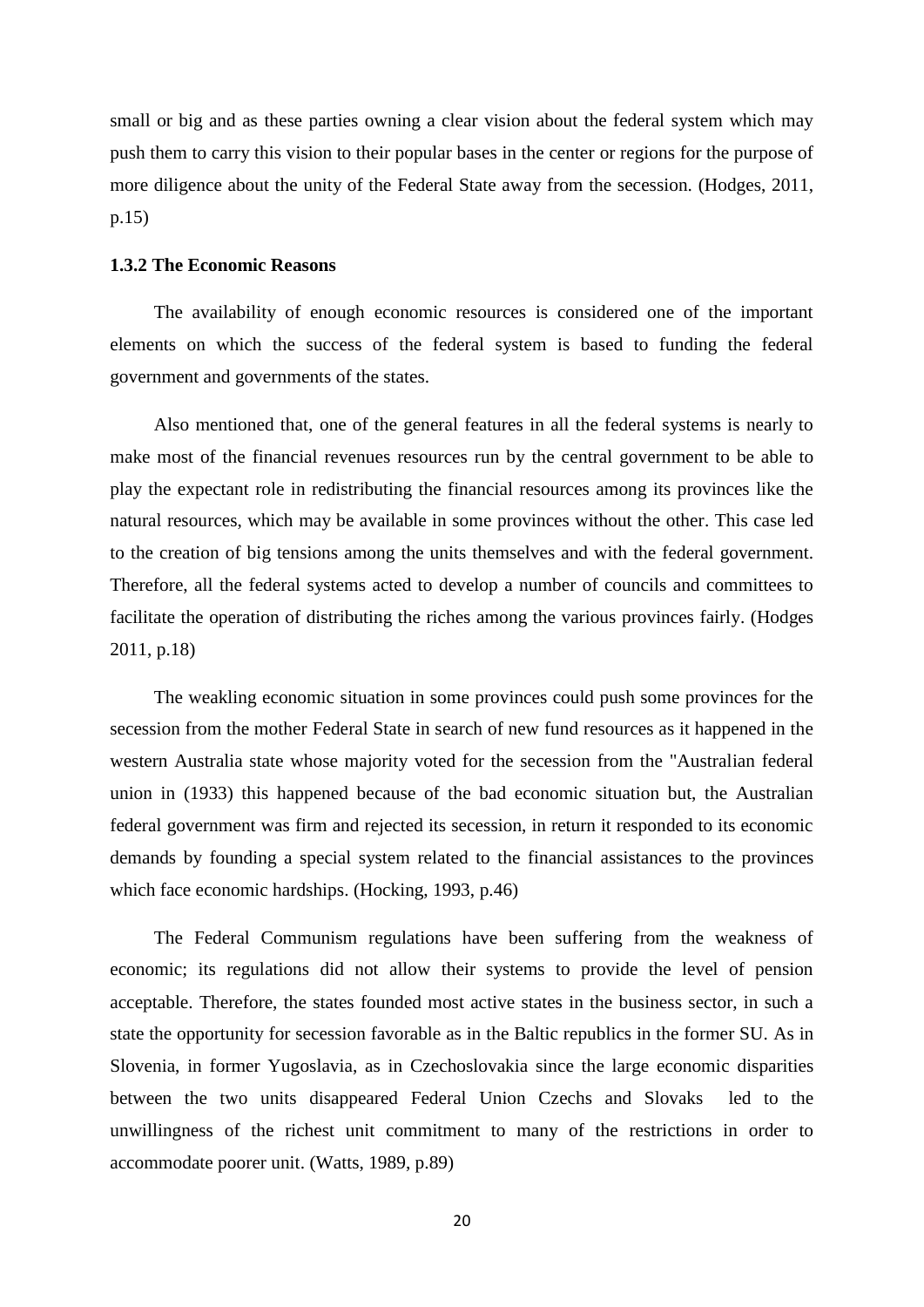## <span id="page-29-0"></span>**1.3.3 The Other Reasons of the Secession**

There are several reasons other than what previously could be cause for secession units in the Federal State prominently:

**A number of the units that form the Federal State** : A number of the provinces that make the Federal State, their location and their people can significantly affect the unit of the federal union while a number of the provinces becomes relative, for example (89) Units in the Russian federal union or (50) provinces in the USA where the influence of these units decrease but this influence and force of these units increase when their numbers decrease "*like the six units in Australia and the ten units in Canada*" but it worsens in the union which consists of two units as in Pakistan, Czechoslovakia, Malaysia union and Singapore, thus, it would create big bi-polar conflicts leading to nearly non-stability and then the secession and the variation in a number of people and the geographic location could cause a source of a split and secession which requires the reconsideration in the amendment of the regional borders for the purpose of reducing the variation as it happened in India and Nigeria . The conclusion from the above that size of a States and population density is of key importance in Federal States and that there has to be some sort of reasonable balance which can secure the capacity of each member States to maintain their independence and not to dominate any of them on others. (M Abdurrahman, 2005, p.104)

**Distributing of the authorities among the provinces** : this distribution of the authorities between the provinces of the federal union equally and harmonically is the general base, nevertheless some provinces are inclined to ask for more autonomy and such procedure needs some s non-harmonic steps when these provinces are granted more independence to avoid the secession like Qebek province in Canada and Sabah and Sarawak provinces in Malaysia and also in a number of provinces of India, Spain, Belgium and other federal countries. (M Abdurrahman, 2005, p.105)

From the above it is clear that we must find some sort of flexibility in the composition of the federal system to keep pace with the variables required by the times to preserve the unity of the Federal State and so we saw that some Federal States have given some of their mandates without the other right to conclude certain international conventions or granted diplomatic representation or membership in some international organizations of franchises as a result of a number of variables that takes those Federal State.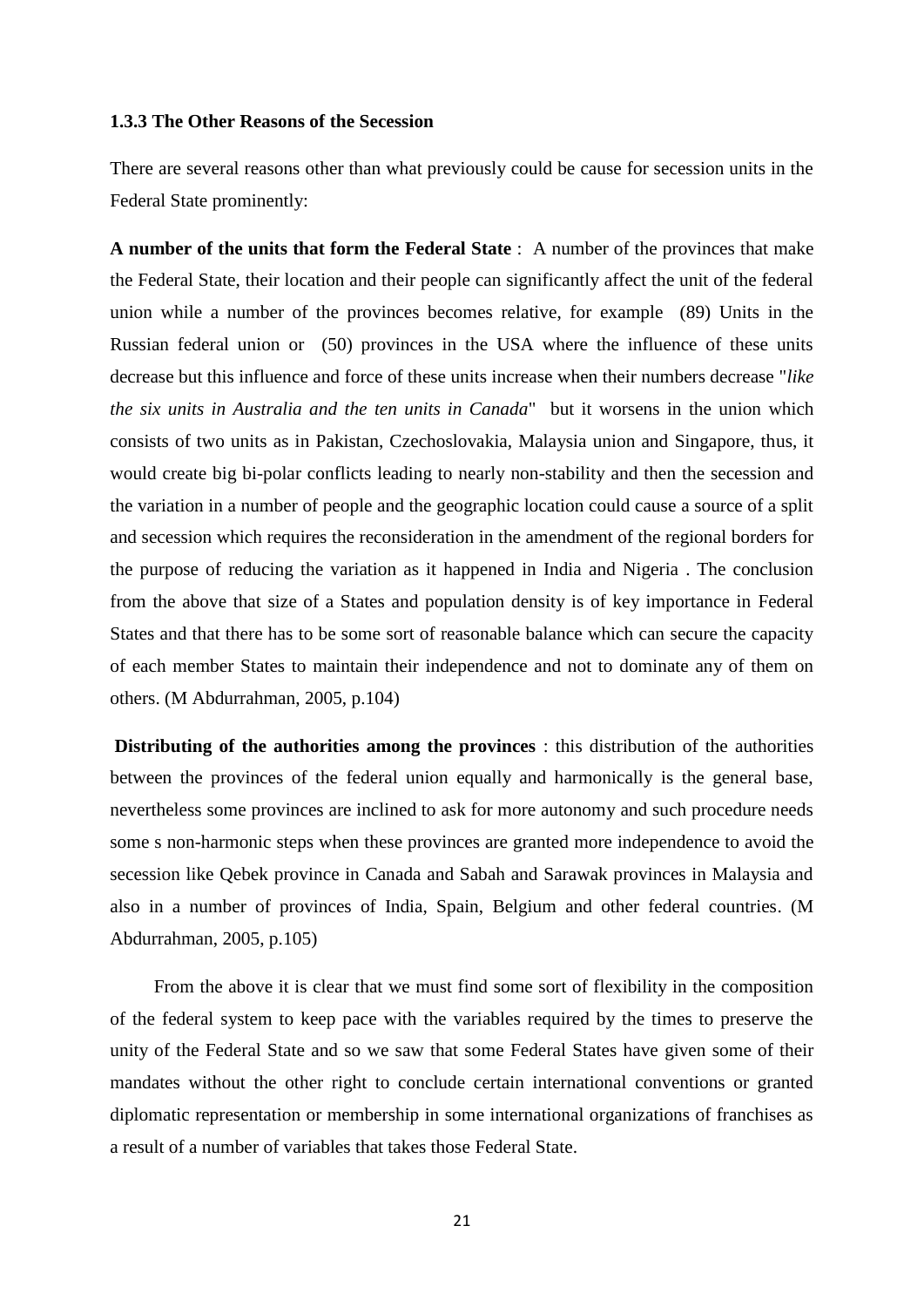**A plurality of the nationalities, languages and cultures**: In similar ways, the federal system was the typical solution for the problems of the multi-ethnic nationalities, but the non-dealing with that pluralism according to this new fashion may lead to the laxity of the contract of the federal union. (Watts, 1989, p.69)

The unit represents a big challenge in many federal systems which witness colossal splits in the identity on the basis of the difference of the lingual, ethnic, religious and class foundations, so the presence of a number of ethnics, cultures and languages in the Federal State requires the necessity of confession of these groups and considering their privacies where these groups formed great minorities in the state. The non- provision of the constitutional and legal guarantees for the groups' rights would push them to demand the secession, so most of the constitutions of the Federal States confirm the respect of these groups' rights by giving them the right of using their local languages and their own cultures along with their religious ceremonies in addition to all the appearances which these groups want to retain as part of their historical and civilizational legacy.

 The response to the aspirations and hopes of the sects and multi- nationalities, highlight of their heritage, traditions and enabling them to rule themselves by themselves, all of it would lead to save them from suppression, deprivation and the alleviation from the religious and national sensitivities in addition to bringing the different groups closer to each other towards the patriotic principles and common factors, on the contrary the domination, autocracy and the restriction on the freedoms make a reaction which urge them to demand the secession.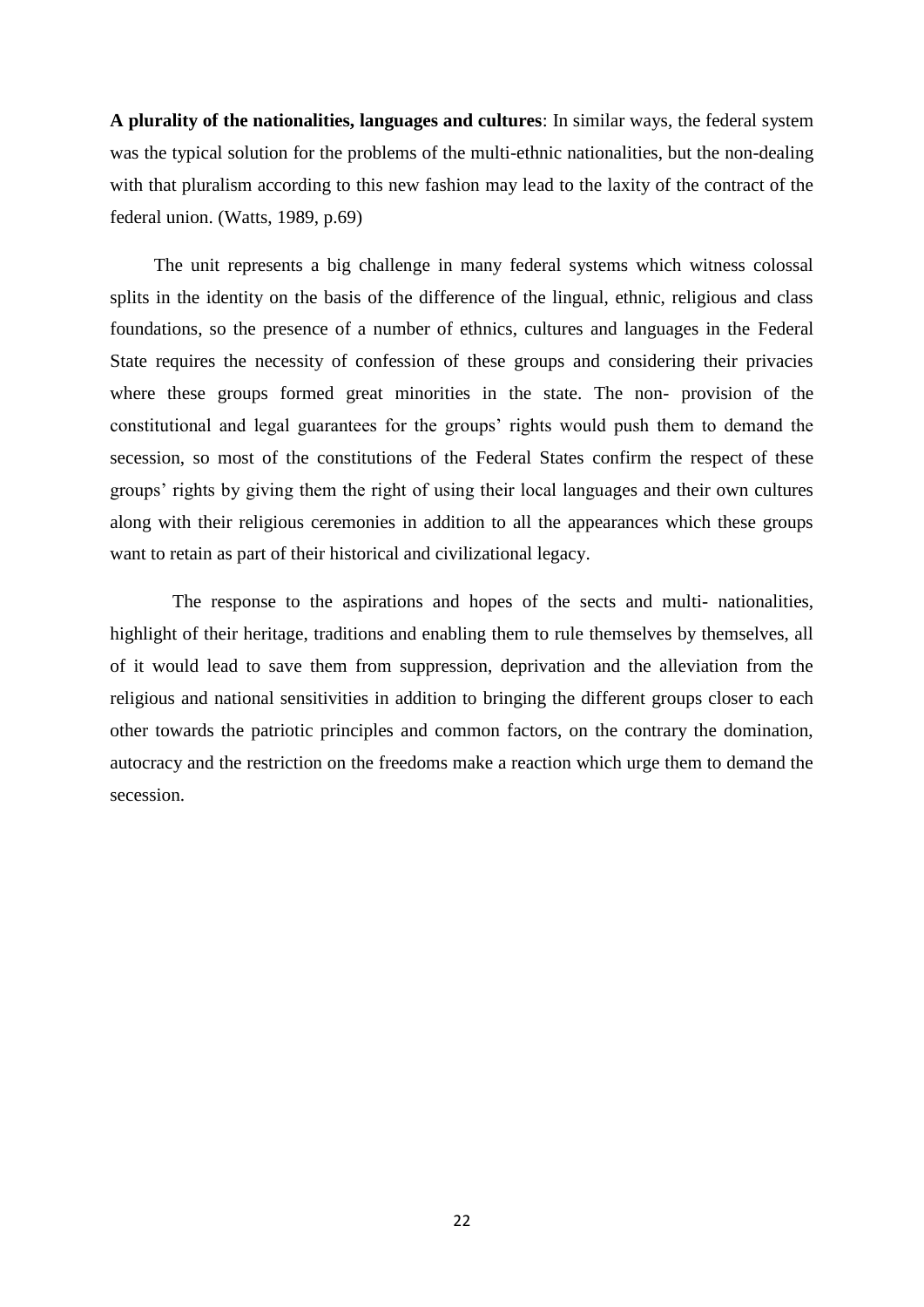## **CHAPTER II**

## **ASPECTS OF THE FEDERAL STATE**

#### <span id="page-31-2"></span><span id="page-31-1"></span><span id="page-31-0"></span>**2.1 ASPECTS OF THE FEDERAL STATE**

There are fundamental aspects in Federal States, which should be followed; meanwhile, the non-commitment of such aspects may be a reason for the secession of the Federal State forming units.

The aspects the unit in the Federal State are represented at both international and internal levels

## **2.1.1 Aspects of The Unit at the Unit at The International Level**

The Federal State is considered a personal entity of the entities of the general international law while the international personality of the members states and the unit of the international personality for the Federal State is arisen that it has the only right to enter into international relationships with other countries and it will be the only member in the international organizations. It also has the only right of the diplomatic representation and the war Declaration in addition to a general base and holding the international treaties and joining them. (Hocking , 1993, p.41)

The unit of the international personality is incurred by the following:

**Monopolization of The Exterior Treatment**: The Federal State has the only right of the exterior treatment with the foreign countries and international organizations at war time or at peace time. By the way, some federal constitutions allow the states to have the right of the diplomatic representation and holding some international treaties according to the Swiss constitution of (1999), and the constitution of according to Arab Emirates of (1971), where the article (8) of the Swiss constitution permitted the cantons to hold agreements to organize the neighbor affairs and borders but the article (123) of the UAE constitution accredited the member emirates to hold limited agreements that have a local administrative nature with the neighboring countries on condition that the supreme council of the union should be kept informed before and the member emirates may retain their membership in OPEC organization and the organization of the oil exporting arab countries or joining them. (The UAE Constitution, 1971)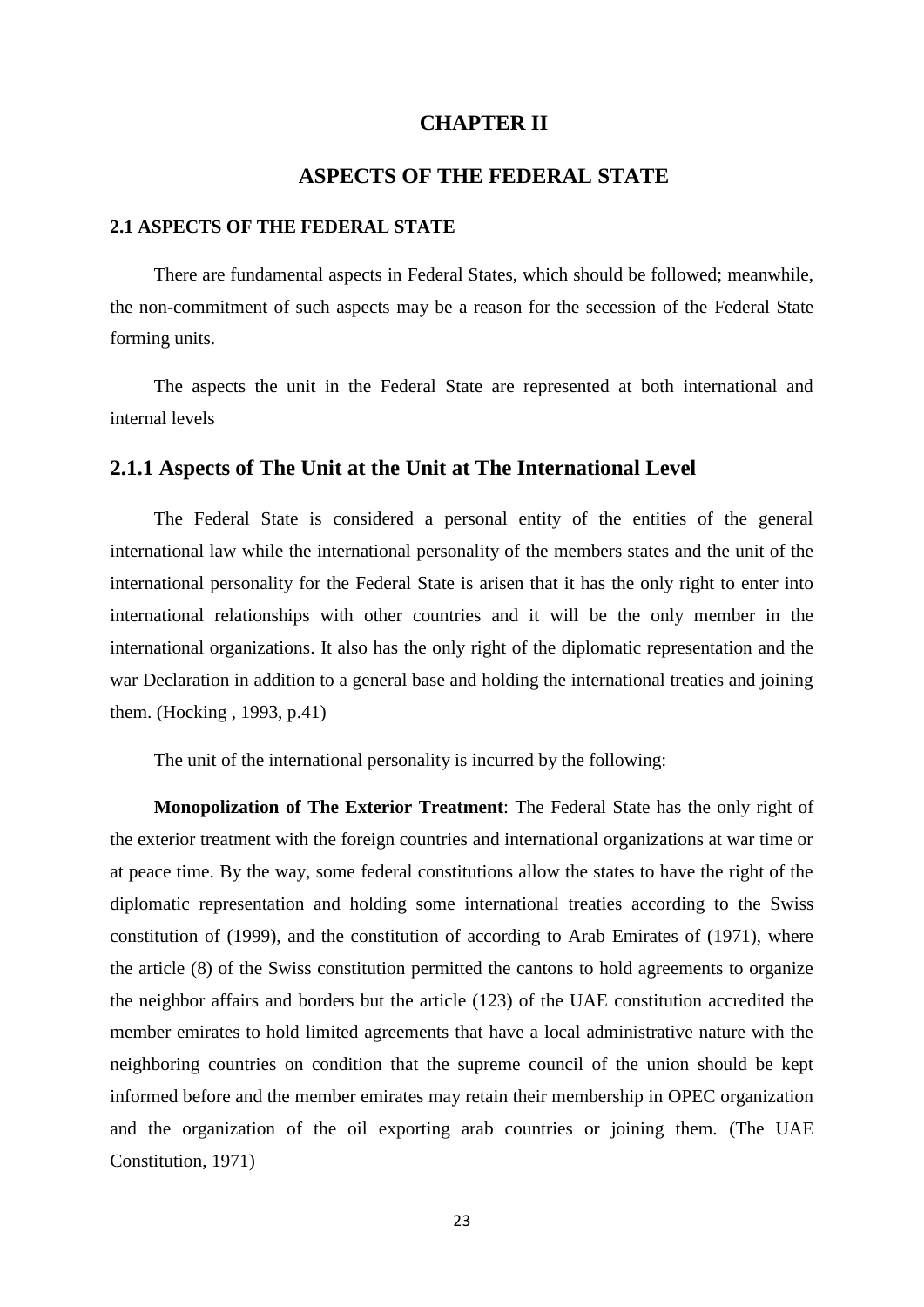Furthermore, Iraq i constitution (2005), but the attitude in the Iraq i constitution was settled by the paragraph (1) of the article (110) of the constitution which referred to the exclusive specializations of the federal government which acted through its inclusion to shape the foreign policy and diplomatic representation, the negotiation about the treaties and international agreements and signing them then not any of the regions or the irregular governorates in a region of making and signing the world treaties, for your kind information, the fourth paragraph of the article (121) of the constitution permitted the regions and governorates to found their offices in the embassies and Iraq i diplomatic missions to follow up the educational, social and developmental affairs, and these offices do not deviate from these affairs do not address political or security affairs which are the responsibility of the federal government. (Iraq Constitution, 2005)

#### **The unit of the state nationality**:

The nationality which the citizens of the union state is one irrespective of the units they belong to as much as related to the people of one state even if the nationalities of that state differ or their ethnicities and religions multiply. (John, Steve, 2001, p.150)

**The unity of the state region**: The region of the Federal State forms one unit where it comprises all the regions of the units inside the union, which could form a continent like Australia or subcontinent as it is in India.

**The unit of the state president**: The Federal State is headed by one person who may be a president or a king who represents a symbol of the Federal State. (John, Steve, 2001, p. 149)

## **2.1.2 The Aspects of Unit at The Internal Level**

 There are several elements which encourage the unity in the Federal States including the sovereignty of the federal constitution and a system of the two legislative councils and federal judiciary.

**Sovereignty of the federal constitution**: one of the important features in the Federal States is the guarantee of the federal constitution sovereignty for being a source of the government authorities whether they would be federal or regional and the extreme importance of this constitution is a basic condition in the federal state.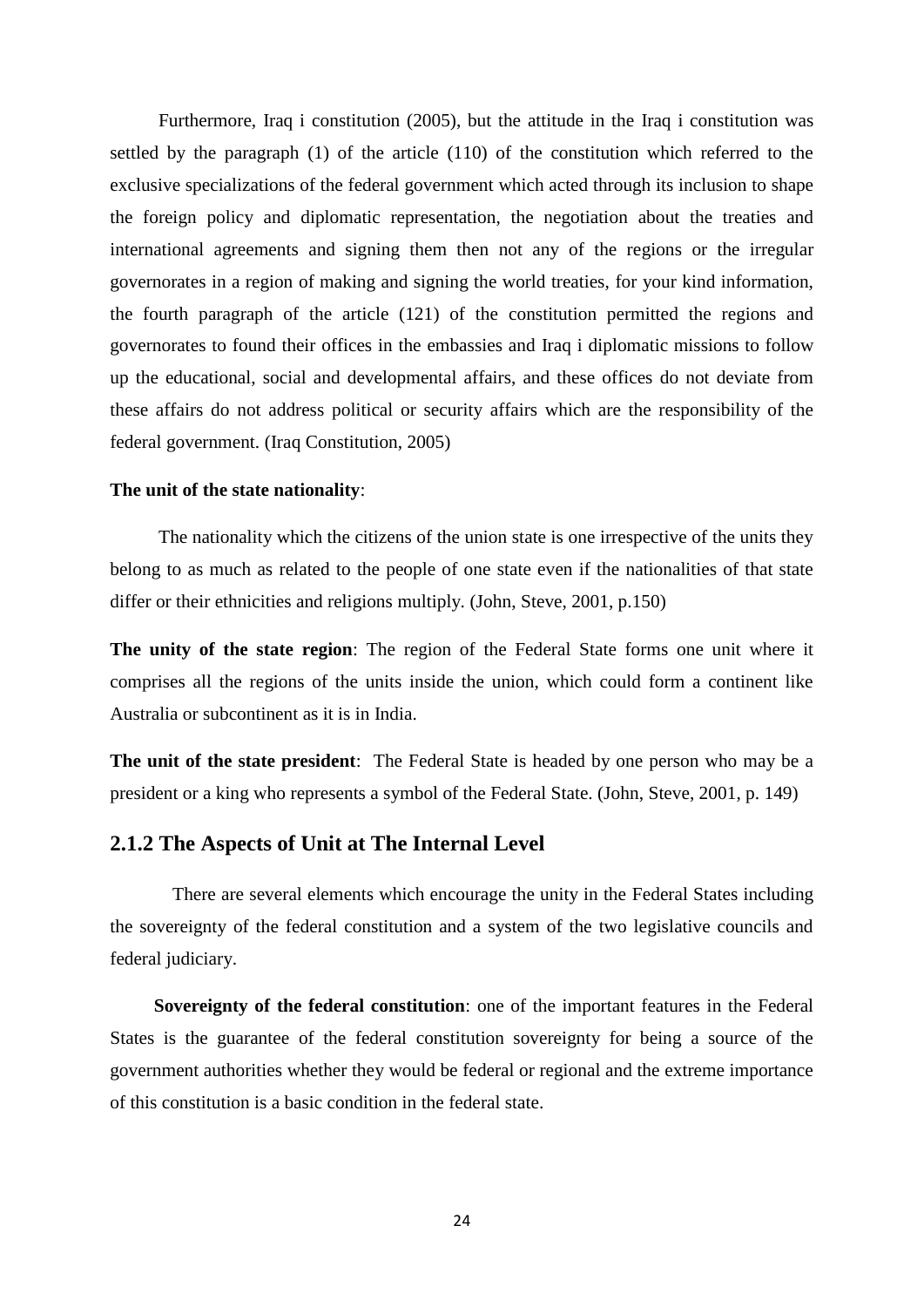The federal constitution represents the legal base on which the federal state is based and it represents a dual guarantee being bodied in the guarantee of the self-independence of the states and it also forms a great protection of the federal system.

The creation of the federal constitution is to be achieved by participation of representatives for the federal government and governments of the states when creating it by the way of the constitutive associate being chosen by people or when creating it by the constitutional referendum which is supposed to have the approval of the majority of the federal state people on the project of the approved constitution

The vast majority of the constitutions of the federal state forming units almost be the true copy to the federal constitution with some slight changes which aim to show the local properties of the state, for example the project of KRI constitution project came up with a preamble and its eight doors as a reflection of federal Iraq constitution even if Ibid, the KRI constitution (2006), the region president has been given big authorizations be discovered the article (65) of the KRI constitution (2006), project which exceed the authorizations of the prime minister of the region, conversely what the texts of the federal constitution include. This, and taking into consideration the constitutions of the units in the federal state and their local laws that they cannot be contrary to the federal constitution or the federal law and in that, is an enhancement of the political unity of the federal state and the federal constitutions comprise usually the unified financial policy of the state where the financial centralism is certified in all the federal states so that the federal government be able to redistribute the financial resources among states. (KRI Constitution, 2006)

There are necessities which require that the federal constitution be passive as long as this constitution acts to determine the specialties the union government. The governments of the provinces where the amendment of the federal constitution needs complicated procedures as long as this amendment affects the self- independence of the provinces and decreases their specialties which are stated by the federal constitution before the planned amendment, so for the purpose of the amendment conduct and its implementation needs the approval of the majority of the member states. Therefore the federal constitutions agreed to suffice by the approval of the majority of the member states and did not require their unanimity regarding that amendment where the unanimity is important only when the union is founded and its constitution is created but its amendment will be sufficed by the majority and not by the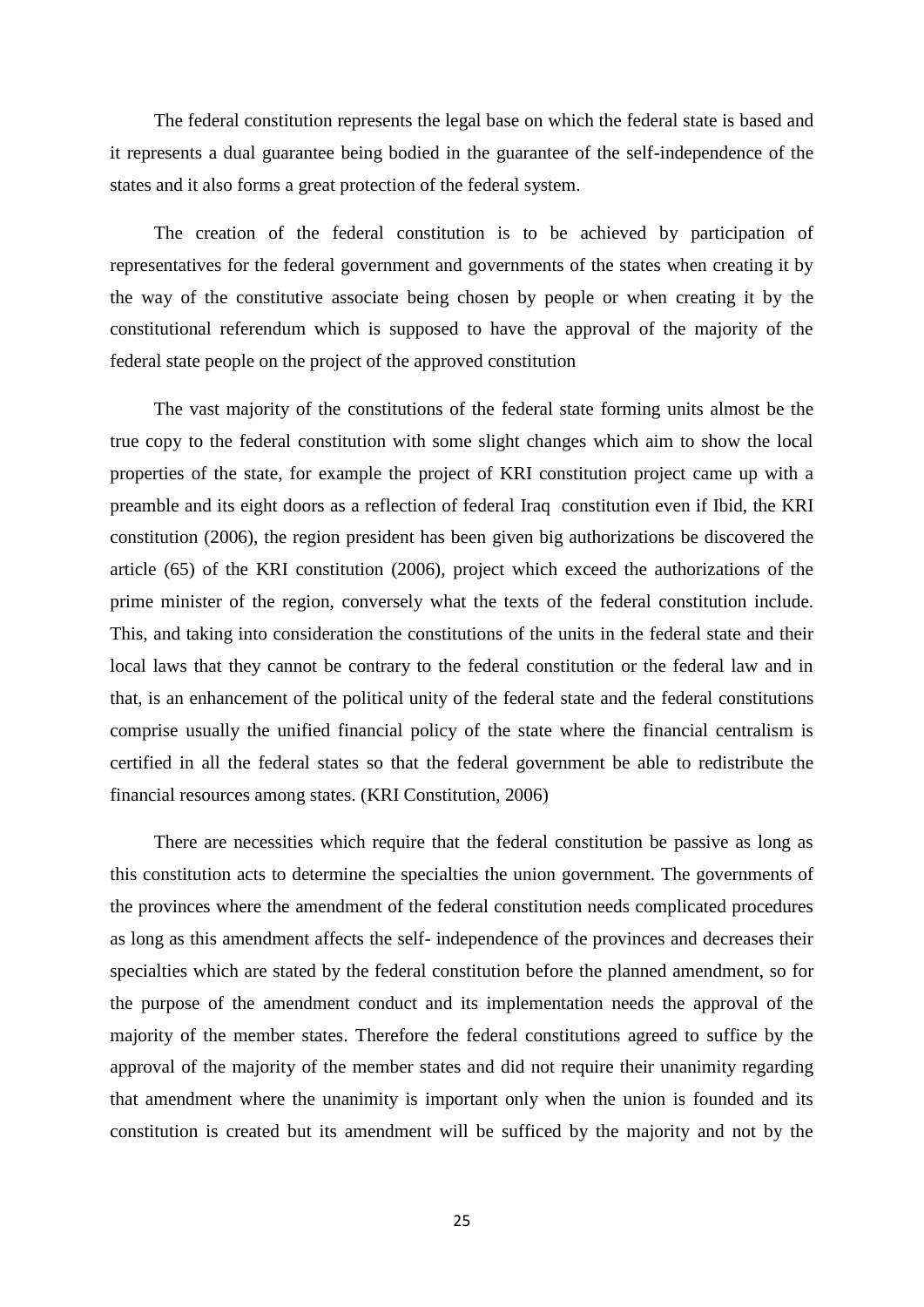minority which rejects the amendment that it would be separated from union. (Hadi, 2005, p.95)

**The system of the two legislative councils** : Illustrated that, the federal parliament is formed in terms of the two legislative councils system and one of which is made on the basis of the election base for the all the union people then every state or province in the council has a number of seats which differ from the other states or provinces according to their population size where this council is called the parliament or the people council or the lower council / house but the other council is constituted on the base of representing the member provinces /states in the union for being distinguished political units and they have their own selfindependence, each province /state almost has a number of seats, equal to the other provinces irrespective of their population bulk or their area and this council is called the provinces council or the union council or the supreme council or the Senate council. By the way this dual regulation was created to dissipation of the fears of the small provinces and they are worried in case that they have a little representation of the members in the parliament, they would be a victim of the dominance by the big provinces/ states and this legislative arrangement can provide the right opportunity for the small provinces/ states to show their regional interests on the cases of the foreign policy and economic topics, (Qasim, 2006, p.68).

So if the parliament expresses the unity aspect in the federal state, the union council expresses the independence aspect/ appearance in the federal state and represents an aspect of equalities among the state forming units. The base of the duality on which the federal parliament is based is a necessity to represent the nature of the federal state and enable the states / provinces to take part in the rule authorities. (Qasim, 2006. P.67)

Although the two council authorities would be different according to the whole constitution, they would be equal in most contemporary countries on condition that there should be their approval regarding all the federal laws projects before their issue, if the parliament would lay down these legislations. They would be offered to the provinces council which the latter has the right of practicing the veto or the right of deferment or even the right of holding a joint session about such legislations especially that regards the interests of the provinces or the minorities. Nevertheless some of the federal constitutions grant the provinces council authorities which exceed the authorities of the parliament like the American constitution which entrusted the senate council the authority of ratifying some doings works of the republic president like the treaties holding and appointing the senior officials but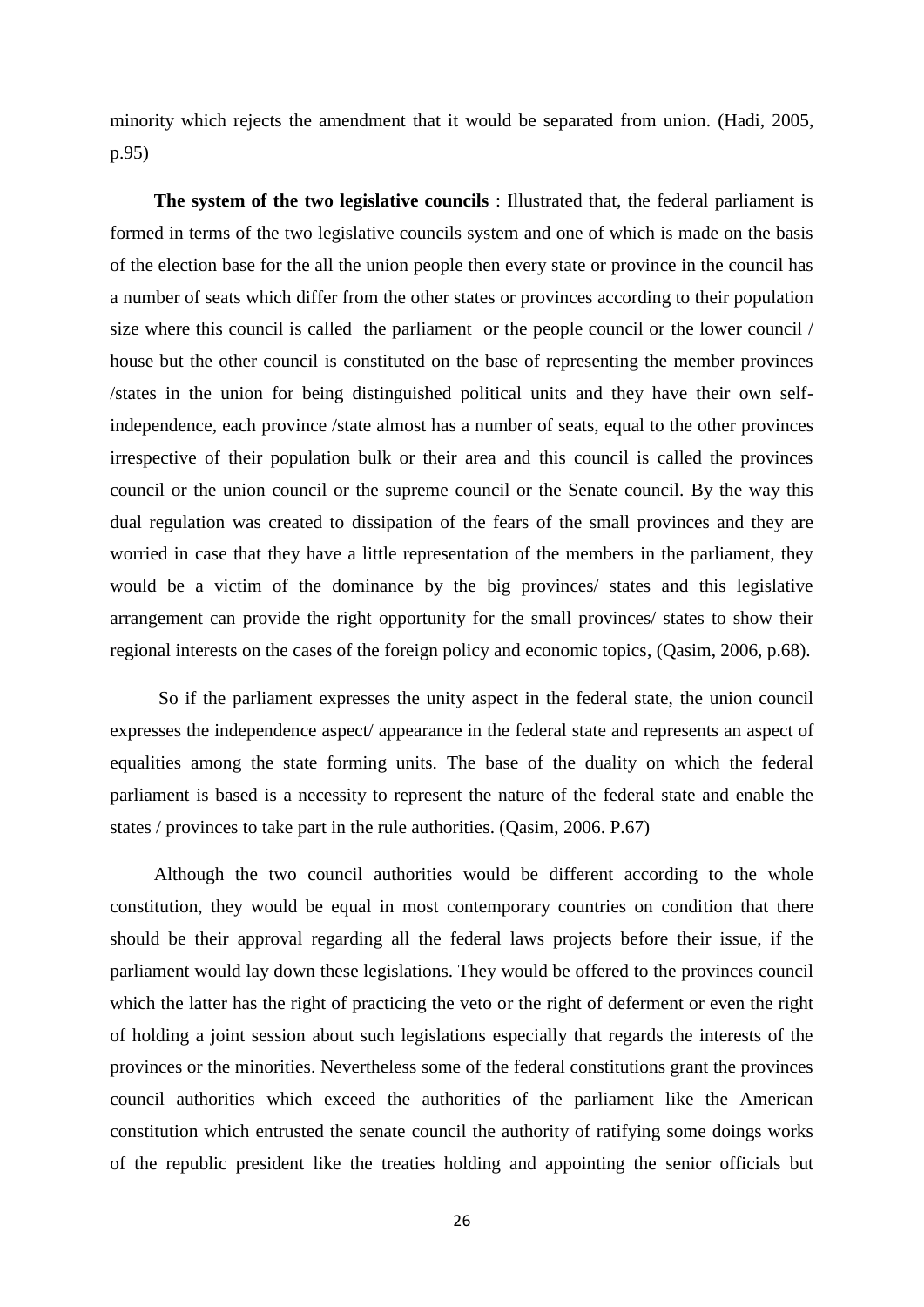meanwhile some federal constitutions make the parliament more influential than the provinces council as it is search in the German constitution of (1949), which granted the parliament legislative authorities exceed the provinces council where the parliament can insist on adopting a certain law in spite of the provinces council's opposition when being voted in the second time after retrieving it from the provinces council.

Similarly the Iraq valid constitution has stated the formation of a union council, the article (65) and has bound the parliament to lay down the private law but such law has not come into existence so far. The federal parliament throughout it both councils as a general base is involved in the legislation authority regarding the vital entities of the country as the foreign affairs, defense, nationality, financial affairs, custom matters, currency, immigration and communications. Its legislations are valid in all parts of the federal state region and its people and all the states should be subjected to these legislations and stick to them in their internal legislations where it is a devotion to the unity of the federal state .

**The executive authority**: The executive authority of the federal state differs from another of the federal state according to the political system determined by the federal constitution. In the countries that have the presidential system as the USA of America the federal executive authority is made up of the country president alone who is elected by people indirectly and is assisted by a number of the aides of the ministers. But in the countries which adopt the parliamentary system like Germany, Canada, India and Australia they are characterized by bilateral executive power made up of a country head, irresponsible and of a federal government made up of a government head, a number of ministers and it is responsible before the federal parliament. But the countries which adopt the system of the associate government as Switzerland, the executive authority in these countries is made up of a number of members being elected by the federal parliament and presided by the president of the federal council and it is irresponsible before the parliament for being emanated from it.

The federal government takes the responsibility of implementing the legislations enacted by the federal parliament at the level of the federal state region in addition to making the required decisions.

**The federal judiciary** : figure out that, the federal judicial authority is reckoned a very important authority in the federal states because it keeps the balance between the federal government and governments of the member states/ provinces and also it is the decisive authority to settle the disputes between them and this federal judicial board has its original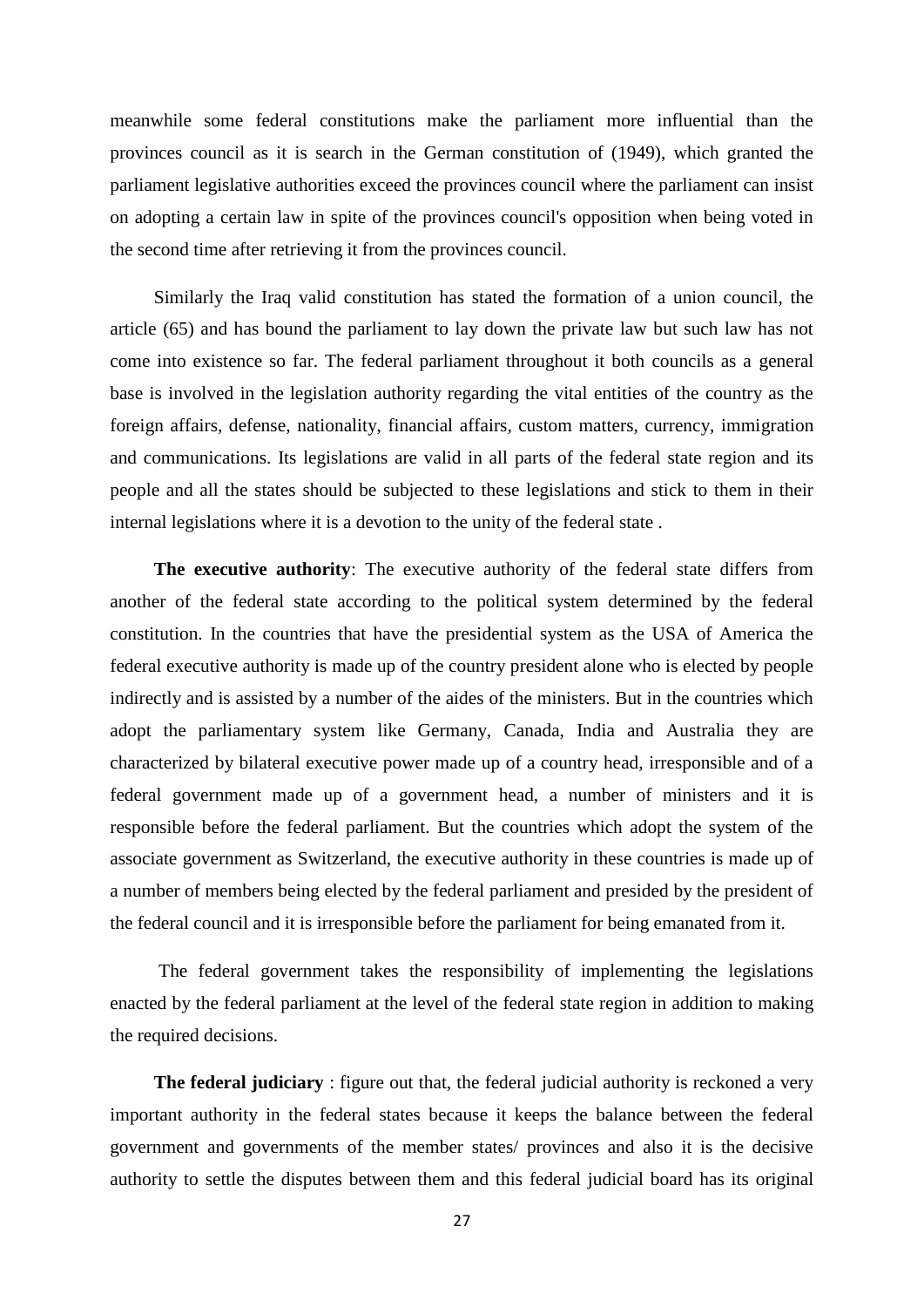specialty in the censorship over the constitutionality of the federal laws and laws of the states/ provinces regarding the federal constitution.

The federal judiciary is a very important power in federal states because they maintain the balance between the federal government and the governments of the member States. They also have final authority to settle disputes between them as the federal judiciary inherent jurisdiction in the constitutionality of federal laws and state laws for federal constitution. The importance of the specialty of the federal courts is to settle the conflicts peacefully as long as the relations among these states /provinces do not belong to an international nature but belong to an internal constitutional nature and these problems cannot be solved by the administrative ways because the federal system does not make the federal state a state higher than the states/ provinces administratively but guarantees it the internal independence, so the judicial style is the only style to solve such disputes and it has been adopted by most federal states. It has to be seen that, it must satisfy two conditions to federal courts could be accepted as a neutral and independent bodies which are independent of any influence from any authority in the State and two proportional representation in the membership of the court where, it representing all religious, linguistic and national totals and higher legal and judicial professionals. (Hadi, 2005, p.97)

It can be said that the supreme court of Canada draws any secession strategy that may arise in the future, that it cannot be separated from only one side. The federal government and other States are obliged to negotiate in good faith on issues such as the required majority for secession, breakaway region borders and guarantee the rights of minorities in addition to other important issues in the federal state, and it must be agreed before the referendum for secession and containing inevitably amending the constitution.

#### <span id="page-36-0"></span>**2.2 Aspects of the Independence in the Federal State**

The aspects of independence of the formed units for the federal state are represented under the shadow a private constitution per start / province and general authorities.

## <span id="page-36-1"></span>**2.2.1 Constitution of The State / Province**

The aspects of independence of the formed states /provinces for the federal country are represented under the shadow of a private constitution per state /province as a general base in the federal countries along with presence of some exceptions in some countries which do not have constitutions for their states / provinces like the UAE, India and Nigeria. The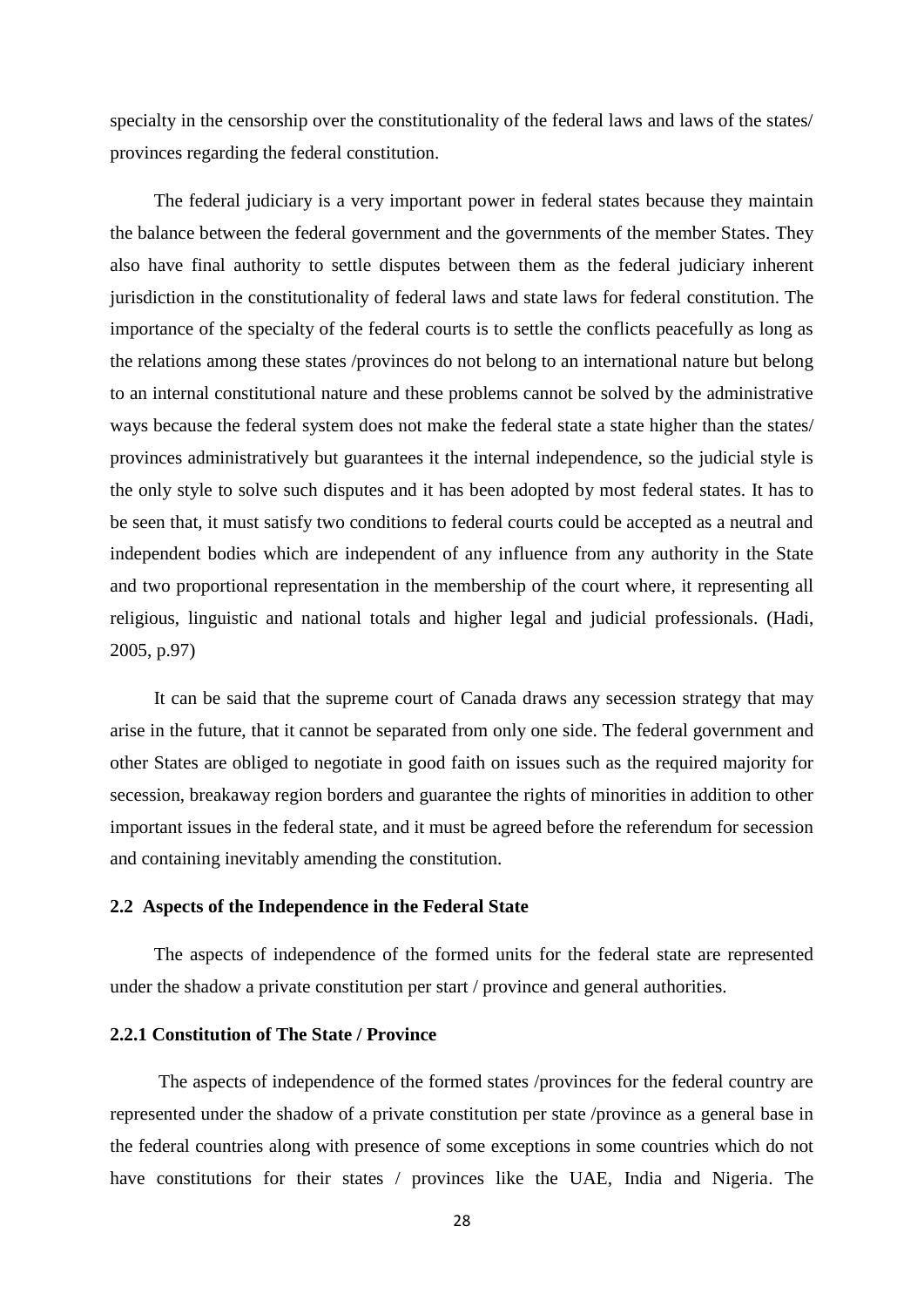constitutions of these states / provinces organize the general authorities and clear the rights of citizens, create the independence to these citizens and amend the constitutive authority in the province and not to put restrictions on such authority except the constraints set by the federal constitution to guarantee the state unity and its general interest. (Rashba, 2005, p.46)

#### <span id="page-37-0"></span>**2.2.2 The Legislative Authority of The Province**

The legislative authority is represented in the province in an elected parliament by the province electors where it takes the responsibility of laying down the legislations of the state and observing its executive authority, although the legislations of each province sticks to the rules of its constitution and the rules of the federal constitution but, on the other hand these legislations represent the distinguished nature per province, so what is prohibited in a province, may be permissible in another province. (John, Steve, 2001, p.152).

#### <span id="page-37-1"></span>**2.2.3 The Executive Authority of The Province**

Also addressed that , this authority is involved in the political and administrative affairs in every government province which works independently away from the federal government without any censorship or a direction or a supervision by the later and it is responsible before the province parliament only. (Rashb, 2005, p.47)

Additionally, the government is made up of a head and a prime minister in case of application of the parliamentary system by the province or by the head and assistants / aides in case of application of the presidential system by the province. This government is entrusted to implement the province laws and issue the required decisions in this respect and at the level of the province region.

#### <span id="page-37-2"></span>**2.2.4 The Judicial Authority of The Province**

The judicial authority of the province is represented in its courts related to settle the disputes which take place among citizens and takes the responsibility of applying its laws within the geographic scope of its regional borders.

#### <span id="page-37-3"></span>**2.3 Aspects of The Participation in The Federal Country**

The participation means that the member units in the federal union participate in making the federal laws via their representatives in the federal board where the federal constitution is considered an accord or a pact between the union and regions and amending it requires the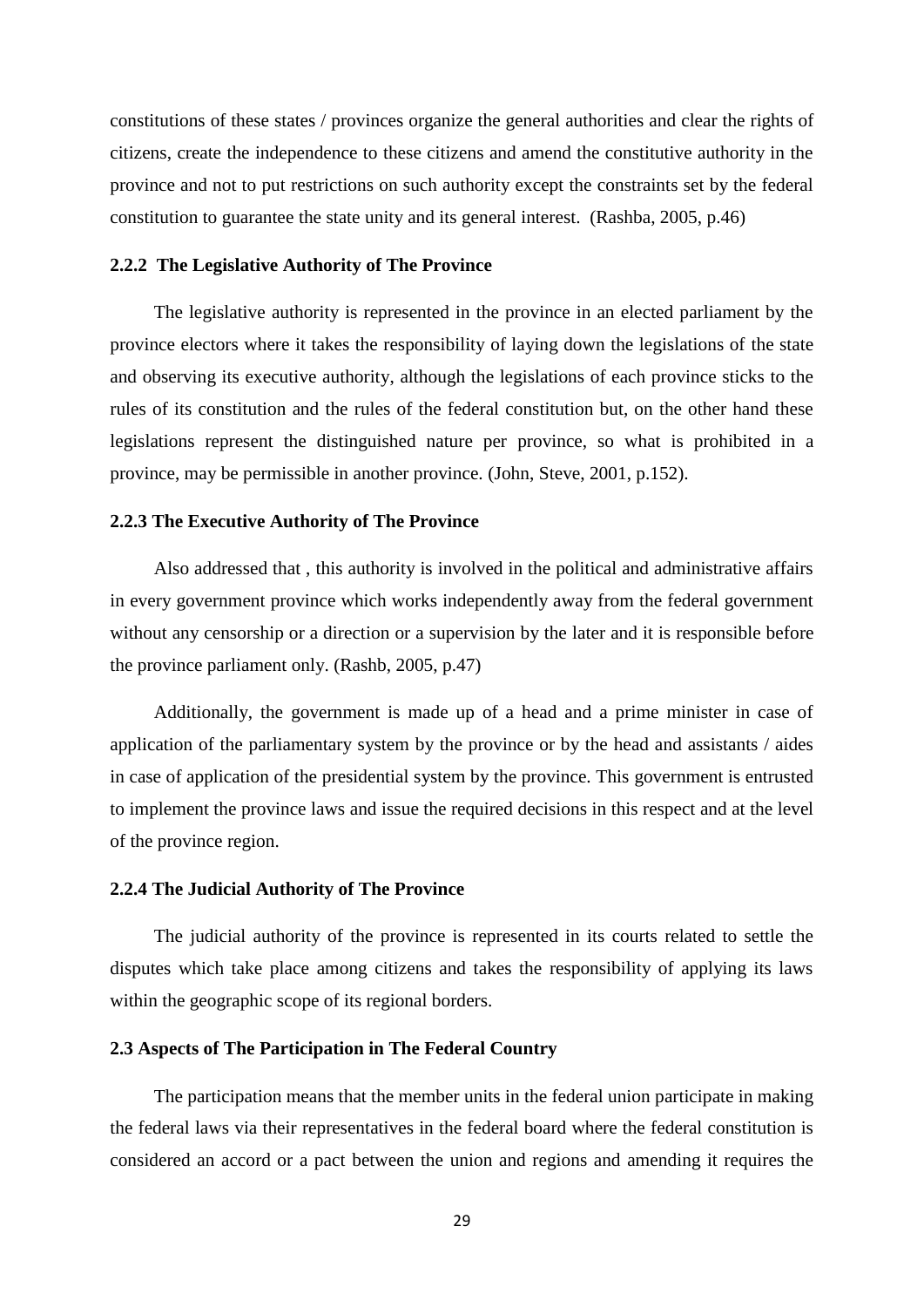approval of the center and a limited number of the regions and here the negatives of the participation appear in the authority where the amendment is not imagined to be made by one side. For example the amendment of the ready to American constitution of 1787 requires the approval of three -quarters of the provinces about the amendment after being raised by two – thirds of the congress members while Switzerland Constitution amendment requires a popular referendum conduct Ibid, the Iraq i Constitution (2005), but in Iraq the paragraph first of the article (126) *"requires the approval of two-thirds of the members of the parliament and the people approval on it via the referendum"*. (article (126) of the Iraqi Constitution, 2005)

The participation degree differs according to the federal constitutions where the participation takes place at its highest degree on condition that the unanimity should be made when taking the federal decisions, where per province has the right of raising the objections and the participation may be at its weakest degree in case of the sufficiency by the simple majority ,when taking the federal decisions and such participation is reflected at the best aspect, when amending the federal constitution and also in case of presence of the provinces council or the supreme council or the Senate council which consists of the representatives of these provinces at equal footing no matter how small the size of the state is or fewer its populations are and this council practices important legislative and political specialties.

The participation in the authority is not only confined to the legislative authority but also via the participation of the provinces / states of the central authority in the federal executive authority by participating in the government represented in the ministries, boards and the other executive agencies, so the federal system requires the presence of federal institutions whose mission is to administer the joint interests and imposition of application of their issued laws to the member states, the later participates in these institutions to make the decisions which concern the entire federal state or country. (Saadon, 2008, p.52)

By the way, the federal state/ country has a bigger opportunity for survival if the whole regional groups are represented inside the federal government where the groups which find themselves outside the federal government will follow up its interest in protecting the federal in a less manner and its incentives towards the split are bigger, So all the successful federal systems stick to the participation principle in the authority at the federal level whilst the unsuccessful federals cannot participate in the authority duly.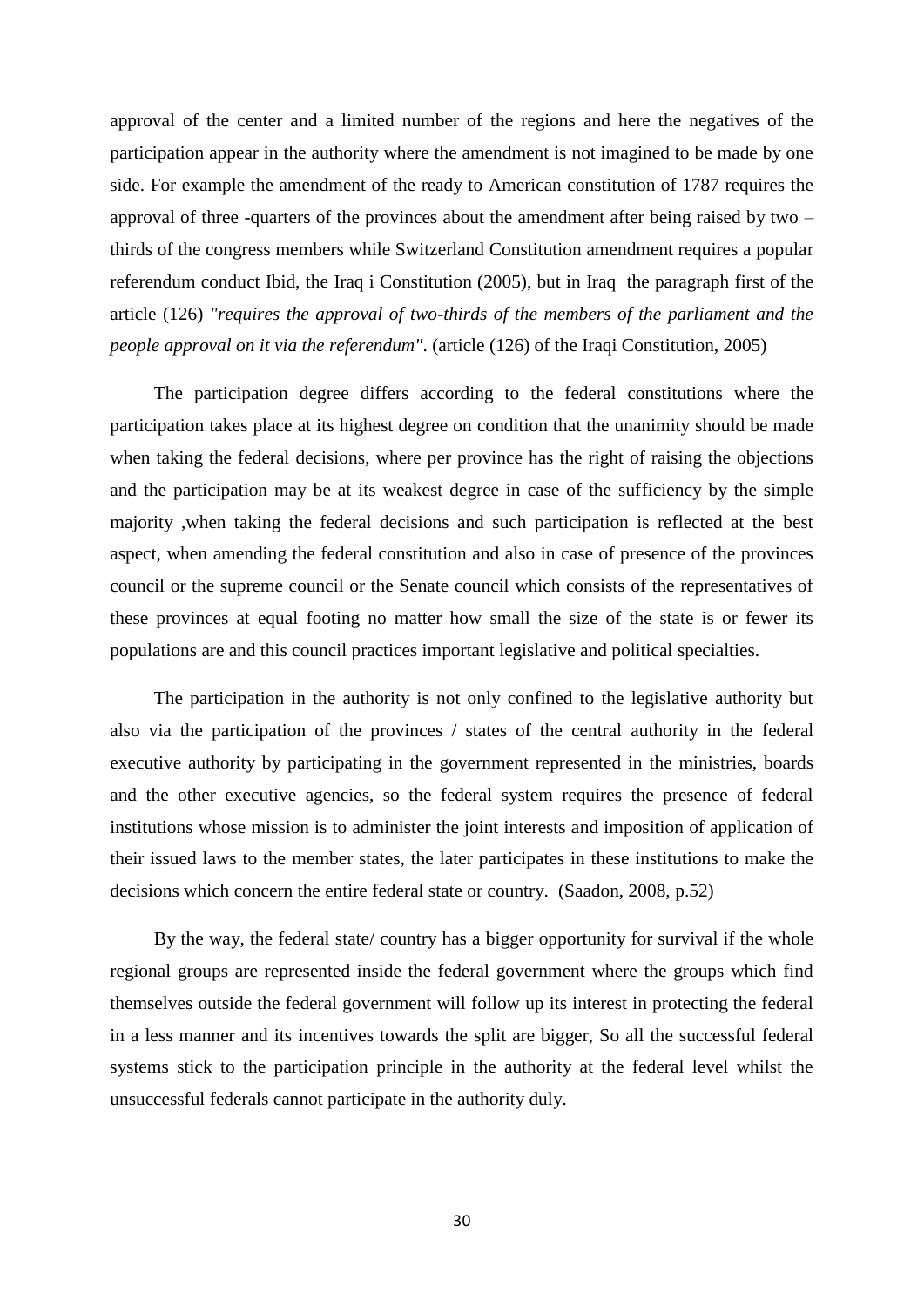Finally, the local authority's participation in the federal authority is the method of the unity in the federal systems and it acts to enhance the federal government and from here it is important for every state to participate in the federal government.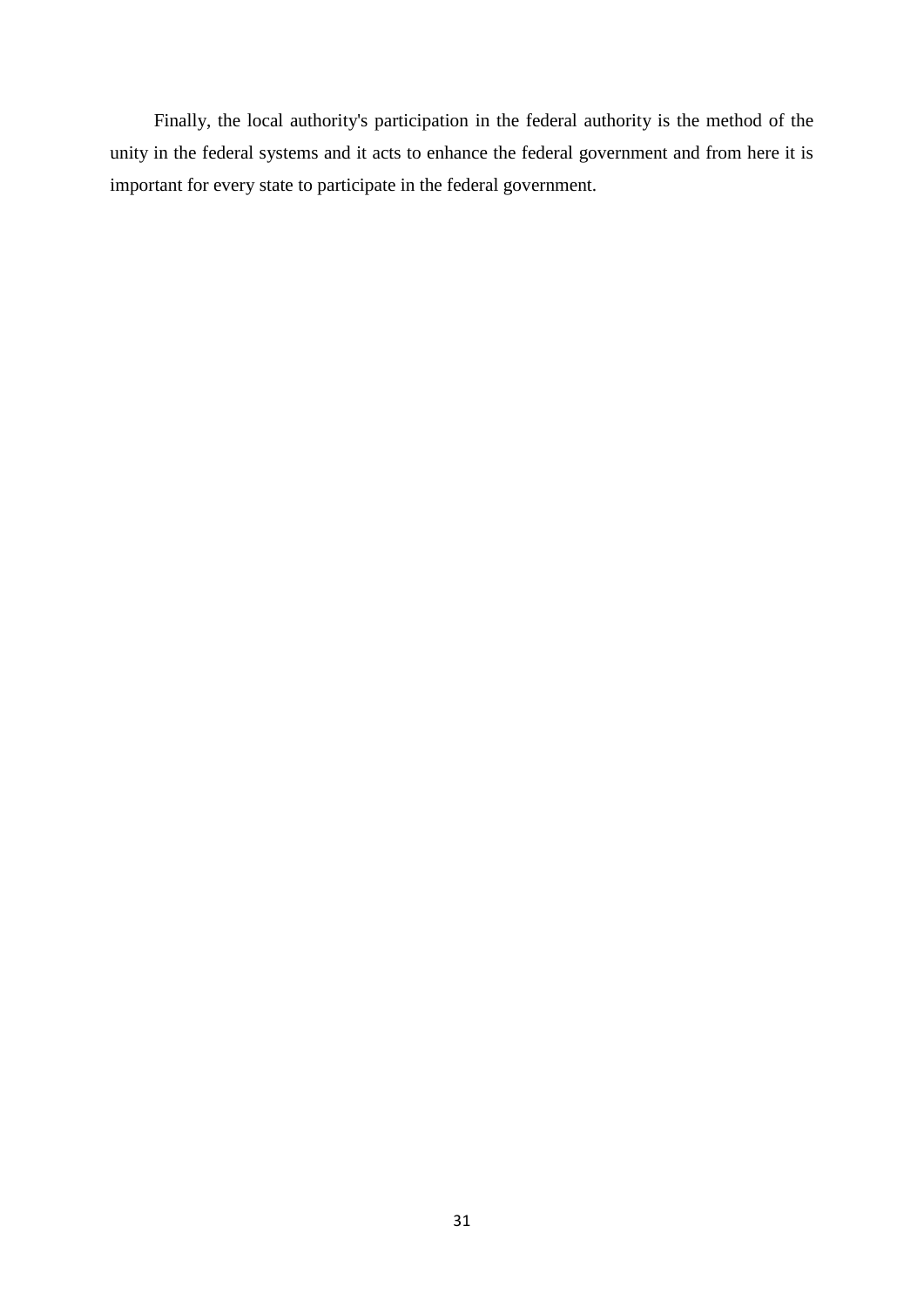## **CHAPTER III**

# <span id="page-40-1"></span><span id="page-40-0"></span>**THE SECESSION AS RESULT OF THE RIGHT TO SELF-DETERMINATION AND THE RELATIONSHIP BETWEEN THEM**

## <span id="page-40-2"></span>**3.1 The Secession as a Result of the Right to Self-Determination**

There has been much use of the term, self-determination, during the First World War as a translation of German word, elbstimmug srecnt, which was used in the subject of nationalities as word initially emerged in the writings of German philosophers about (1848) and in (1915). The expression in English was used for the first time as a translation of the resolutions of the Socialist Conference held in, Copenhagen, which called to recognize the right to self-determination, the groups and individuals were demanding the content of the right without calling it. (Imai 2008, p.16)

The first announcement for the principle of the right of people to self-determination was after the first world war, in a letter from the U.S. President ,Wilson, to the German Empire. When he called for recognizing the right to self-determination, his attitude was not personal attitude, it was the attitude of the USA. Then he was followed by the heads of State of the world, the allies, and then announced a principle in the Versailles agreement of (1919), but this principle has not been applied only to the benefit of nations who were governed by Germany and was a part of the Austrian Empire. (Griffiths, 2005, p.124)

After the Second World War this principle was declared in the Charter of the UN in (1945) on the basis that it would apply to colonized nations.

 In places like Eritrea and Bangladesh, the central government have a right to resist the separatist movements, only if this resistance has become a serious issue of human rights. In like manner, also addressed that, where the colonial domination became convicted by the international community so far, it has not accepted this principle over the countries that have achieved its unity even if the separatist movements rarely benefit from this principle. (Imai, 2008, p.16)

Following the commission on human rights' reports of the UNGA passed its resolution No. (1514) dated (14 December 1960) on granting independence for colonial countries and nations, and the decision stated on the right of all people without any distinction in the political, economic, social and cultural self-determination. In order to take steps to give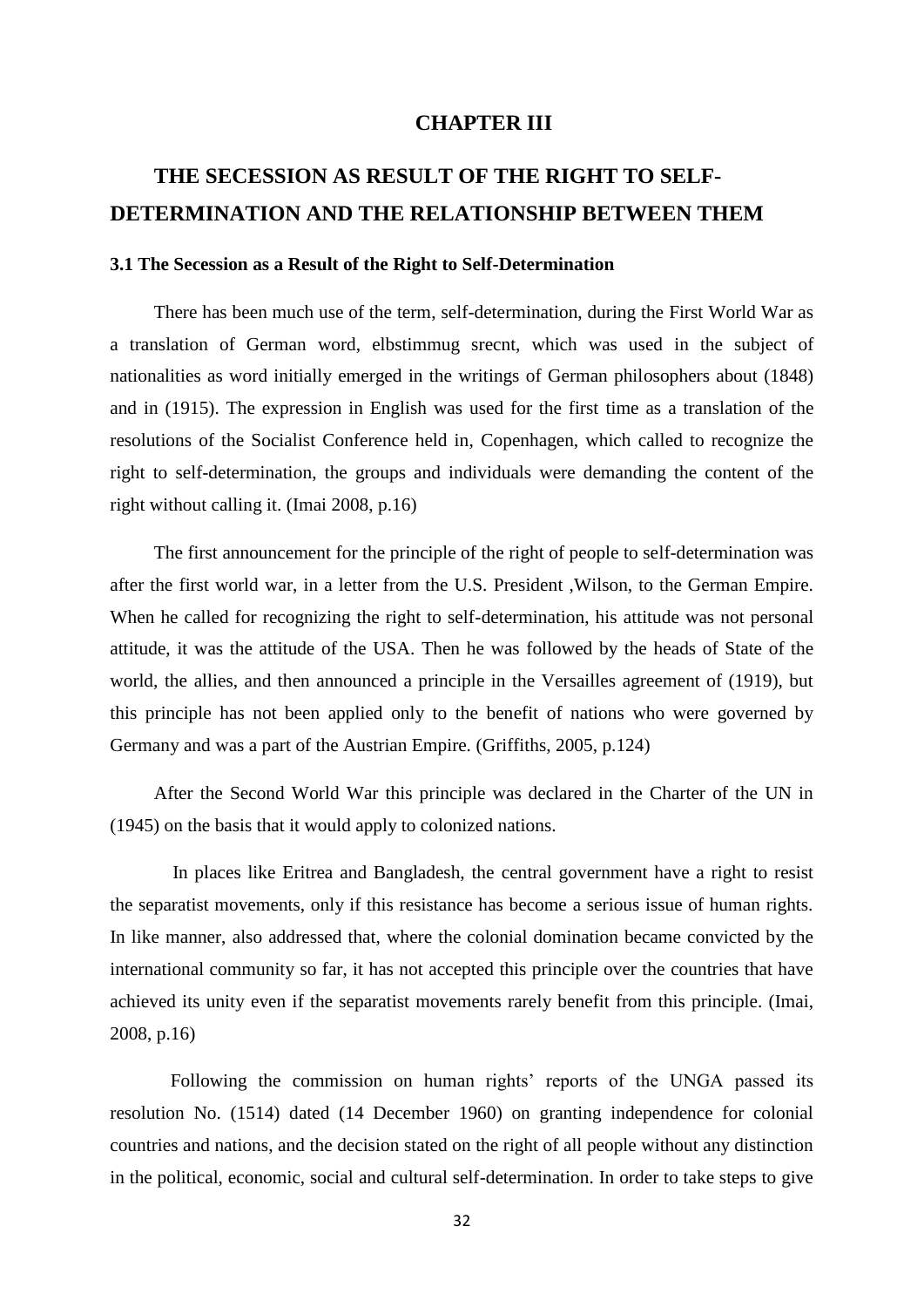non-independent nations fully independence without delay, which making the right of selfdetermination because independence is a legal right to the colonial peoples, and the Conference of Bandung, which combines the continents of Asia and Africa, Sudan has participated in (1955) which confirmed the right to self-determination of colonial nations for independence and sovereignty.

It is noted that, the political borders in African countries have been divided according to the interests of European colonial powers after the Conference of Berlin (1885) these powers ignored the division of benefits for the local population in Africa, such as language, religion, traditions and the like. Then the African Unity Organization decided in its Charter in (1962) in ,Addis Ababa, to maintain the legacy of colonial borders in order to preserve the unity of the continent's countries after its independence. The GA of the UN collected the principles that have already been taken in the process of self-determination in an attempt to clarify it in a resolution no. (2625) adopted unanimously on  $(24/11/1970)$  on  $(12/12/1972)$ resolution issued by the GA is another important number (2955) on the right of nations to self-determination, freedom, independence and the legitimacy of their struggle with all the means at its disposal and that are consistent with the Charter of the UN in its decision No. (2070) dated (30/11/1973). In this charter it requested all member States to recognize the right of nations to self-determination, independence and provide material and moral support and all kinds of assistance to peoples fighting for this goal.( Rubin, 1997, p.239)

On the other hand, the UN has expanded the scope of application of the right to selfdetermination, and made him one of the basic human rights as stated in the Covenants on (16 December 1966) on Civil, political, economic. The UN Covenants (1976), social and cultural rights and the two Covenants became effective since (1976) where stipulate in the first article of the Covenants "*on the right to self-determination letter and the one that has the right of all peoples to self-determination by the virtue of this right they have freedom to determine their political status and freedom to warranty their economic, social and cultural development*."( The UN Covenants,1976)

Thirty-three European countries plus the USA on (August 1, 1975), in Helsinki, signed a final agreement that emerged from the conference on security and cooperation in Europe and the First Section of the agreement contain the Declaration of principles and its eighth principle stated on the Self-determination. The international community agreed that the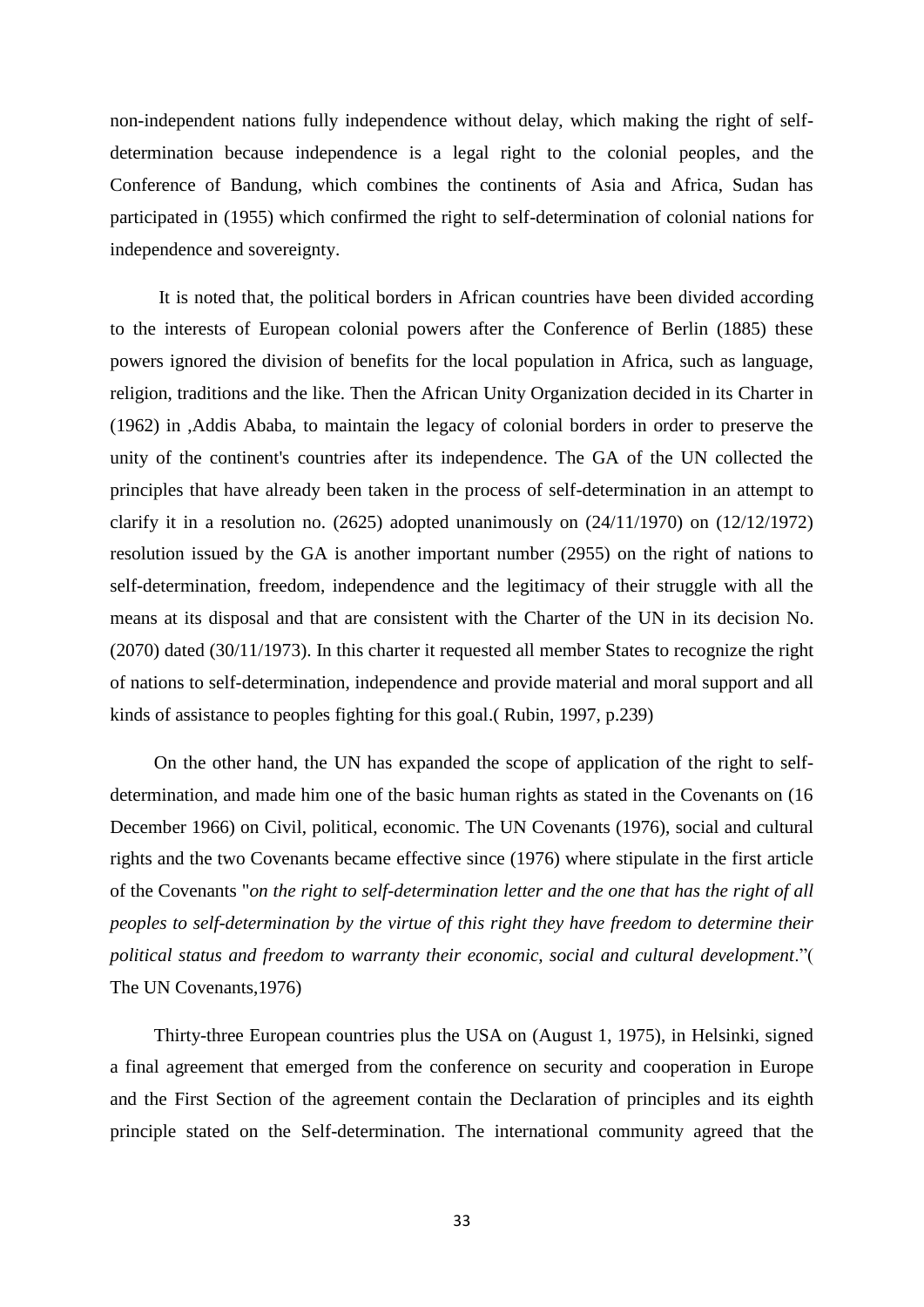practice of the right of self-determination through a friendly and democratic means, through the election, preferably under the supervision of the UN or under its auspices.

Problematic application of the right of nations to self-determination is fall effects as a result of the emergence of political pressure due to the lack of national cohesion and the weakness of the national idea. Often modern states avoid conflicts, even if it does not give resonance in the various debates on the concept of self-determination, it did not specify an absolute value for it except in the talk about colonizing nations. Questions remained unanswered surrounding this topic is, to what texts mean by the phrase. All nations, and despite the right of self in terms of origin of human rights as previously stated, and during the past decades, which have been trading this topic, it did not specify the rights and well-defined minorities and It did not often exceed its first interpretation, that accompanied the emergence of the UN. (Habtu, 2015, p.314)

Despite what has been said about the meaning of self-determination, which represents many of the views of persons, states and organizations, the first challenges of the UN in (1950) can be considered as a legal right to self-determination, its opponents, including British, Ibid,the charter of the UN the articles (2), the first article, paragraph (2) and article (55) of the Charter are only guidance material of great literary value. On the other hand, French, recognized that the Charter had been most useful database for all people adhere to all States, but without specifying its meaning and content, which is no more than a dead letter, while its supporters have argued that the right to self-determination, and the meaning of equality is much wider than the meaning of equal sovereign peoples they emphasized to the extent that paragraph (2) of article one provides for the equal in rights and self-determination. It is the best witness to the equal rights while the legal right of self-determination is not come to the light that, the dispute about the legal value of the right to self-determination. It is not confined to the attitudes of members of the international community for the UN, but also the trends of international jurists whom denied possession of self-determination oblige them legal force refers to self-determination within domestic jurisdiction of States, they also see the UN bodies that lacking to the legislative nature to put international law and this means that the UN issues any decision in this picture is a violation of state sovereignty and a violation to the provisions of paragraph (7) of the second article of the Charter. While, other scholars believe that the revolutionary nature of self-determination is a challenge to the existing system, which prove in front of the control in other words create mess and they stressed that only a political nature principle, and many of the international jurists response to these arguments, and they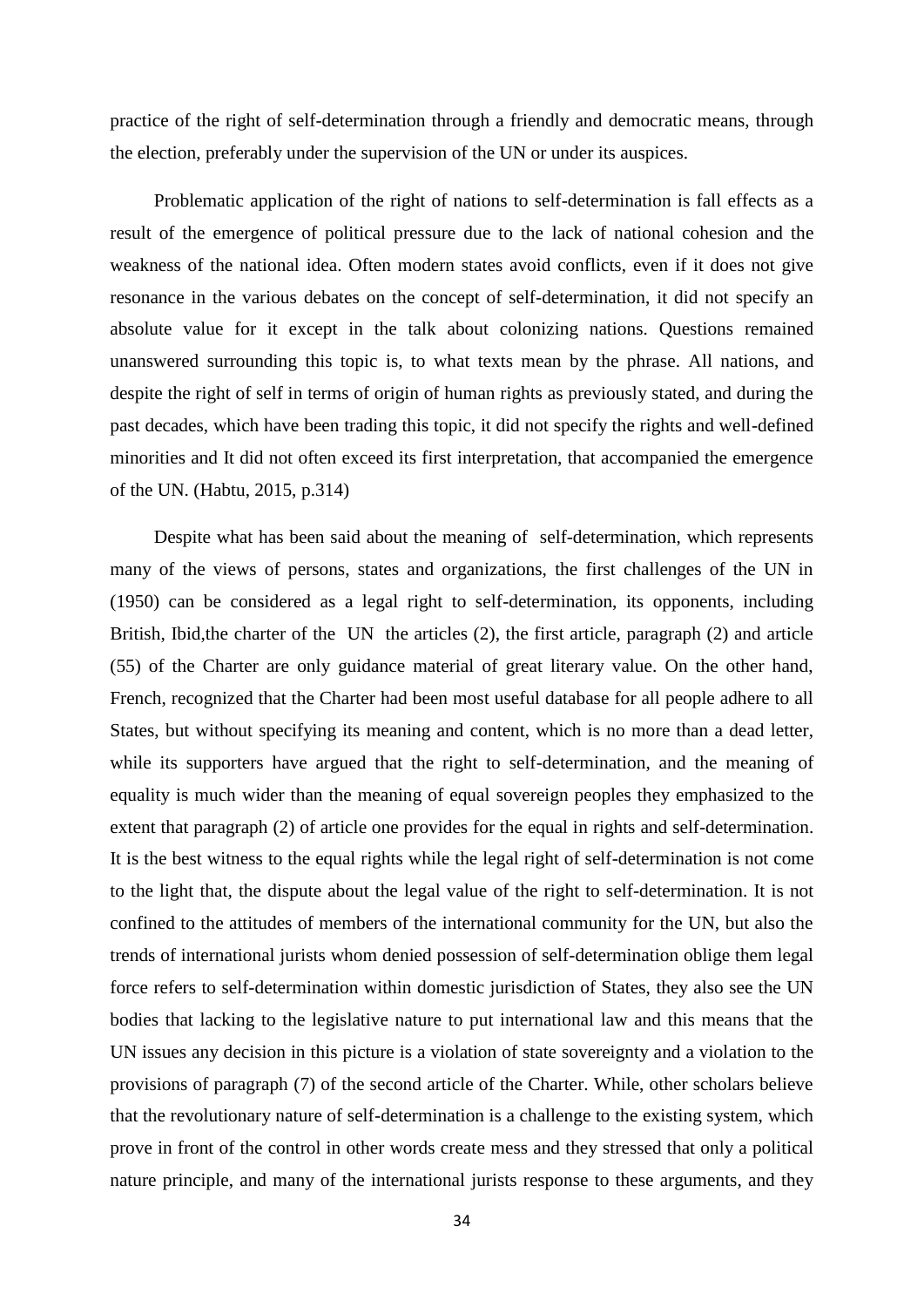demonstrated the loss of its foundation that they support it, some of them confirmed that the self-determination has evolved through the decisions and practices of the international community based on the UN Charter and became a legal right to arrange for the countries and peoples' rights and impose by the international obligations. (Kreptu, 2003, p.66)

Also claims that the right of self-determination leads to mess and conflict between nations and states are not real, but the opposite is a reflection of the resistance to the selfdetermination. If the nations won its right to self-determination, it will not be a justification for the assumption that the violence and chaos will be followed. By many general practices of customary international law events, a lot of opinions views on the legal value of the right to self-determination, which it become an international legal right. Discussing the issues of Morocco and Tunisia and Algeria and the other in the UN, had made it clear that selfdetermination was accepted by all members, although all the resolutions in question had failed to achieve the two-thirds and were limited to gain a simple majority and make sure that the adoption of GA resolution (1514), which is special granting of Independence to Colonial Countries and Peoples and in the year (1960) without any objection. Private Granting of Independence to Colonial Countries and Peoples and in 1960 without any objection. (Habtu, 2005, p.314)

Some believe that the right to self-determination cannot be exclusive only to the colonial nations, based on the Declaration of (1960) of the UNGA, which identified explicitly that the right of self-determination is a right of all peoples as the two international treaties made on human rights. Despite this clear text that the self-determination is for all peoples but understanding remained only as a right of colonized peoples until the fall of the Berlin wall in 1989 through the events which accompanied this time period. Subsequent shifts accompanied the collapse of the SU, Yugoslavia and the emergence of liberation movements, ethnic, religious groups and many cultural in America and Latin America in its fight against the Central Government and civil wars in Nigeria with the tribes of the South, as in Bangladesh, Pakistan.

The principle of the right of peoples to self-determination has returned to the level of legal and political debate, starting in (1989), keeping up with important events that have shaken the staff of the socialist camp countries. In terms of ideology where socialist countries focused on the principle of the recognition of the national rights and these rights are considered one of the most important achievements for the political system and the people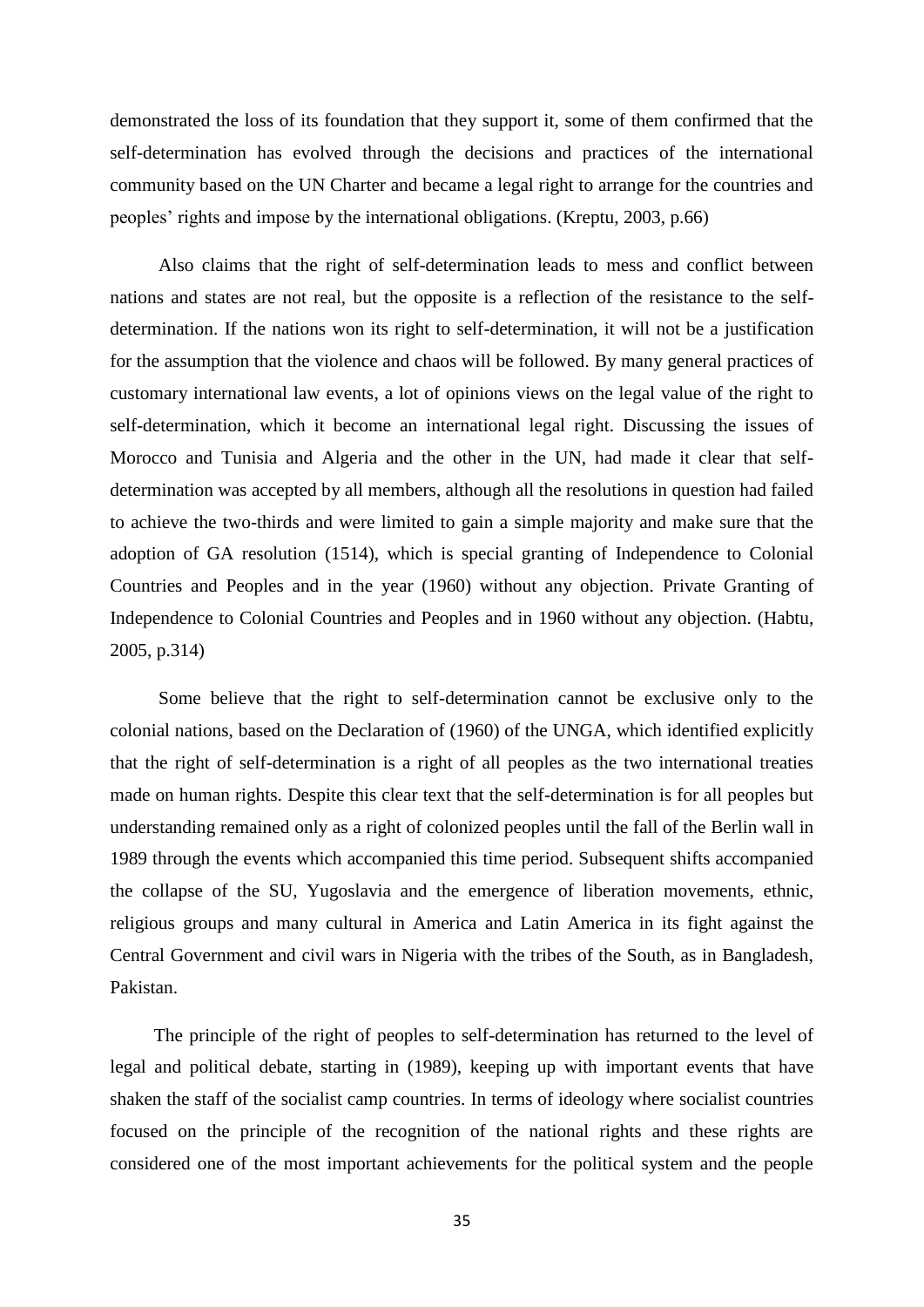who live in this system, and it was clear in the constitutions and institutions of the socialist countries with a heterogeneous population and yield in some socialist States felt the importance of this principle as a means of maintaining Cohesion of Nations that living on its territory.

These constitutions were given formal expression of human diversity in these countries on the basis of linguistic and cultural differences as they take into account the historical background of these people, it could be argued that by focusing on the principle of respect for national rights signed a constitutional recognition of the right of peoples to preserve the cultural and historical identity but in 1989 was a year of transformation in the history of communist regimes, the collapse of socialist system in Eastern Europe countries ,the SU, was unveiled political realities were not unknown before but imposed themselves and The rupture of Yugoslavia was quickly followed by the collapse of the SU which had to admit the right of secession for the Baltic States, and then by the principle of secession of the other republics of Russia.(Harbor, 2008, p.137)

Finally, after the collapse of the SU and the announcement of US President ,Bush, for what he called the New World Order in (1990), the concept of national self-determination, where some minorities began to decompose to compose their own countries and this is what happened in the SU, which split into ten countries, was declared Estonia, Latvia and Lithuania's independence full independence, as well as what happened in the former Yugoslavia, which was divided into seven countries: Serbia, Croatia, Bosnia and Herzegovina, Slovenia, Macedonia, Montenegro and Kosovo as a result of internal ethnic and religious factors and conflicts that have led to the secession. (Borgen, 2008, p.2)

Presented that, the views of the scholars of international law, and the attitudes of countries about the right determination as clear with it, that it is not easy to define it comprehensively, consideration could be given to the term of the corners of the international law and political science, some scholars of international law believe that it could defined the right of self-determination as "*the right a nation to choose the form of government that they want it and the sovereignty which they wants to belong to it*". In another definition, it means the term in international law "*Granting the nation and local residents the possibility that they could form the power that they want and the way to achieve it freely and without external interference*". (Harbor, 2008, p.132)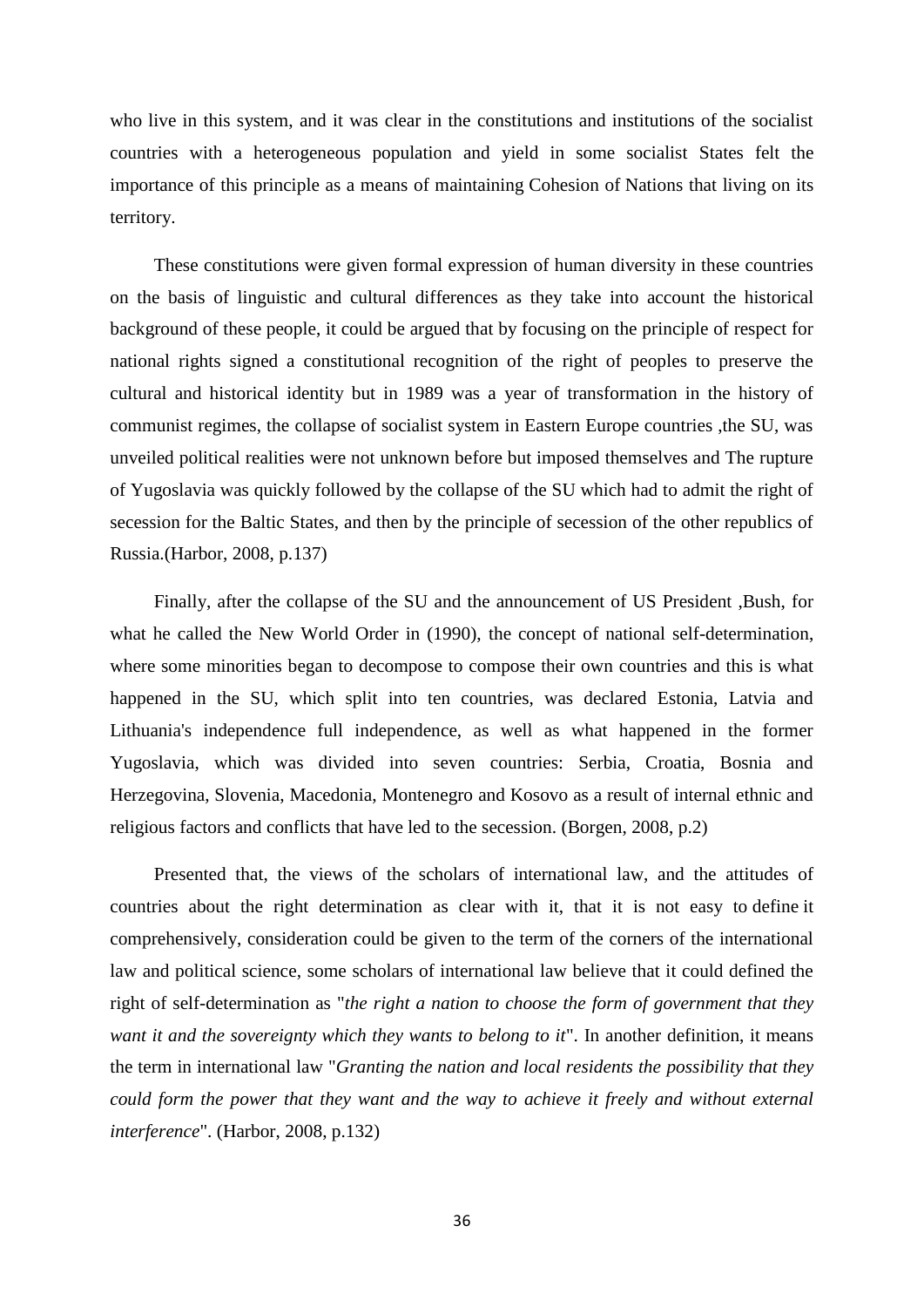With respect to the political science and the international politics in particular, the definition of the term self-determination refers to "*the right of each community that has a distinct collective identity as a people or racial experts or other in determining his political ambitions and then build the preferred political system in order to achieve these ambitions without external interference or conquer by foreign States or organizations*".

There is another definition which states that "*the right of every person to govern itself and choose its own political system and the future freely is a choice and that this person be a resident of the home on an on-going basis*." (Crawford, 2012, p.108)

Through the definitions of international law and political science for self-determination right that the intention is an independent states that has sovereignty on the grounds that the right of their people as a result of this independence to decide the form of government or authority or the political system to achieve their political aspirations without foreign interference, and so that the right to self-determination is the basis and logic rights to independence and sovereignty and branching out from the other rights, foremost the choice of political system without external interference.

In other words, we can talk about the broad concept and the narrow concept of the right to self-determination, and what it means by the broad concept is that, all nations have the full right and full freedom of self-determination without any foreign interference, as well as full freedom to choose the political, economic, social and cultural system which is acceptable to it, it also means that each nation has the right of enjoyment and exercise of sovereignty. The narrow concept means independence and the establishment of a state that has its own sovereignty, because independence is the ultimate goal, that nations' hope to achieve, and it practices it's right, which is a legitimate right enshrined and endorsed by all the rules and principles of general international law. According to the first article of the Charter of the UN, one of the most important goals of the international organization is to develop friendly relations among nations based on the principle of equal rights and self-determination of peoples and to take other appropriate measures. (Boykin, 1998, p.238)

The controversy still exists on the subject of who has a right to enjoy the right to selfdetermination, or does it come back to the entire peoples, colonial and minorities, however, this controversy was discounted in the Treaty of (1993) at the UN Conference of Human Rights, that resolve the differences over interpretations of the Declaration of (1960 and 1970) and the Treaty of Human rights. Among the issues which focused on the disagreement is the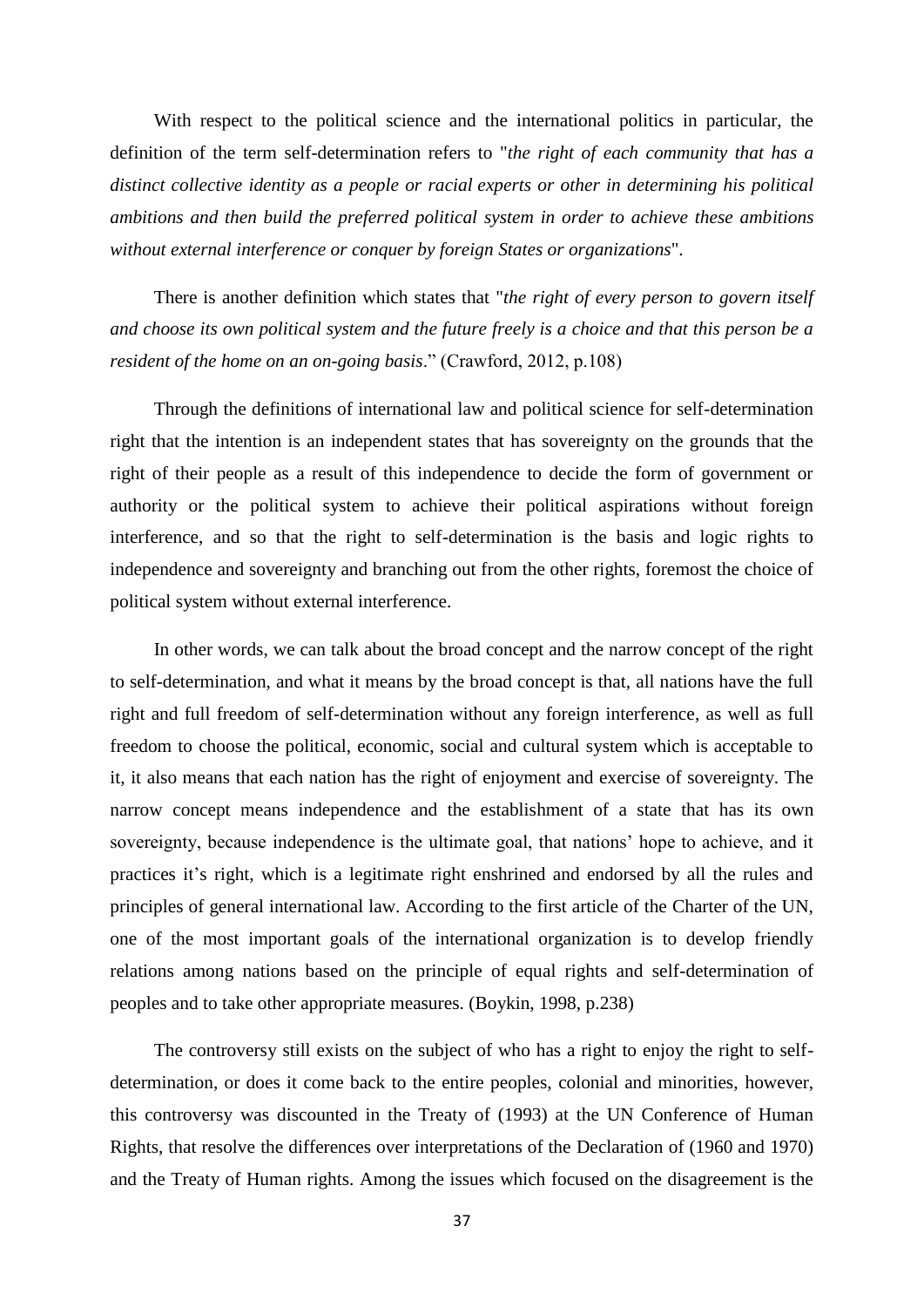right of secession, that considered by many as a form of self-determination as it was mentioned previously and on the other hand, some people refused it to be like this. There are some types and multiple forms that highlighted the concept of self-determination, including as following. (Heraclides, 1991, p.164)

- 1- Right to freedom from colonialism, like what happened in Africa, Asia and the Caribbean.
- 2-The right to maintain independence, if it represents the independent will of a nation that takes advantage of a specific territory, as in the island of Mayotte in the Comoros or in Puerto Rico.
- 3-The right to solve the State and change their shape and nature as it happened in the SU and Chico Slovakia.
- 4- The right of withdrawal or Secession as it happened in Bangladesh.
- 5- The right to unify the divided countries as it happened in Germany.
- 6- The right of autonomy to a specific group and regional knowledge.
- 7-The rights of minorities and groups that have a substantial political and legal existence in recognition as it mentioned in the article (27) of the Treaty of political and civil rights about the rights of persons who are belonging to a national or minority or religion or language. (The GA Proclamation, 1992)

Examples for the application of the right of self-determination and its outcomes:

The era of the nineties of the last century has seen a series of referendums for some ethnic groups its result was the secession from the homeland. The most important survey of these referendums is in Europe, and what happened in the former Yugoslavia, discover that, Slovenian citizens voted in the favor of secession from Yugoslavia and established their own state as the Tatar Stan region separated from Russia. In the year (1991), the Croatia citizens voted for secession and declared their own state and followed by the citizens of Macedonia as well as Georgia and Ukraine. In the year (1992), citizens voted in the favor of secession from Yugoslavia and they create the republic of Bosnia and Herzegovina, followed by a referendum of Southern Ossetia as a reality. In (2006), the Republic of Montenegro was separated from Yugoslavia, followed by Kosovo in (2008). Czechoslovakia was divided into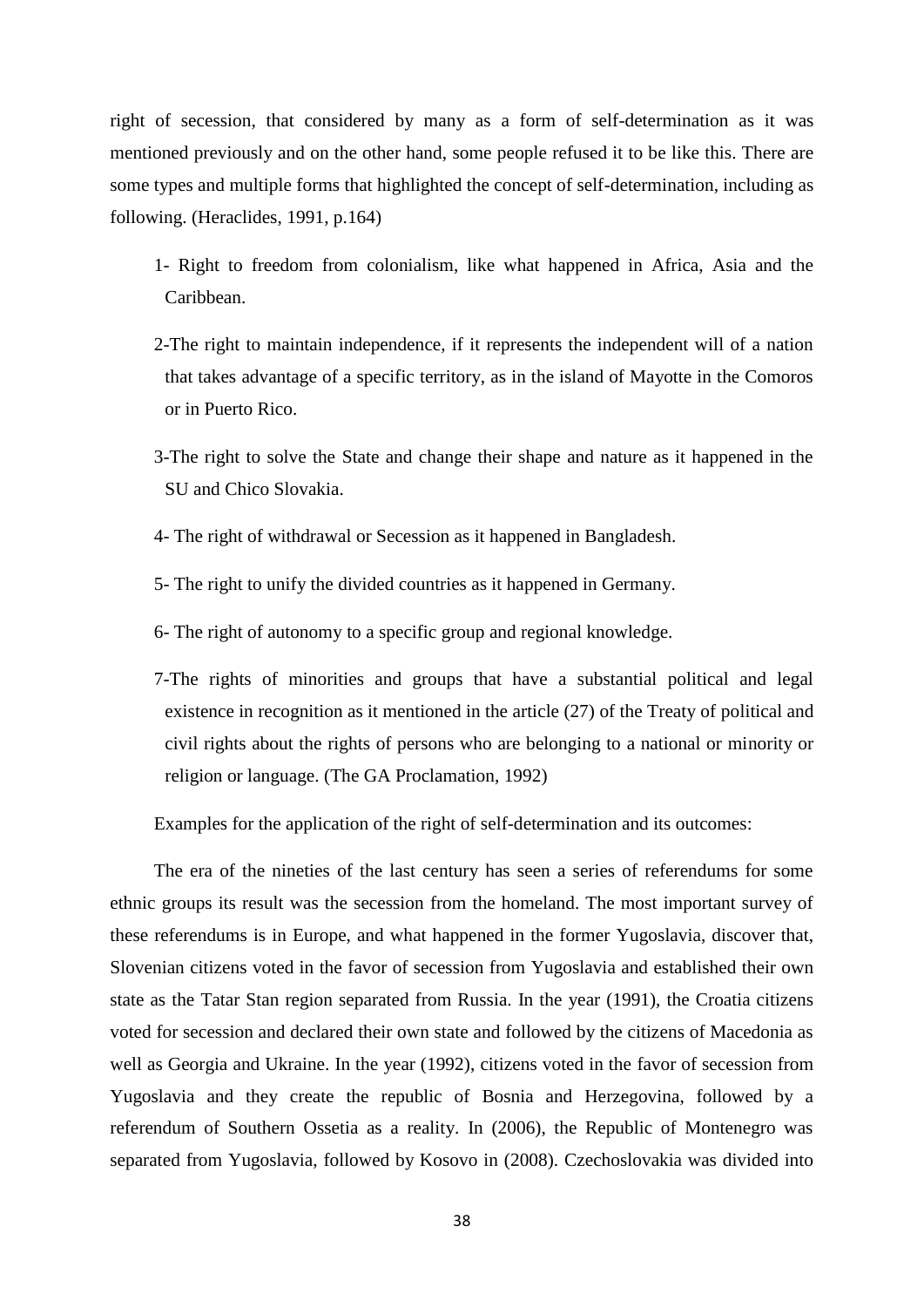two national states. The most famous referendums on self-determination in the African continent lead to the independence of Eritrea from Ethiopia in (1993), while in Asia it has given independent to the East Timor's from Indonesia in (1999).(P. Nanda, 2010, p.25)

#### <span id="page-47-0"></span>**3.1.1 The Independence of Eritrean From Ethiopia**

Italy's occupation of Eritrea during the period from (1890 to 1941) made Eritrea as a colony with a certain boundaries and multicultural nation and it has a port on the Red Sea, which derives from its name and it has two ports which are, Assab and Massawa. After the Italian's occupation of Ethiopia in (1936) and its alliance with Nazi Germany, the British forces managed during the Second World War to defeat Italy in (1941), which was put Eritrea temporary under the British administration until (1952). Regarding this, the UN formed a Special Commission of fact-finding in Eritrea from representatives of the great powers. As a result, the committee suggested that the right to self-determination of Eritrea, but, Ethiopia disagreed because of its interest to reach the Red Sea as it is a closed state and it was supported by America in order to ensure that its strategic interests in the Horn of Africa. Then the UN have formed other committee that submitted its report in (1949) where the majority of its members recommended establishing the federation between Eritrea and Ethiopia. (Paul, 2001)

The UN resolution has started to create an autonomous Eritrea government for a transitional period from (1950) until (1952) and the establishment of a Federation between Eritrea and Ethiopia, beginning in 1952. Ten years later Ethiopia in (1962) add Eritrea to Ethiopia under the pretext that the Eritreans had agreed to the annexation, it was denied by Eritrean side, the Ethiopia Emperor, Haile Selassie, before annexation process led the Eritrean sovereignty aspects in order to boot to merge Eritrea with Ethiopia, which summoned the Eritrean liberation movement in (1961), a year before the official announcement of the annexation of Eritrea to Ethiopia, the USA has approved the annexation and supported the Ethiopian government against all Eritrean attempts for independence. (Paul, 2001)

After the fall of Haile Selassie, the AL Derek system led by Haile Maryam has rejected the Ethiopian minorities in right to self-determination, the Eritrean liberation fronts continued with various factions, including the popular front for the liberation of Eritrea military struggle in order to achieve independence. In Tigray region a rebellion movement has been established in (1975) under the name of the Tigray People's Liberation that formed a new alliance called the Revolutionary Democratic front for the peoples of Ethiopia to confront Marxist Mankato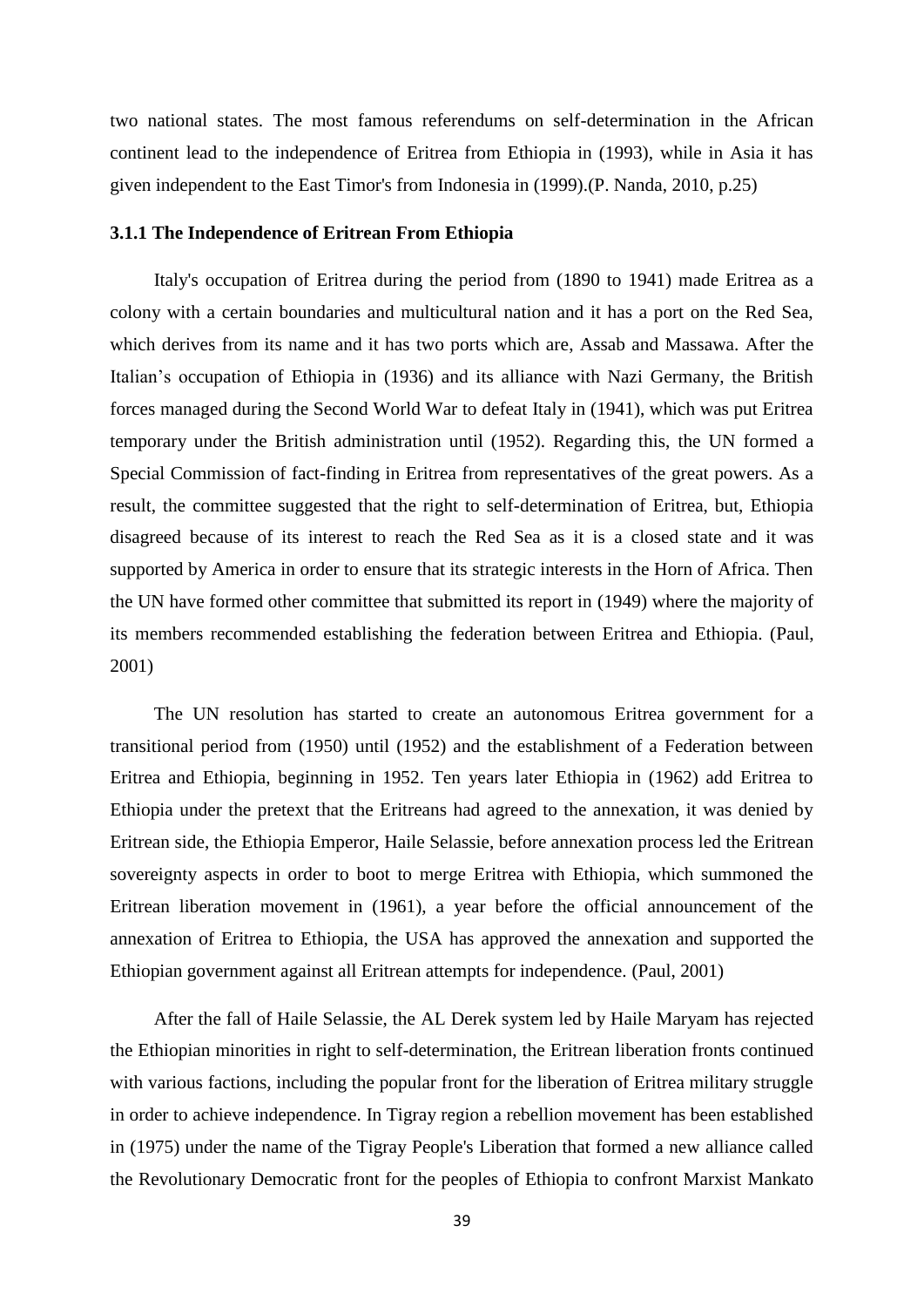system, which raising again the question of self-determination for Tigray nationalities, It was also agreed in the framework of this new alliance the right to Eritrea to secede from Ethiopia as its colony. (Gaim, 2008, p.231)

On (February 1991), the Tigray People's Liberation Front attacked the Mangiest forces with the help of the Popular Front for the Liberation of Eritrea. The fighting ended on (May 21, 1991), with the collapse of the Mangiest regime and after three days the Popular Front for the Liberation of Eritrean forces entered the Eritrean capital, Asmara, and four days later the revolutionary democratic forces of the people of Ethiopia, has entered the Ethiopian capital city Addis Ababa, in coordination with the Popular Front for the Liberation of Eritrea. After a transitional period of two years in Eritrea voted in (April 1993) in the favor of independence in a referendum and took the popular front for the Liberation of Eritrea power in Asmara political leadership Al fwerki. The two parties were agreed that Eritreans has a right to use the port of Assab and Ethiopian currency continues ,Ethiopian Birr, to trade within the two countries, but it did not sign the agreement on the demarcation of the Bad me triangle it is ,an area of approximately 400 km 2, causing a war between the two countries for two years ,(1988-2000) m, And it is still tension and disagreement existed between the two countries, despite the intervention of the UN to demarcate the border, the two countries which make the likelihood of a return to war exist. (Gaim, 2008, p.231)

#### <span id="page-48-0"></span>**3.1.2 The Independence of East Timor From Indonesia**

The Eastern Timor is an island in South East Asia with an area of  $(31,000)$  km<sup>2</sup>, and its population of 2 million people, the western part of the island was a part of Indonesia since the formation of the State in (1949) and was the Eastern, Portuguese colony since the 16th century and in (1975) the Eastern Timorese people requested for independence from Portugal, and fighting against the Portuguese led to their withdrawal. In the same year, Indonesia occupied the Eastern Timor as the twenty-seventh province of Indonesia with the approval of former US President Ford in the era of Indonesian President Suharto. But, the UN does not recognize Indonesian sovereignty over the territory as many of the residents in the island had revolted over Indonesian rule. Fighting continued intermittently between Indonesian troops and Timorese gangs for seven years, leading its meaning the East Timorese because of food shortages and death over (200,000) people starving and has issued several resolutions of the Security Council and the GA of the UN has called for giving the people of Eastern Timor the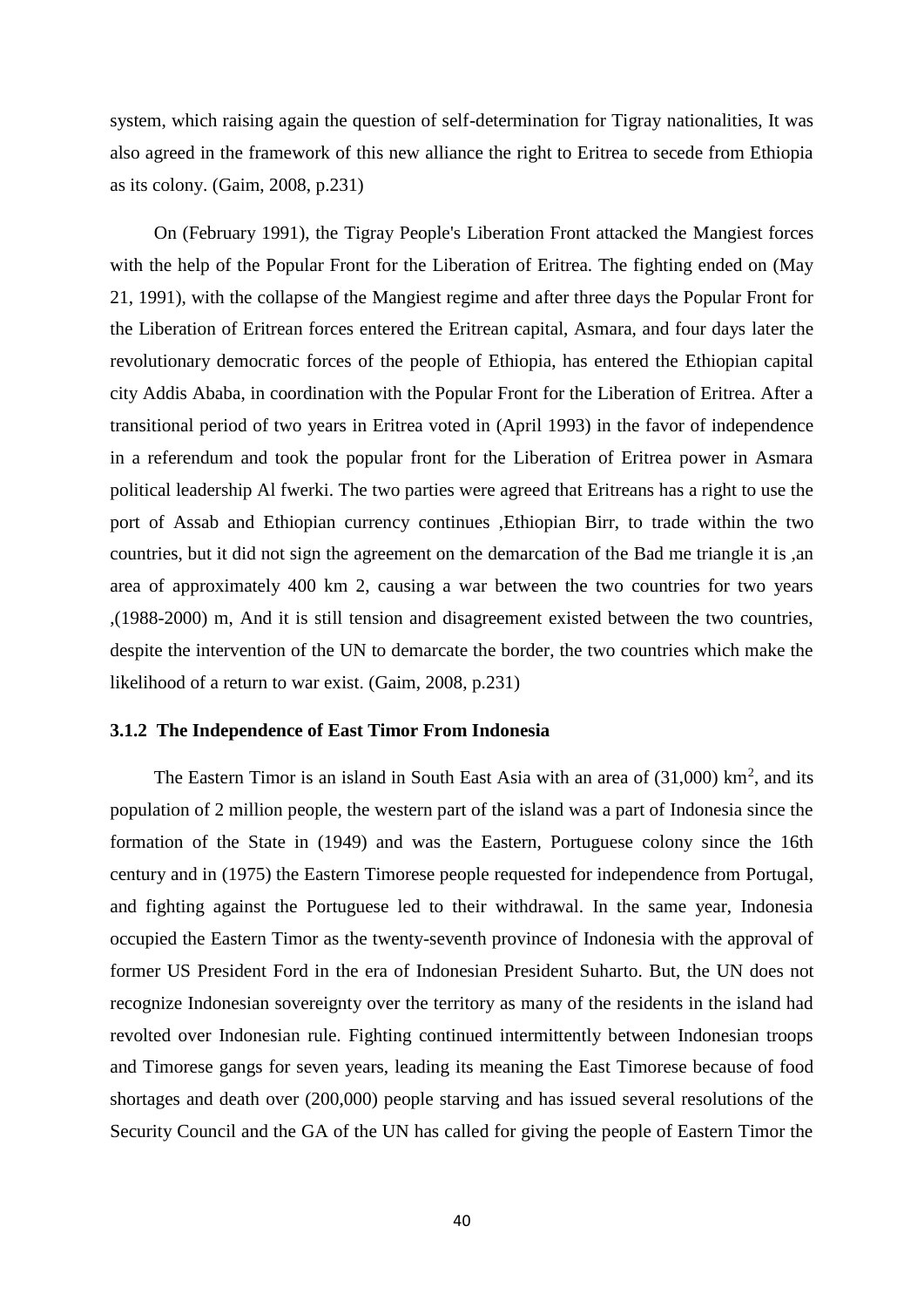right to self-determination during the period of (1975) and (1982), but they were not implemented (available from Wikipedia).

The force was formed from a number of Southeast Asian countries, led by Australia. It allowed Indonesia to hold a referendum on the options of unity and secession as a result of the external interventions. According to UN Juridical Yearbook (1966), where the USA and nongovernmental organizations Indonesia accused of human rights abuses in East Timor, but Indonesia objected to Australia's involvement and asked to send a force under the umbrella of the Association of Southeast Asian and this didn't happen, the Security Council decided to authorize a multinational force to monitor the situation in East Timor during a transition period, after which a referendum will be done on self-determination for the people of the island. (Gelman, 2003, p. 378)

The referendum on self-determination in East Timor has been managed on (30 August 1999) and the population voted in the favor of independence for the territory by more than 80% rather than the option of self-government in the framework of the unified State. Then the Indonesian troops withdrew from territory which consequently underwent a UN administration following the outcome of the referendum. But elements of the armed militias opposed to independence for the territory began the extensive violence in the territory where most of the infrastructure was destroyed, killing about 1,000 people forcing its approximately 100 000 people to flee to West Timor Belonging to Indonesia. The UN sent a multinational military force headed by Australia in (July 1999) to end the violence. Press reports have raised the Australian force had participated in the looting as it became clear that Australia's ambitions on the riches of the sea area between East Timor and Australia, where he signed an agreement between Australia and Indonesia to share the wealth, especially oil on the shores of the sea area of East Timor since (1991 In 1999) it demarcated the maritime borders between East Timor and Australia to ensure that Australia's interests in the exploration and to take advantage of the marine wealth .

In September (2000), the Indonesian government signed a memorandum of understanding with the head of the UN Mission in East Timor the leader Xanana Gusmão attended the leader of independence groups in East Timor. In the (2001) elections in East Timor led to more unrest as a result of the violence that has spread among the Indonesian militia in transit from West Timor and demobilized soldiers on the one hand and the new forces have not yet become regular troops Meanwhile declared East Timor's independence in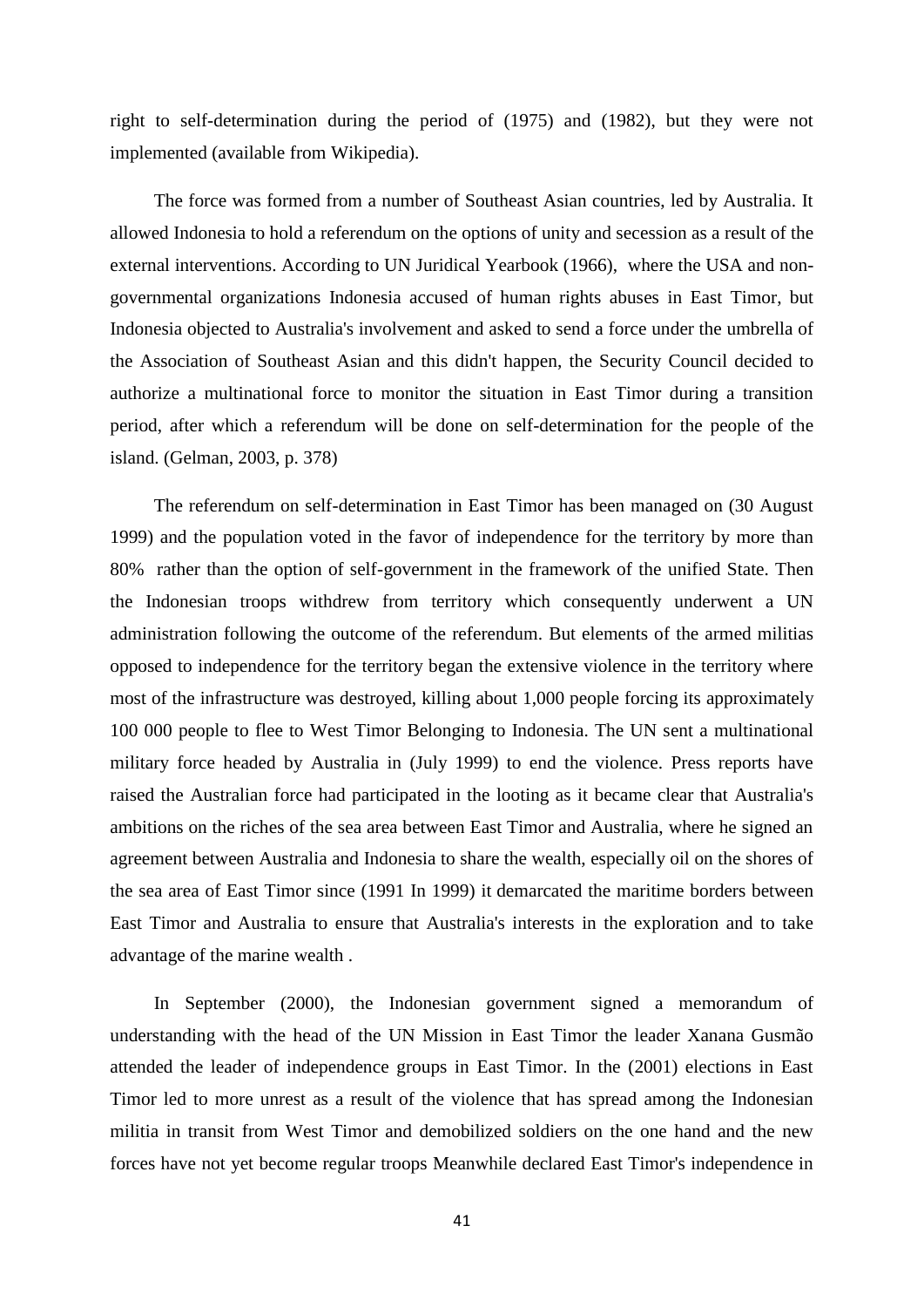(2002) where the constituent Assembly approved a new constitution for the country. In april of the same year was elected Jose Alexandre Gusmão and people called him Xanana Gusmão as President of East Timor. East Timor joined as a full member of the UN GA and in the same year became the first State to join the UN in the twenty-first century. In (2006) further unrest from Indonesia's militia, demobilized soldiers and other soldiers had not received their salaries, was an armed conflict and all parts of East Timor into ethnic conflicts. The East Timorese government has been requested assistance from the international community after having completed the UN mission duration. (Gelman, 2003, p.379)

Australia with Malaysia, Portugal and New Zealand hastened to send troops to restore the situation to normal. Then another dispute broke out in (2008) in the wake of an assassination attempt Suffered both Gusmao the head of State and Jose Ramos, the Minister of Foreign Affairs. For the third time Australia has sent troops to quell the rebellion in East Timor. Informed departments pointed out that the recent rebellion was instigated and stood behind both Australia and the USA as Prime Minister of East Timor Mary Qatari who his party won 80% of the vote in the 2001 election, and the unrest stood behind foreign countries. The Prime Minister was disagreed with both the head of State and Foreign Minister. The leaked document from the Australian Ministry of Defense indicated that the aim of Australia fomenting unrest in East Timor with the consent of America is trying to find an a presence in the decision-making process by sending military forces to Timor to be able to practice its influence. ( Pinto, Jardine, 1997, p.37)

#### <span id="page-50-0"></span>**3.1.3 A Model Case of The Independence of Kosovo from Serbia ,Former Yugoslavia**

Kosovo was one of the Yugoslavia republics' territories inherited by the republic of Serbia after its collapse in the wake of the collapse of the SU. Kosovo was before that known as old Serbia that fell at the hands of the Ottomans in 1389 and became part of the Ottoman Empire. Albanians began entering Kosovo in large numbers in the fifteenth century, and began to convert gradually despite opposition from Orthodox Serbs and then fell to Serbia by the Ottoman Empire in (1459) A.D, followed by Bosnia and Herzegovina in (1465-1483) A.D. Then Serbs began heading towards Belgrade as a result of Ottoman rule in Kosovo in the seventeenth century in the great migration consequent decline in the number of Kosovo's population, making Albanians turning them from Albania Heights soil fertility. (Noel, 1999, p.209)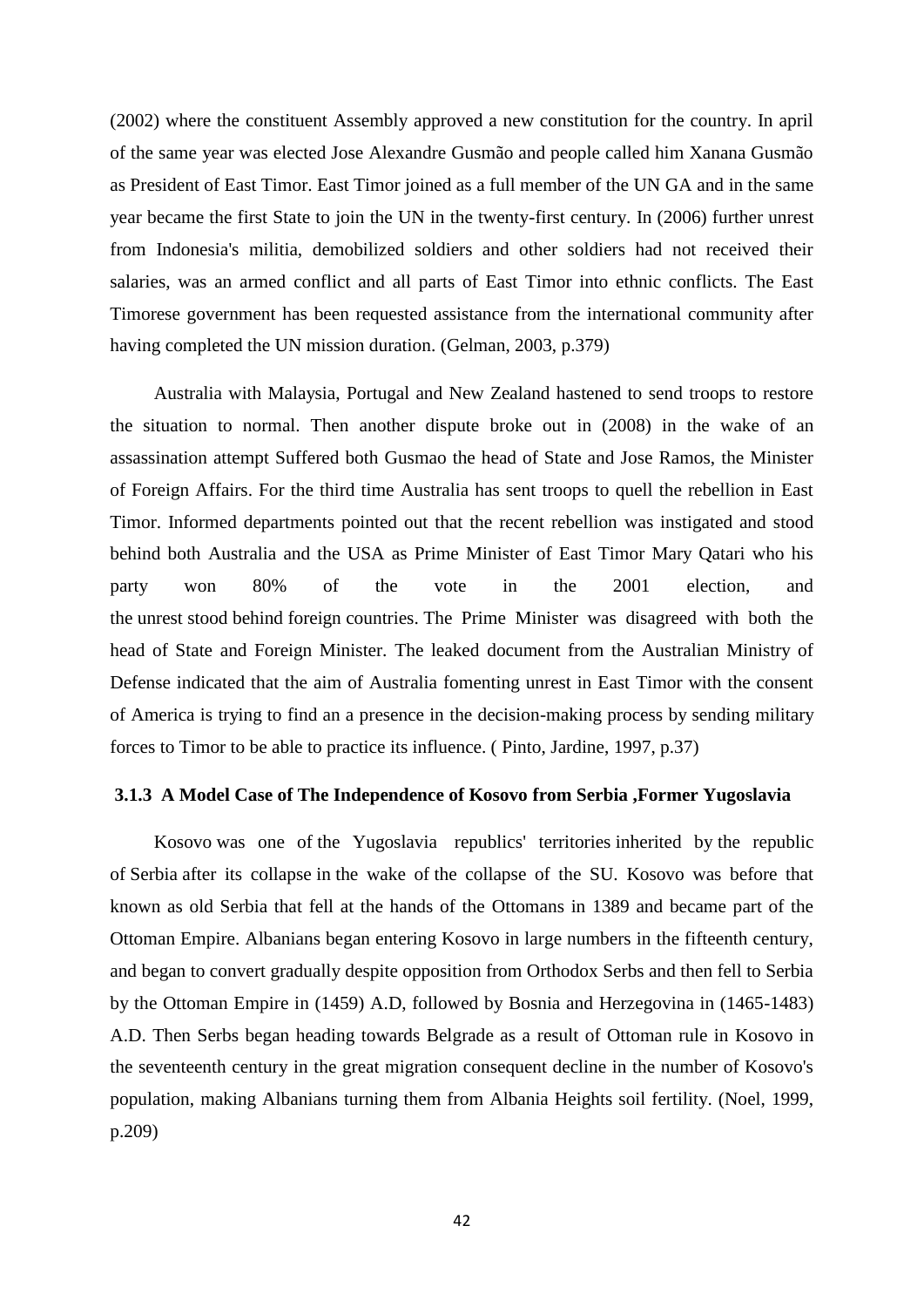During the first world war Kosovo stood alongside Austria against Serbia, after the defeat of Austria, Serbs began committing many massacres against the Albanians of Kosovo and organized themselves in the form of gangs for attacking Kosovo Albanians. In the aftermath of the First World War, peace treaties established the State of Yugoslavia under the name Kingdom of cellophane, Croats and Serbs in a clear reference to the Kingdom is composed of the Slavic elements. Then the name was changed to the Kingdom of Yugoslavia to also include all of Bosnia and Herzegovina, Montenegro and Macedonia, thus laying the Foundation of the Yugoslav republics. While, Kosovo was considered as one of the Serbia's territories without intrinsic personality, opposite the six components of the Yugoslavia State. (Noel, 1999, p.212)

Kosovo Albanians called the League of Nations after the emergence of the Kingdom of Yugoslavia to separate Kosovo from Serbia and trimming its annexation to Albania because of massacres that committed against them where the number of Kosovo Albanians who were killed (12) thousand, in addition to the lack of affiliation to the Slavic nationalism and that they belong to the Albanian nationalism. But the League of Nations did not react to the claims of Kosovo Albanians, which led to the formation of the first separatist movement called the Cachaca movement for the secession of Kosovo and annexed it to Albania. Serbia responded by sending a large number of Serbs to settle in Kosovo as it did the same in Bosnia and Herzegovina and Croatia and others. (Stefanova, 2011, p.93)

During the second world war a large number of displaced from Albanians in Kosovo, after Tito's victory over the Germans and the Italians, then, the number of inhabitants of Kosovo autonomy, but did provide his promise by virtue of belonging to Croats and the fear of offending Serbs. So Tito kept the Kosovo territory within Serbia and given by the Croats, Bosnians and Serbs and Slovenes formed Macedonians and Montenegrins. But Tito to put down a rebellion in Kosovo killed around (48) thousand people awarded after Kosovo Albanians and got a kind of autonomy in (1974. In 1981), a large number of displaced Kosovo Serbs to Serbia so that the proportion of the Kosovo Albanian population were increased, compared with the Serbs. After the death of Joseph Tito in (1980) Milosevic took over in (1987) he withdraw from Kosovo through amendments to the federal constitution, and the Parliament approved amendments after isolating the deputies who were belonging to the Albanian nationality. (Peritte, 2010, p.23)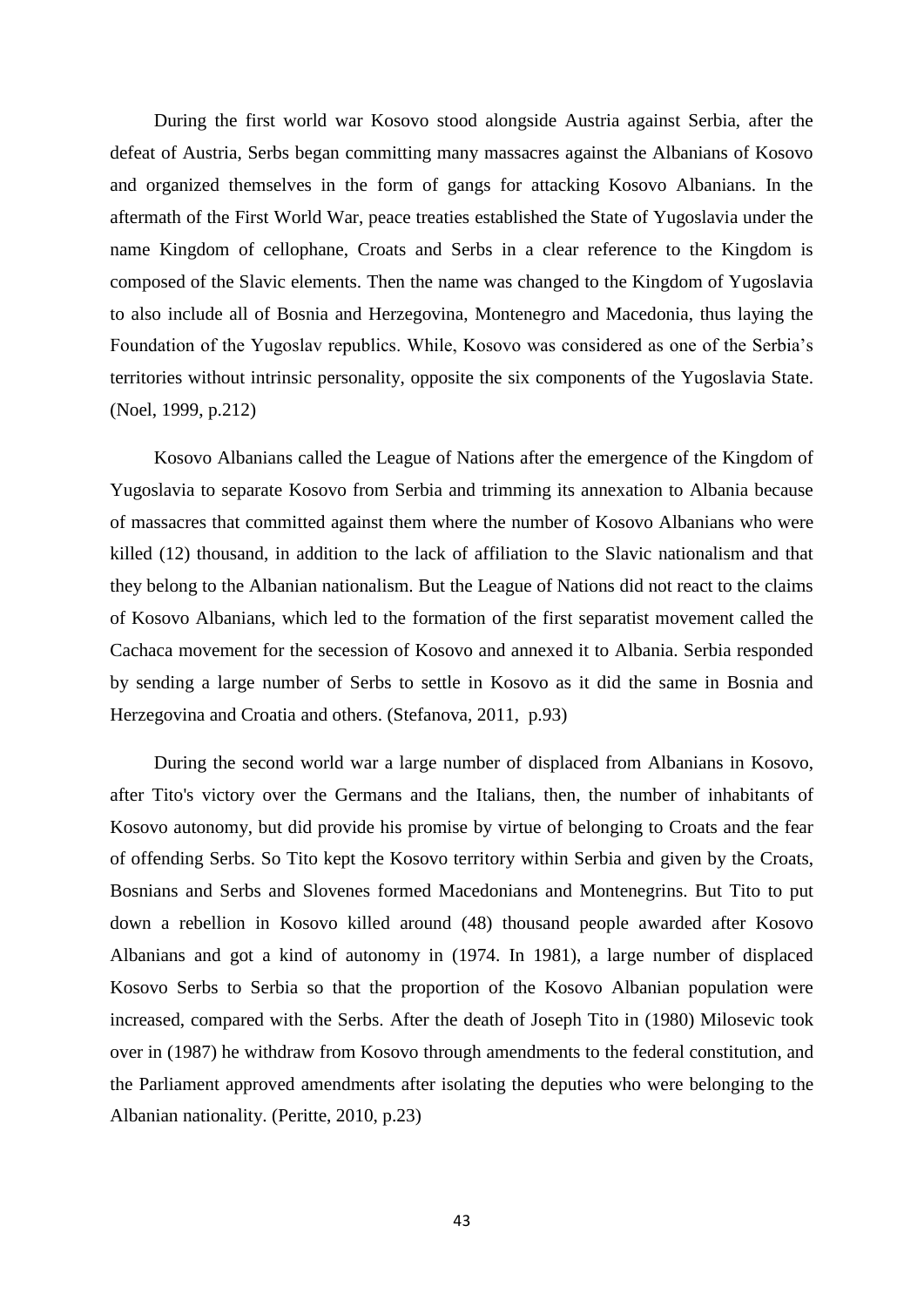The collapse of the SU led to the tendency of disintegration that dominated Yugoslav republics starting with the Republic of Slovenia initiated baklavas. While Slovenia an salt peacefully, the wars between Serbia and Croatia, as well as, Serbia and Bosnia in its attempt to be separate from the Yugoslav federation, where the Serbs were opposed to secession , as the war intensified between the Kosovo Albanians and Serbia, the Security Council met in (1989) on Kosovo's case with the aim of placing observers on the battle lines but that NATO had begun bombing Serb positions in Kosovo, which encouraged Kosovo Albanian to redouble their operations against the Serbs, and before the intensity of the aerial bombardment of Serbia signed an agreement on the withdrawal of Serbian troops and the cessation of violence and an international force and the return of refugees and a political settlement under the resolution of (1244) that adopted by the Security Council to send UN force in (1999) called (KOFOR) under the auspices of the UN Mission in Kosovo. (Stefenova, 2011, p.100)

Kosovo declared its unilateral independence under the auspices of the UN international administration on (February 17, 2008). Confirming that it will take into account the rights of other minorities in Kosovo in an attempt to stop ethnic violence erupted following the declaration of independence, especially from the Serbs who initiated the violence and promised minority groups type of administrative decentralization in the management of their districts, and pushed the USA to a large number of Western countries and allies to recognize Kosovo by cancelling any Russian Serbs movements to restore Kosovo. Remaining before the Kosovo problem state to join the UN as Russia rejects this and this going to happen only through the GA, the International Court of Justice in its advisory opinion recently stated that Kosovo had not breached international law by declaring its independence. (Pinto, Jardin, 1997, p.345)

## <span id="page-52-0"></span>**3.1.4 The Case of The Referendum for Self- Determination in Western Sahara**

The Western Sahara is the region located in the North-Western coast of Africa between Algeria and Morocco, Mauritania and the Atlantic Ocean, an area of approximately (266,000) km2 and a population of about (318,000) and named Spanish Sahara colony, with a view to removal from the Arab countries. After the return of Tarfaya to Moroccan sovereignty has become Western Sahara consist of regional Saguia Al-Hamra ,its capital city is Laayoune, which became the capital of the desert and the Valley of gold its capital is Dakhla, and the Kingdom of Morocco has demanded since independence in (1956) by retrieving the Sahara Moroccan sovereignty but that Spain withdraw procrastinated because wealth especially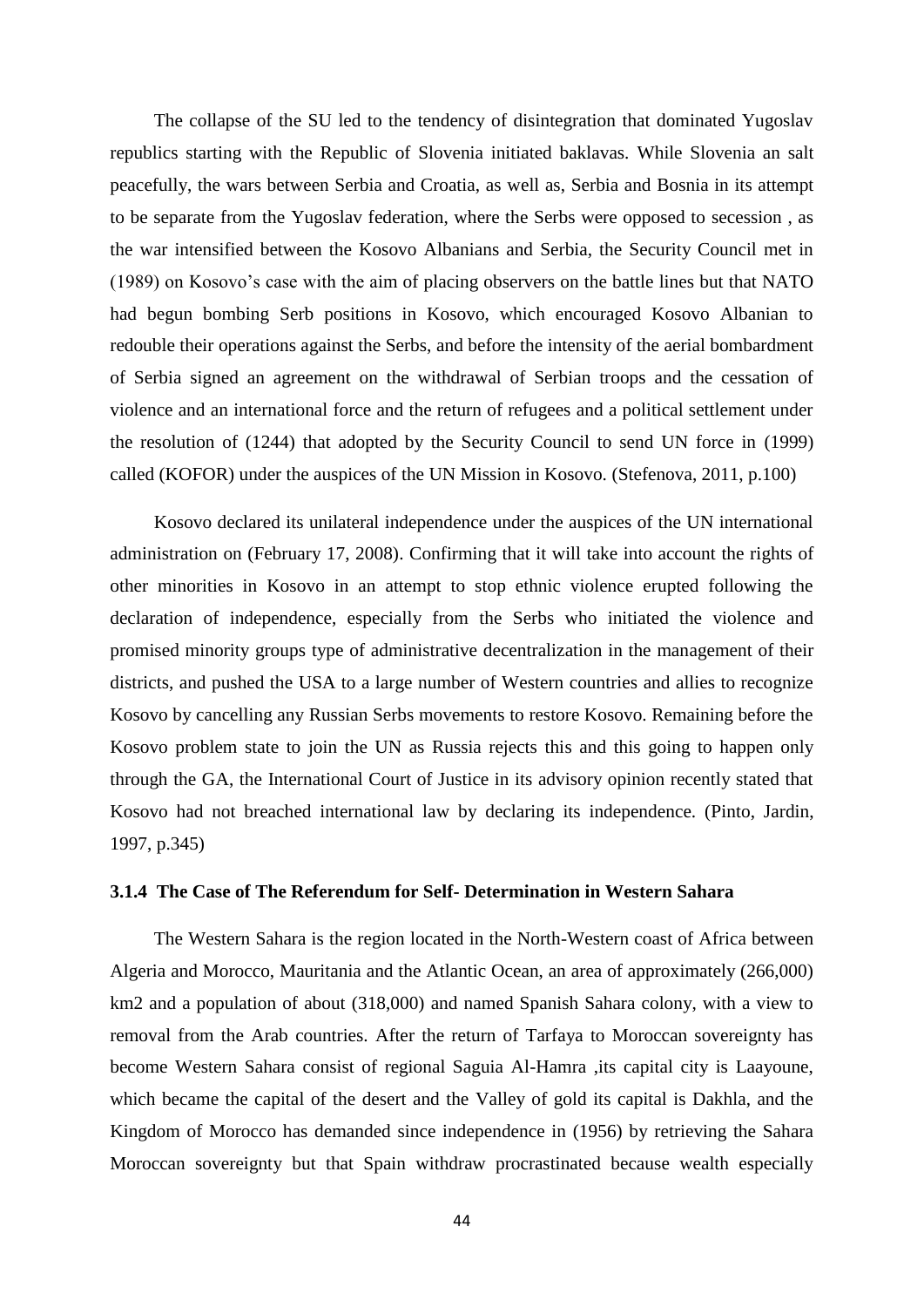phosphates which discovered in (1963), because of its strategic location on the Atlantic Ocean. (Erick, 2012, p.73)

Spain has tightened its control over the Sahara called ,Spanish Sahara, in the late 19th century, after the violent resistance by desert tribes. The (1904) Convention between France and Spain had provided to the Division of Morocco between the two and this is also confirmed by the convention (1912). Sahara issue emerged in (1973) with the intensification of national resistance operations against Spanish in the desert with the advent of the popular front for the liberation of Saguia Al-Hamra and goleden valley Polisario, Morocco has demanded the return of the desert to Morocco as Saharans who owe their allegiance to the Sultan of Morocco, while Mauritania has also demanded that the southern part of the desert of (1974), while Algeria and with Libya demanded the independence of the Sahara, then an agreement was signed between Morocco and Mauritania to split desert among themselves, where the Saguia Al-Hamra going to be part of Morocco and gold Valley for Mauritania.

Morocco announced the acceptance of the principle of self-determination, but hardly opposed the entity independent of desert from Morocco, in reference to the Polisario, and then they were summoned by legal case transfer case to International Court of Justice in the Hague in (December 1989), and response of the Court was issued in October (1975). The Advisory opinion which he lived in separate tribes of Sahara at the time of Spanish colonization and that there is a relationship between the desert tribes and the Sultan of Morocco but the Court supported the resolution of (1514), which text on ways to decolonization and supported the application of the principle of self-determination. (Jackson, 2009)

Spain agreed undue Madrid Agreement in (1975) to end its presence in the Sahara before (February 28, 1976). Algeria stood next to Polisario, which announced the establishment of Arabic Desert Republic, on (February 27, 1976), which led to an alliance between Algeria and Polisario on one hand, and Morocco and Mauritania on the other. Then a military confrontation between the two alliances broke out and Mauritania was forced to withdraw from the fighting in (1979) and ended its claim part of the Sahara, while Morocco has to continue to claim the entire desert region after organizing the Green March in order to return the desert back in (1976).

After the recognition of (71) State in the Republic of Sahara in (1988), King Hassan II agreed to the principle of the referendum on self-determination for the Saharawi's by the UN and agreed to re-establish diplomatic relations with Algeria and held face-to-face meetings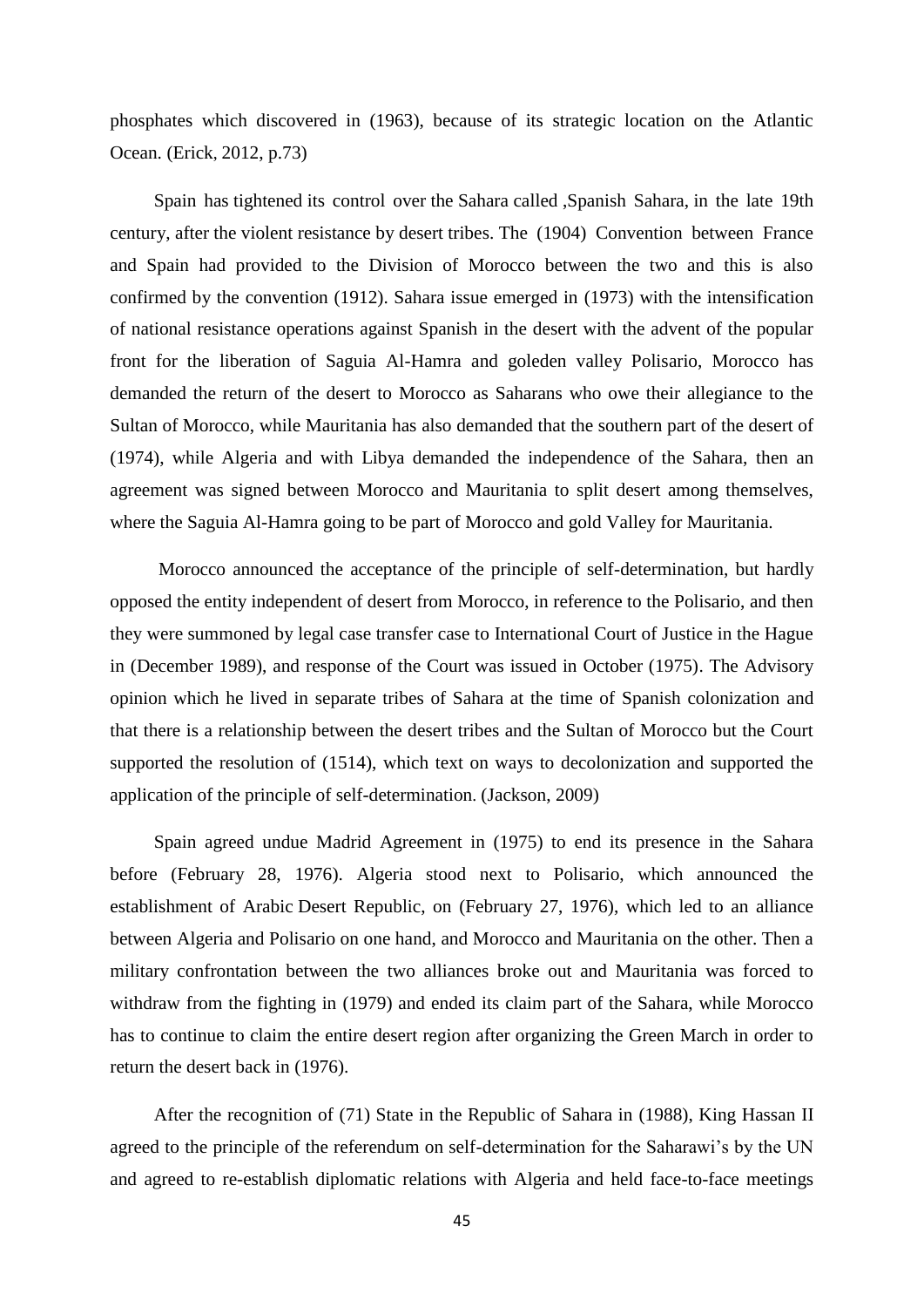with Polisario leaders, but the referendum on self-determination for the Saharawis overdue since that time and until today because of differences between Morocco, Polisario the most important one a withdrawal of the Moroccan administration from the desert as well as the number of Saharans eligible to participate in the referendum so that Morocco rejects the request of Polisario added Saharans abroad especially in Algeria. Morocco has many administrative reforms in the context of decentralization, as well as economic projects in the desert to win the desert people who have been involved also in the referendum on the fourth Moroccan constitution in (1992), as such the King also visited Laayoune city in March (1985), in conjunction with a special session of Parliament on the territory of the Sahara. Finally, Morocco proposed autonomy for the Sahara held by King Mohammed VI, who succeeded his late father Hassan II, but the Polisario side rejects any settlement not based on the right to self-determination which therefore remains suspended until its date. (E, Jensen, 2012, p.42)

The researcher has found through the forms that have been displayed for the independence of Eritrea, East Timor and Kosovo, which is different from the Sudan Case. Eritrea was an Italian colony, including Ethiopia by force despite the UN decision to establish a federation between Eritrea, Ethiopia and as Eritreans used armed struggle for nearly 30 years (1961-1990) for independence from Ethiopia. ( Hodges, 2011, p. 193)

East Timor is the former Portuguese colony, but the withdrawal of Portuguese without the desire of most of its residents. While, Kosovo, the majority of its population are Albanians, but they are closer to Albania than Serbia. Also, Western Sahara was a Spanish colony, but they were tracking the history of Morocco and the independence of both Eritrea and East Timor, the war was continued for two years (1998-2002) between Eritrea and Ethiopia due to the lack of agreement on the demarcation of borders between the two countries. Whereas, deadly violence broke out and the destruction of infrastructure in East Timor after its independence from Indonesia. While, Kosovo, which the majority of its people are Albanians has been subjected to Serb dominance and deprived of their political rights and Kosovo suffered horrific massacres practiced by the Serb on its population, which invited them to claim to independence and association with Albania. For the referendum for the selfdetermination of Western Sahara, the most important problem in the referendum, the first three cases do not apply to the case of Sudan, where southern Sudan has become part of Sudan since (1947) and the Declaration of independence of Cuba from inside Parliament on 19 December (1955), without the need for a referendum for self-determination. South Sudan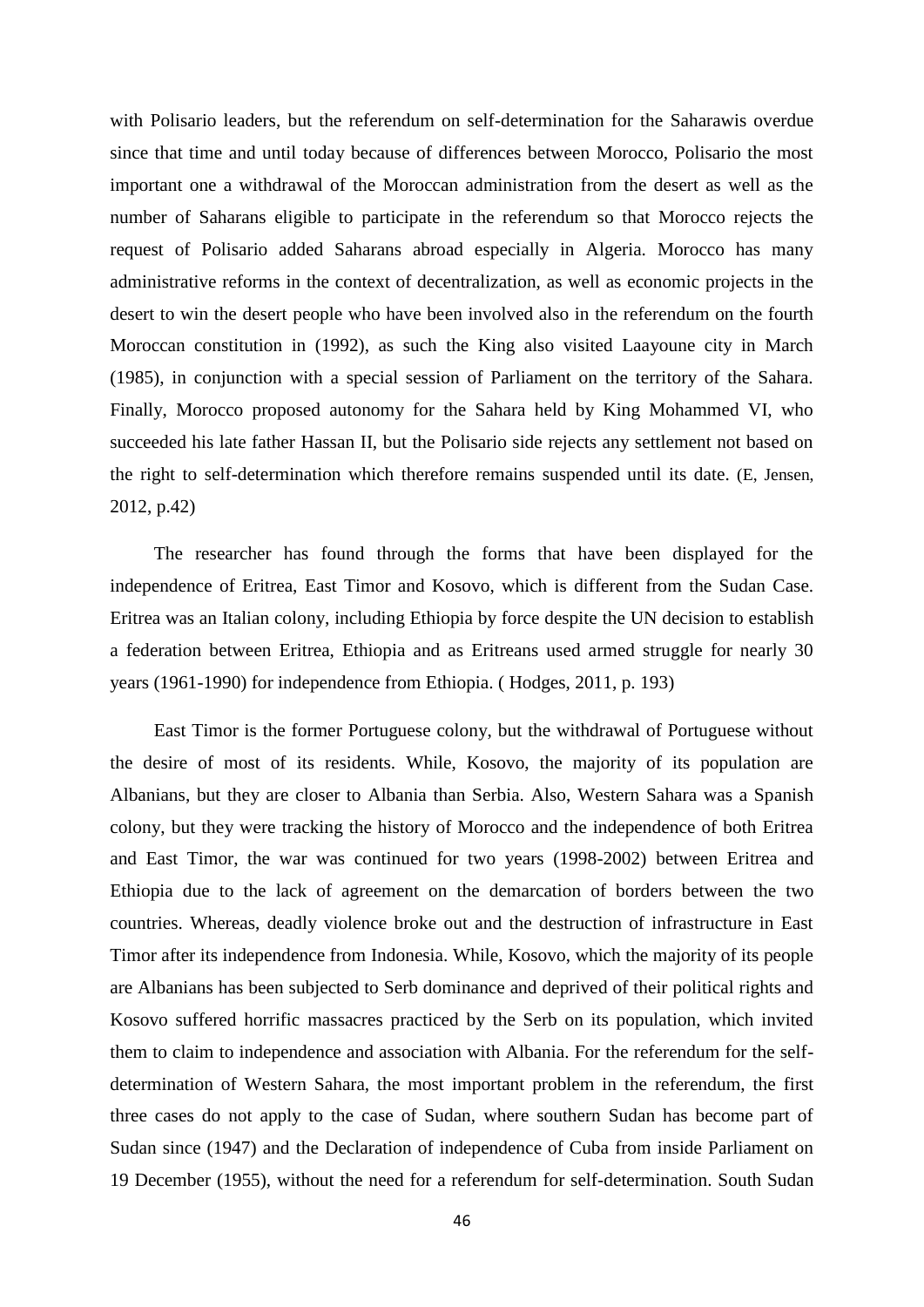was not colonized by the North but to the Addis Ababa agreement of (1972) provided it a chance for regional governance which paved the way for a federal system with rescue add to gains achieved through the comprehensive peace agreement of (2005) and at the end of the terms for a referendum on self-determination, and therefore, this referendum is different from the polls was for countries colonized by European colonial powers that southern Sudan was not colonized after the first of January (1956) which makes it possible to talk about the independence from the South which is not accurate, but the correct term is secession not independence. ( Jacob, 2006, p.76)

#### <span id="page-55-0"></span>**3.2 The Relationship Between Self-Determination and Secession**

The international law does not recognize nor international practice of state entities, within the states the right to secession, whether by announcing unilateral or by any other means. Self-determination of peoples or groups residing within a state is done through internal self-determination, with an effective participation in the political system of that country. There is no doubt that participation will be effective only if this system based on the principles of pluralist democracy, the rule of law and respect for human rights and fundamental freedoms. In the case of referral in the secession of Quebec region, the Supreme Court of Canada decided to answer three questions. The second question was: does the international law give Quebec determination really to unilateral secession? The Court replied that it is clear that the international law does not grant the component parts of sovereign States their legal right to unilateral secession from the parent State.

The court said that the right to self-determination enshrined in international law does not create only the right to self-external fate in the cases of former colonies, the military and foreign occupation, or when is transmitted among specific groups and their right to access to power in a meaningful way to pursue political, economic, social and cultural growth. The court went to say that in all cases the three aforementioned, meaning the people have the right to external self-determination report, because it may prevent the exercise of the right to report internally determination. However, these exceptional circumstances do not apply to the situation in Quebec. Thus, it is not considered as Quebec's population, even if described as Shi'a or peoples, in representing the province institutions have the right to secede unilaterally from Canada under international law. (Rubbin, 1997, p.187)

In its advisory opinion on the conformity Declaration of the Kosovo independence with international law, the court noted that the question of whether the international law gives the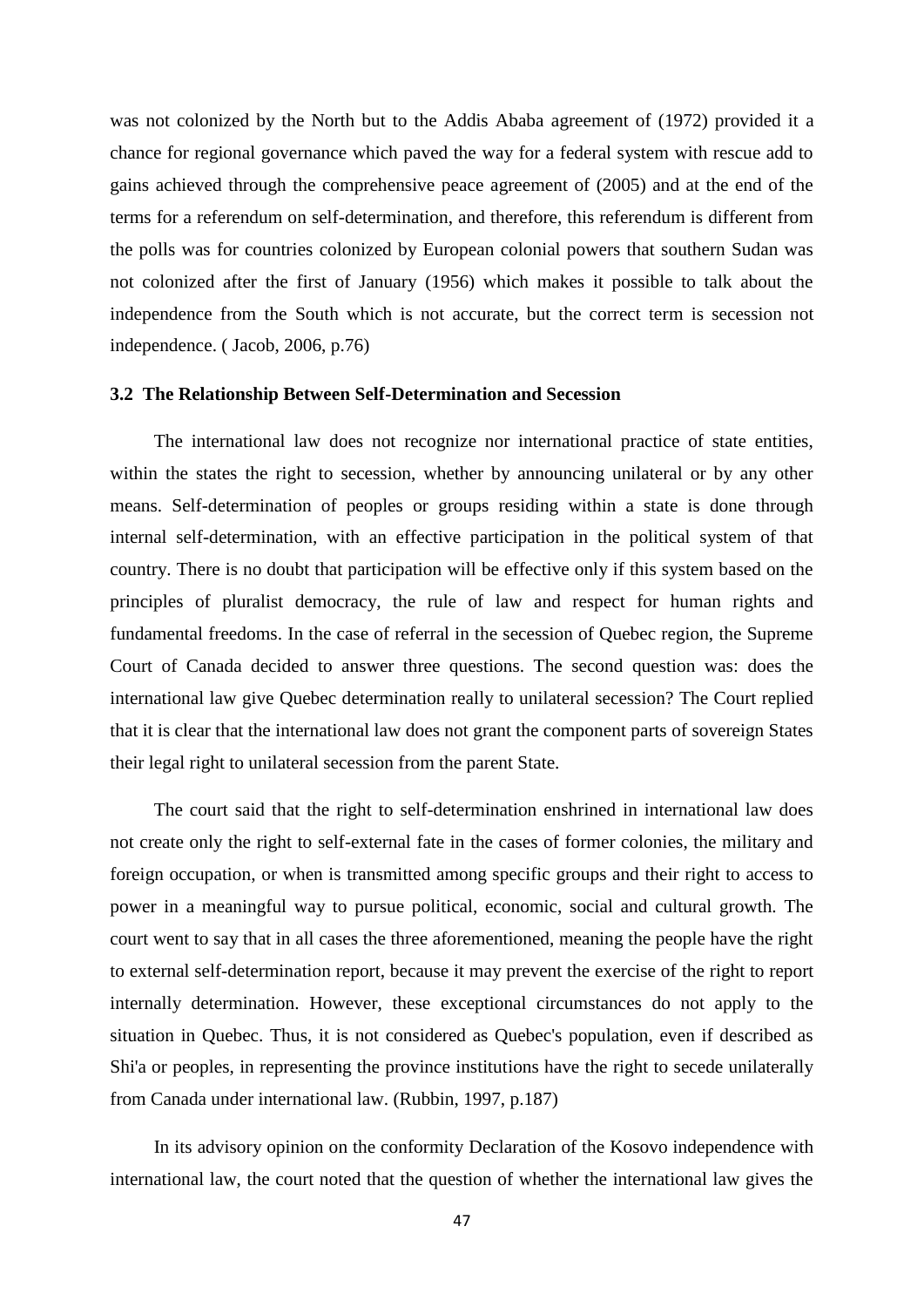right of self-determination for a part of the population in the state the right to secede from that State, unlike radically raised among States which took part in the proceedings. The court did not give an opinion on the matter because it decided to issue graduated from the scope of the question posed by the GA of the UN. Here to go into the details of the Advisory opinion of the International Court of Justice. It is enough to mention that it concluded that Kosovo's declaration of independence on (17 February 2008) not the profane customary international law or Security Council resolution number (1244) on (1999) by the deployment of a civilian presence and international security presence in Kosovo, or the constitutional framework issued by the UN Mission in Kosovo. (Rubin, 1997, p.190)

What adaptation option agreed in Naivasha as an alternative to the unit and uses the term secession ? according to the standards that the suggested by James Crawford, the proper adjustment agreed in Naivasha it is devolution or transition rather than a split meaning, the secession unilateral action without the approval or consent of the State. Either devolution is bilateral and conducted the procedure by agreement of the parties might argue that the difference between secession and the imaginary or artificial as regards practical results. In fact, there is a huge difference between them with respect to the important question of international recognition, international community shies away from unilateral secession be without the consent of the parent State, and reluctant to admit. (Weller, 2005, p.18)

For example, Somaliland declared it unilaterally in November (1991) but to this day has not been recognized by any country and had not acceded to the UN with Pakistani army pulled out of Bangladesh in December (1971). But, it did not get the membership of the UN in (1974), shortly after Pakistan's recognition of its many examples in this area. Anyway, if the South secedes duly agreed under the peace agreement and the constitution, it would encounter difficulties in obtaining recognition of States, to join the UN and other international organizations the right to therapeutic secession. (Crawford, 2012, p.107)

We have already argued that the right to self-determination of peoples under colonial or other forms of alien domination of foreign or foreign occupation. But, some commentators created from the paragraph seven of principle five of the declaration of the principles of international law concerning friendly relations and cooperation in accordance with the Charter of the UN issued by Ibid, the UNGA on (24 October 1970) (25) resolution (2625) a prerequisite clause or an exceptional condition, founded upon it the right of remedial secession. (Weller, 2005, p.21)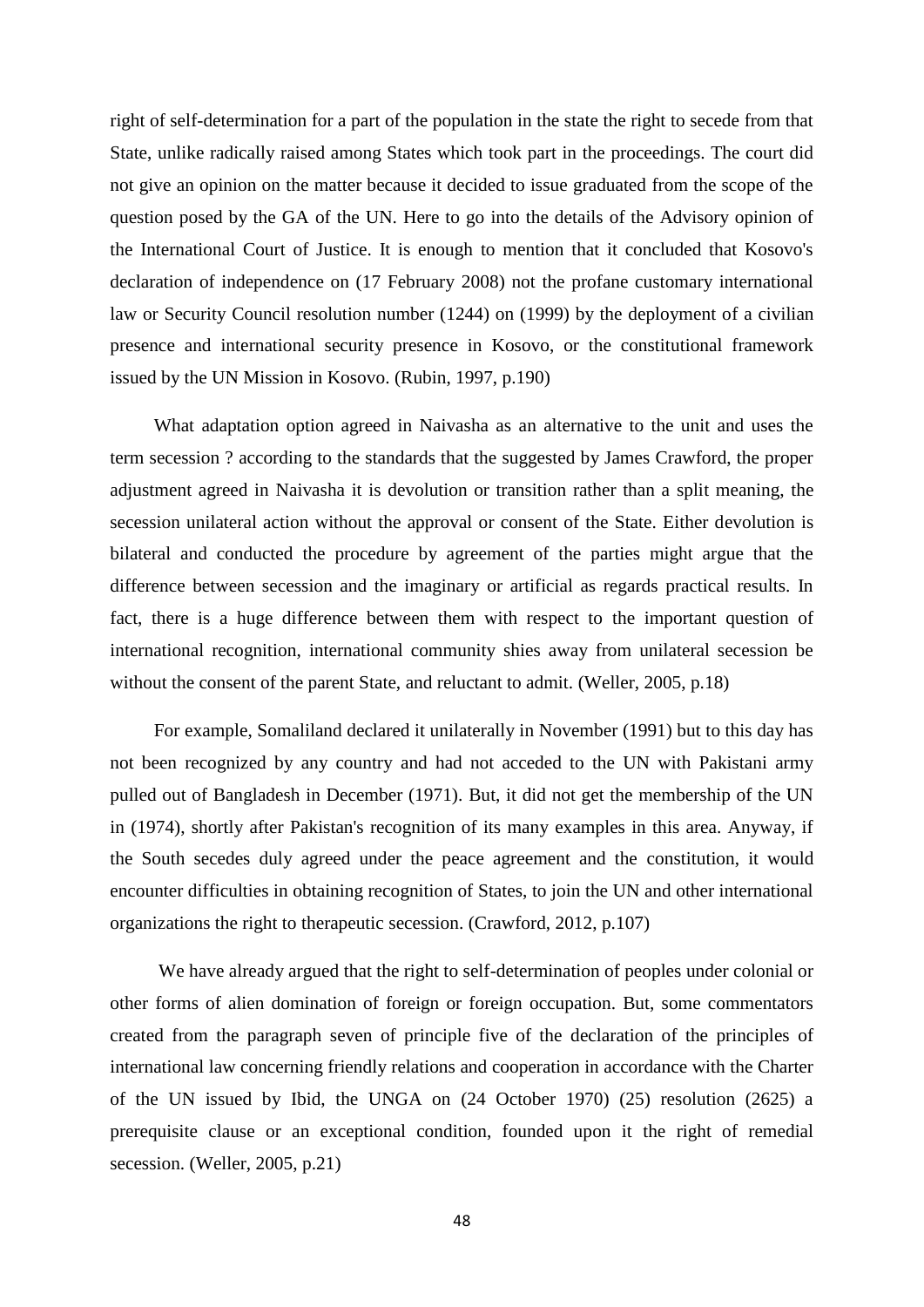Article (7) of the Declaration, that "*May not say anything that is stated in the preceding paragraphs as authorizing any action or encouraging any action which would dismember or partially or completely impair the territorial integrity or political unity of sovereign and independent states that are committed in their actions the principle of equality of peoples in their rights and their right to self their own destiny described above and which have thus a government that represents the people of the whole region, without distinction of race, creed or colour*" and this paragraph was confirmed in the Vienna Declaration and programmer of action adopted by ( The World Conference on human rights held in Vienna in June, 1993), Show us commentators have interpreted paragraph seven of the Declaration on the principles of international law and the corresponding paragraph in the Vienna Declaration as follows:

-"*The right of self-determination in the independent States performed through the implementation of the principle of internal self-determination and with the participation of all residents in the State Government at national and regional level on the basis of equality and without discrimination of any kind*".

-"*That the State which performs internal self-determination for all people deserve protection under the international law of its territorial integrity*".

-"*The right to self-determination in the form of outer secession treatment may arise in extreme cases for the benefit of the group denied the right of internal self-determination, e.g., in gross violation of the fundamental rights and freedoms, denial of participation in decisionmaking at the national level and in matters concerning them and the absence of any possibility of a settlement within the framework of the State system*". (The World Conference on human rights held in Vienna in June, 1993)

The Supreme Court of Canada addressed the issue by referring to the question of secession of Quebec secession. After confirming that the right to self-determination has to be for colonial nations under foreign occupation. The Court also pointed out that a number of commentators have argued that the right to self-determination was founded really to unilateral secession in the third Circumstance. It said that, although the third circumstance has been characterized in several ways, but it involves the idea that when people are denied their right to self-determination internally in a meaningful way, it is entitled to as a last resort that exercised through secession. Then ruled that it was not clear whether the third envelope reflects the stable criterion in international law, but even assuming that it is enough to create a right of unilateral secession under international law, it applies not just to the development of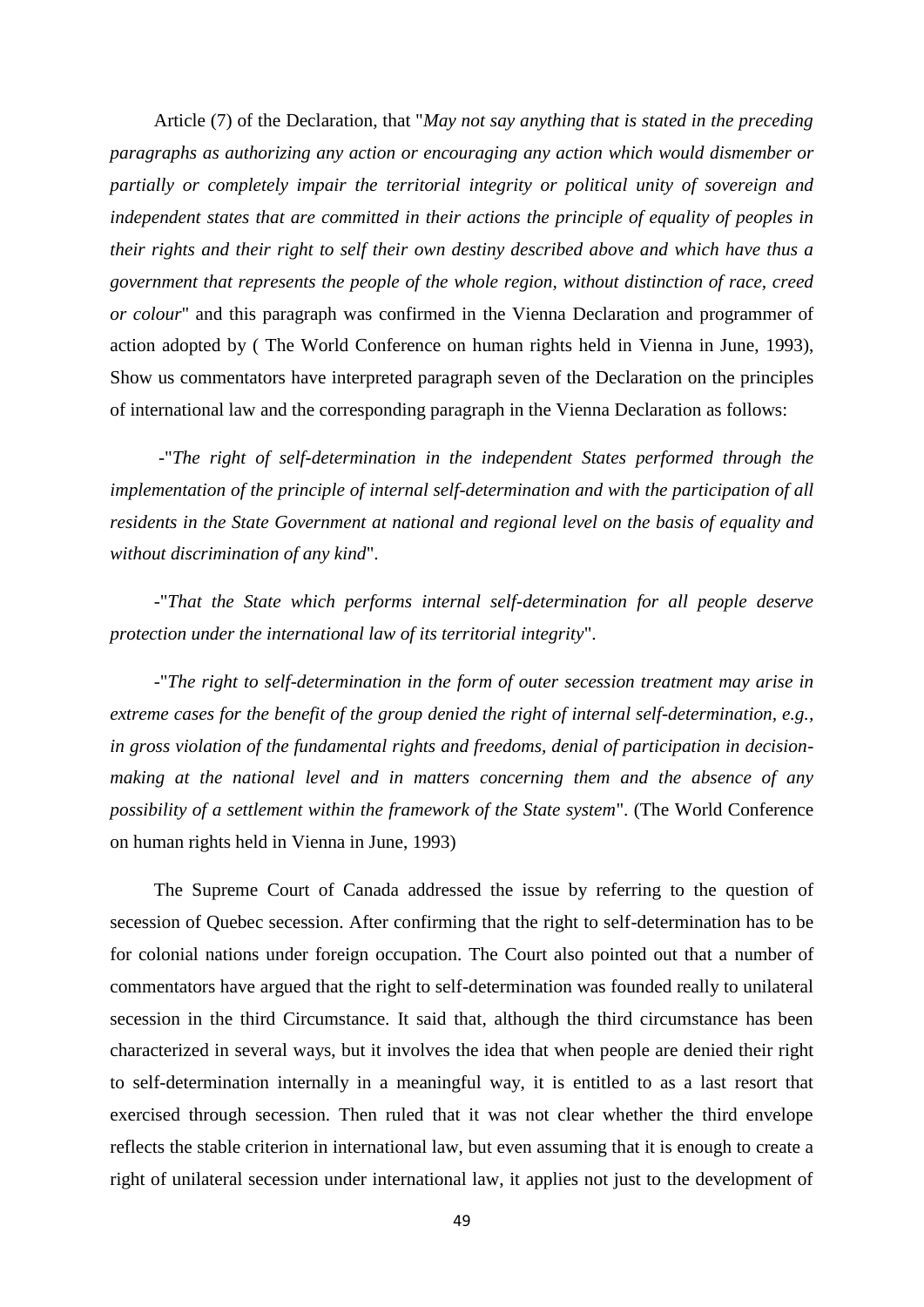Quebec, because Canada sovereign and independent State and behave in a manner consistent with the principle of equal rights and self-determination of peoples and thus possessed of a Government representing the whole people belonging to the territory without distinction. Some States participated in the case of advisory opinions on Kosovo issue right to secede. As well as the United Kingdom, the Russian Federation was among those States.

According to the written statement submitted by the Russian Federation to the Court that the purpose of the requirement of prevention is to ensure the safety of States could also explain this requirement that licensed secession certain circumstances. But these conditions should be limited to, extreme circumstances right such as an armed attack from the parent State threatens the survival of the people concerned. Otherwise you must make every effort to resolve the tension between mother and a concerned ethnic group within the State. The International Court of Justice did not give an opinion on the right of secession for it outside the scope of the question by the General Assembly. And simply refer to differences of opinion between States that had participated in the proceedings about whether international law provides a right to secession and establishing the conditions for, and whether such circumstances exist in the case of Kosovo. In our view, there is no international practice to justify cutting a right of secession.

Lastly draw the peace plan published by as it stated that "*If it does not requested by each ethnic group or religious or linguistic Statehood own, it will not be indivisible limits, and will be peace, security and economic well-being more distant stages*", the UN in (1995).

# <span id="page-58-0"></span>**3.3 The Secession Relationship with Dissolution and Partitioning, The Secession Relationship with Concession, The Secession Relationship with Revolution and Civil War**

#### <span id="page-58-1"></span>**3.3.1 The Secession Relationship with Dissolution and Partitioning**

It can be clear from the doctrinal writings that dissolution is split of a country into several States with the demise and disappearance of that State's from the existence of the most prominent recent example of this image is the disappearance of the SU and disintegration of Yugoslavia in the early (1990) of the previous century and indeed proved the decay usually occurs in the countries of the Union, consisting of multiple races and peoples and that a collapse of the legal system which is connected between the creators of legal persons by each Union acquires international personality. (Weller, 2005, p.12)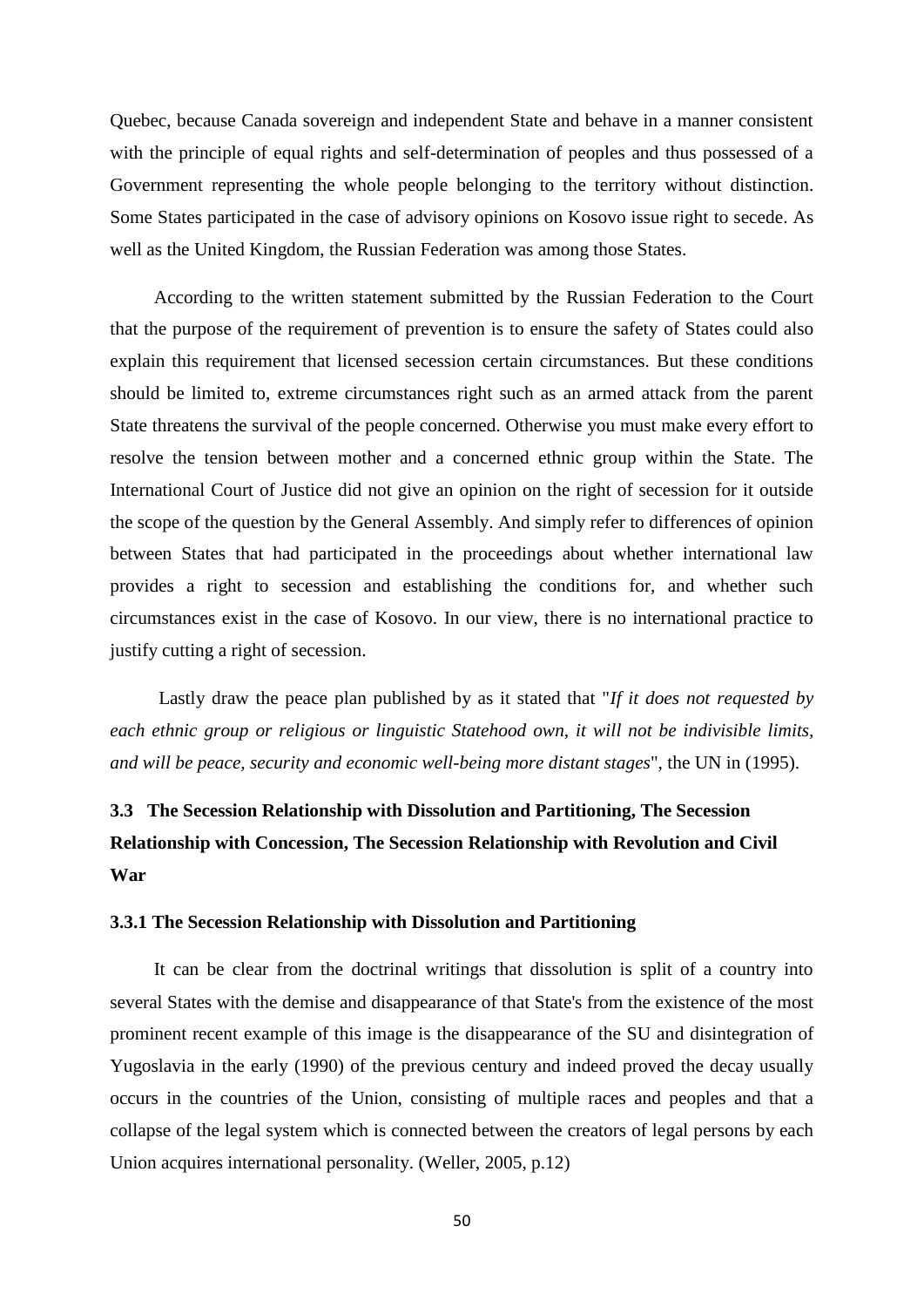The legal effect of the occupation is achieved when the total disintegration of the state so that they form the constituent parts together at the same time, several independent States on the same territory and may join other States recognize some between secession and between the revolutionary rupture, which require simultaneous revolts throughout the territory of the State which seeks not to reach for power in each State of origin but to independence. There is a principle in international law whereby the secession such as any loss of territory did not affect the personality of the State of origin, where the revolutionary rupture lead to final extinction as it is clear you rip a dissolution have occurred as a result of multiple and simultaneous eruptions of course effects the dissolution results ranked him won't change whether dissolution due to internal revolts or due to other factors. ( Brilmayer,1991, p.185)

The distinction between secession and dissolution does not find its relevance only in determining the meaning of the term, but precise implications with regard to the application of the rules of the respective revolutions, as well as with regard to the application of rules of recognition, but the distinction between secession and dissolution is not easy because both are leading to the emergence of new international people and this could say that there is a fundamental difference between them:

The First Opinion is: the separatism has to cancel the legal system when part of the territory of the predecessor State, either the dissolution of the resulting collapse of the legal system, the dissolution of the Ottoman Empire resulted in the Islamic caliphate system interruption and the dissolution of SU resulted in the collapse of communist ideology.

The Second Opinion is: the collapse of the legal system, the demise of the Predecessor State in the case of the decay and disappearance of international personality. In the case of secession , the Predecessor State continues its international personality remains unchanged for the increase or decrease territory and increase or decrease the number of people has no effect on the legal personality.

The distinction between secession and dissolution in certain cases seem difficult and complex for example, when layering more than one part at one time is adjusted so that the secession or dissolution in cases where the establishment of a Federal State of the two is the secession of one that dissolution or the secession of notes in many cases overlapping secession and dissolution. (Lehning, 2005, p.221)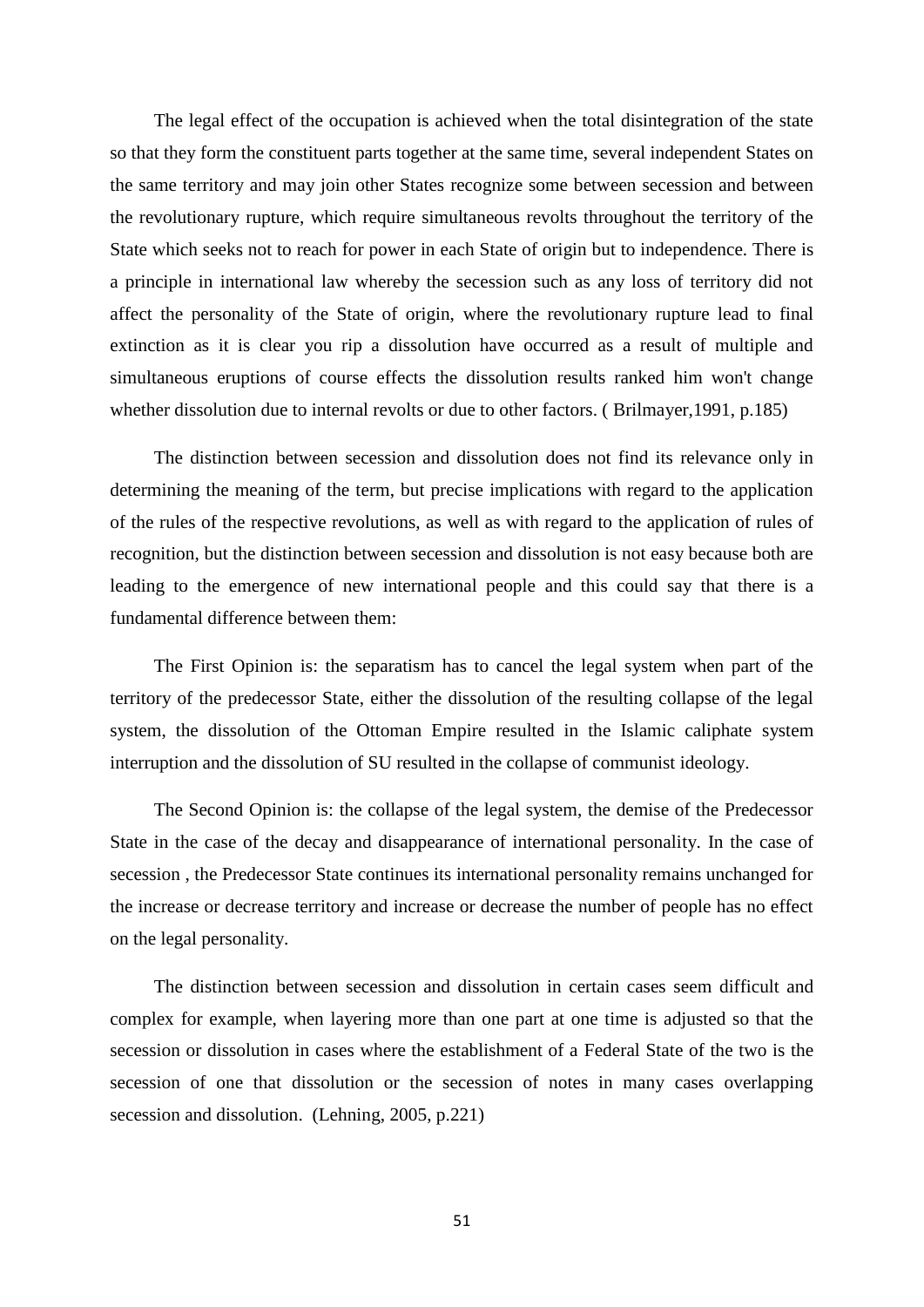As regards to the relationship of the secession with division, we find that the first division of the world was after World War II into two blocs and that divided the nation-states into two states, it appeared the Eastern and Western Germany and North and South Korea and scholars of this fragmented situation indicates that following the reunification of Vietnam in (1971) and then the two Germanys in (1990), the international status of the countries fragmented no longer actually go out only in Korea alone .

Secession and partition are similar in that they both lead to the emergence of new people, but they differ on two things:

In the case of division one or both parts it claims to represent each State is to lead to a conflict over who is considered the Predecessor State. Either secession , the predecessor state is known and specific.

Partition occurs mainly as a result of circumstances and international variables either secession occurs mainly due to internal factors that in many cases overlapped with the term the external and internal factors. (Saadoun, 2008, p.64)

#### <span id="page-60-0"></span>**3.3.2 The Secession Relationship with Concession**

The concession is the State abandoned sovereignty over part of the territory for the benefit of another State under an international agreement and concession is the means to acquire territory in contemporary international law, the comparison between the secession and the concession is clear that they agree on some points and differ in other points:

## **A. Similarites Points**

Firstly, both of them does not effect on the continuing legal personality of the predecessor State, the changes that occur in the region lead to the continuation of that area and be wide or narrow or specific.

Secondly, owing to continuing the legal personality of the predecessor State, both of which lead to partial succession, by reference to the texts of the Vienna Convention on succession of States in respect of treaties, we find that the assignment falls under the rule of succession in part of the territory of either the Vienna Convention on succession of States in respect of State property, archives, has approved several articles on behalf of the transfer of part of the territory of the State.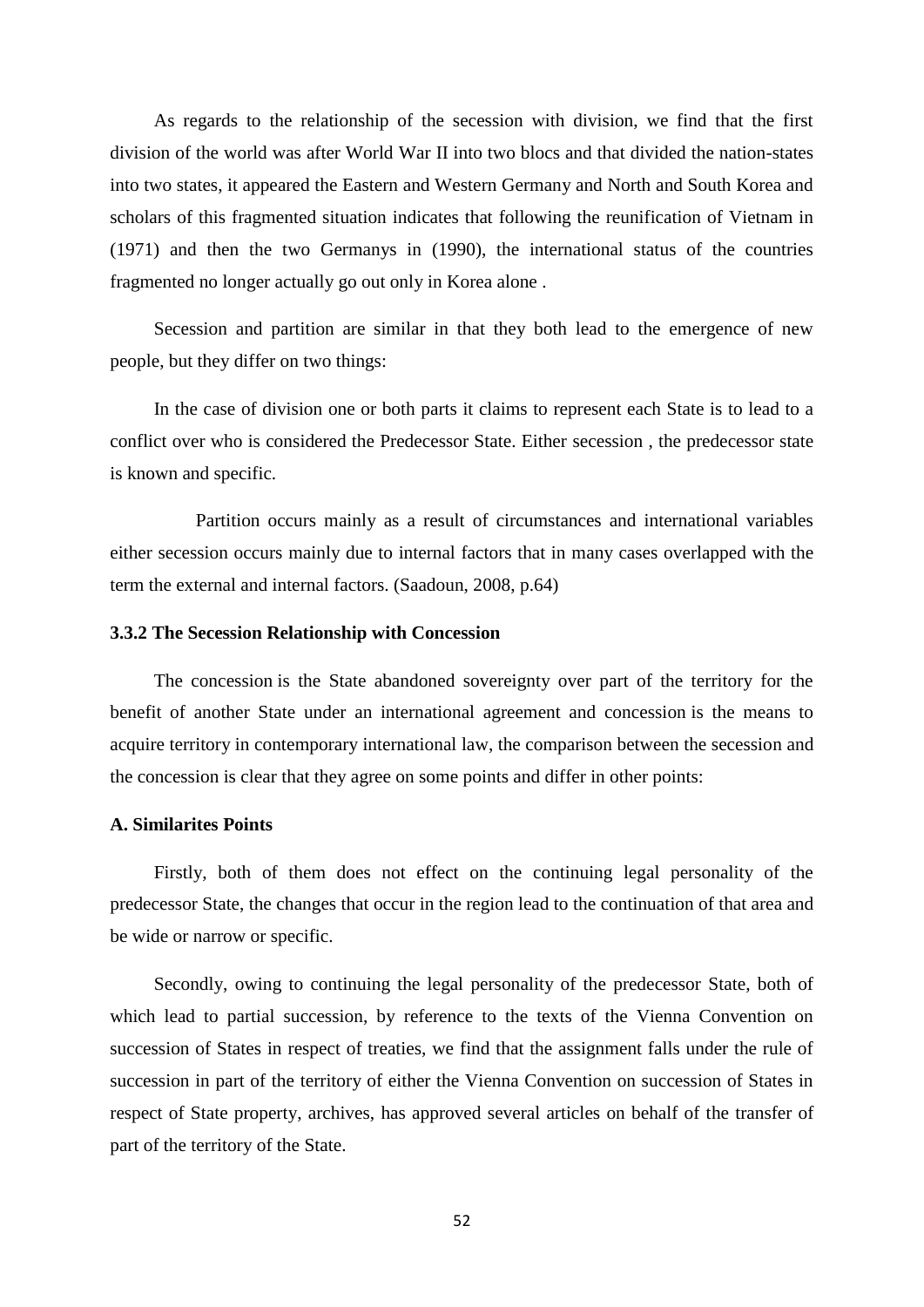Thirdly**,** both often happen despite the predecessor State, the reality proves that State to receive a secession of part of their territory only if it failed to enforce its sovereignty as the dominant image of the waiver are those occurring under the pressure of coercion following war or an armed conflict where the State defeated the territory or part of the victorious State. (Lehning, 2005, p.225)

### **B. The Concession Differs from Secession as Follows**

Firstly, the province has no mentioning role in concession, the process of concession place between the assignor State and assigns them regardless the attitude of the population of the region, even in the case of the application of the right to choose, the role of the population is only limited to sexual selection, carried by them and not decide the fate of the region in the event of secession, The region has a role and population the ones who are in the process of secession. (Saadoun, 2008, p.66).

Secondly, The case of accession to another state, there will be three parties ,the breakaway territory, the Predecessor State, and the boarding to the territory, and thus will be the region's role in the development of the transition from the rule of the country of origin to the new rule arrangements. (Watts, 2005, p.341 )

Thirdly, The consequent of concession on two things contradictory, leading concession to a decline in state authorities assignor in return for the increase and expansion of the regional authorities of the State assigns them the sense that sparked concession is limited to the predecessor State and separate state, because the presence of international figure is a matter for the international community in general.

#### <span id="page-61-0"></span>**3.3.3 The Secession Relationship with Revolution and Civil War**

The term revolution was the subject of debate in the French- Mexican Committee in (1928) the chairman of committee has reached that this term has no specific meaning in international law and that if it is used in the agreement, the meaning is confirmed in the context in which they use it and concluded that the revolutionary movement is an armed movement less or more organized. Which is influenced by political or social program and be under the leadership of specific or all arise because of public discontent with the prevailing political system and aiming to overthrow the government.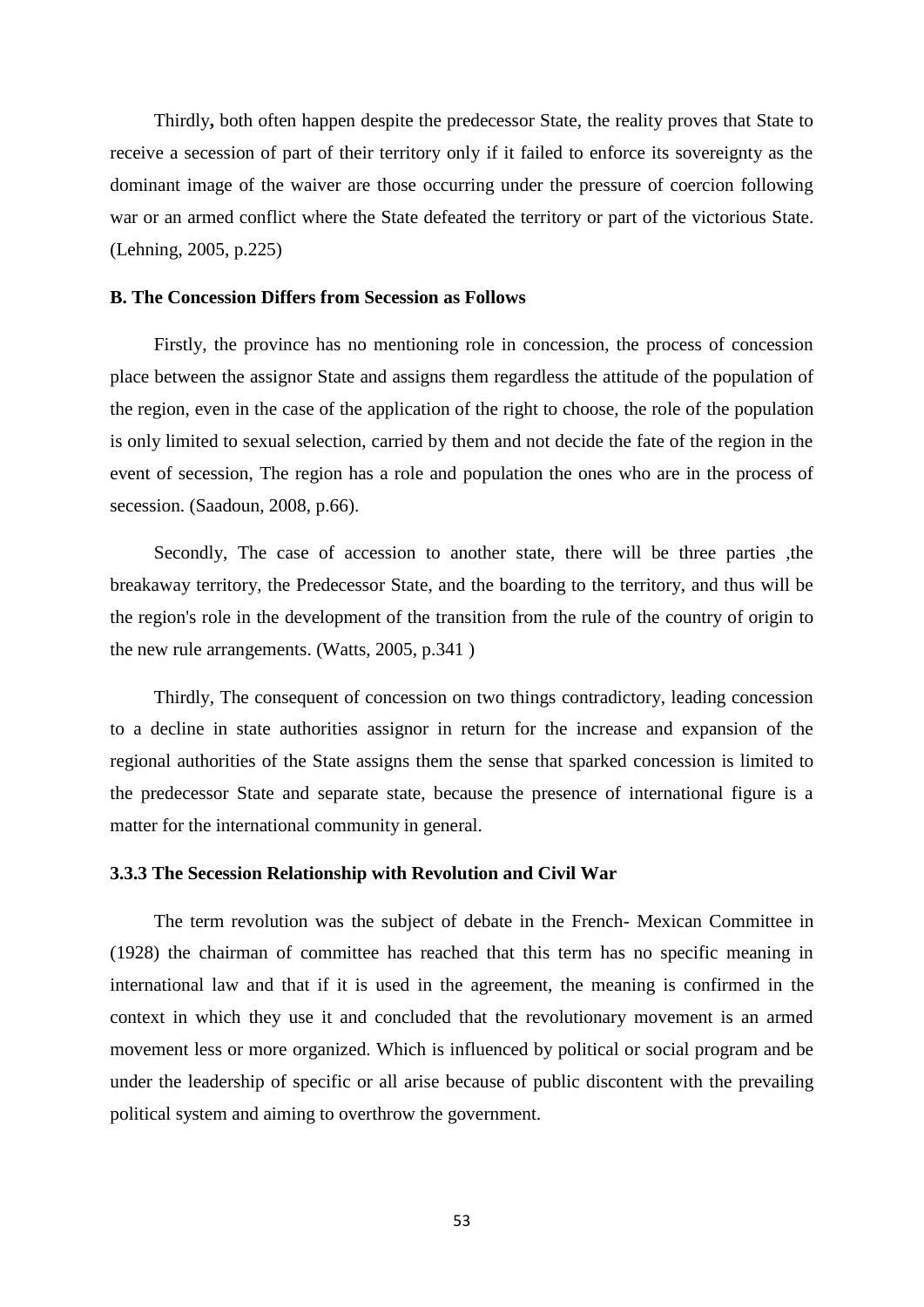During the war of secession in the USA, the American Secretary of War on (April 24, 1863) adopted on the link between the mutiny, it considered revolution as an armed insurrection widespread and how secession as a revolution, it seems that some scholars toe this direction and equated the revolution and secession as it includes both the Declaration of Independence from the previous political links .

Some scholars considered secession as a distinct type of buyback revolutions to change within the State but against it on the basis that secession start to an event within the State and not acquired international status later, indeed, the equality revolution and secession is not accurate if the revolution is similar with many cases separatist military method. They differ radically, the revolution only in one corner of the State is on the corner of Royal authority, either secession, is a change in State, the people, territory, and power, And between them is the goal of the rebels access to power and the creation of decoding the legal link between the territory system that seek to secession .

The rebels care of the entire State in regional borders, while, the separatists seek to divide it and find new regional boundaries, so results vary ranked on the success of each, but under internal law could be considered a partial revolution secession if the revolution aimed at abolishing the constitutional system for the entire State. The secession to eliminate branch of central authority in the selected part of the territory and the total and partial failure of the revolution leads to the continuation of that system to the entire State, and on the part which seeks towards secession and note that the wars of secession often influences the constitutional amendments aimed at addressing the causes of secession passed several constitutional amendments after the war of secession in the USA was the abolition of slavery, which was the main reason for the types of civil wars. (Martin, 1997, p.92)

While, the relationship of secession with civil war is seen from doctrinal writings needs certain conditions to release a description of civil war and internal armed conflict as the conflict needs to be a degree of power continuity is so distinct from the unrest and violence to be a rebellion from becoming party to the extent of the regulation and control of the part of the territory. While several definitions referred detachable deserted other than those noted. The civil war in the view of some is only one a descriptions of the armed conflict, some shrouded due to multiple terms have some felt that the civil war is that the hostilities taking place in the framework of a single state exists when the parties anti resort that peace within the State for the purpose of access to power where or when you are a large percentage of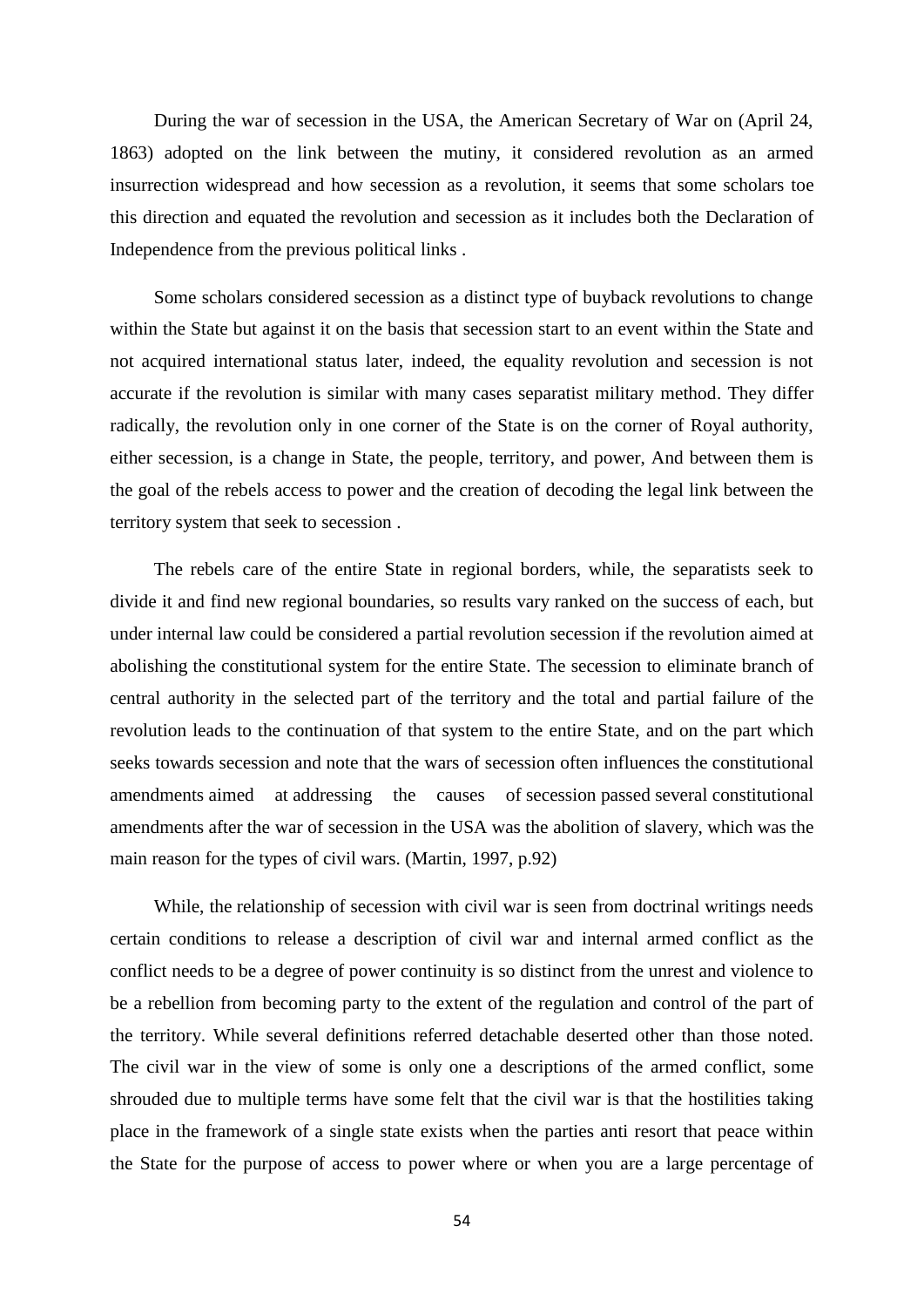citizens in the country to take up arms against the legitimate government. Some of the gold is the distinction between civilian wars and wars of secession if the first designed to bring internal changes in terms of targeting the recent secession with half of the county set up a new state .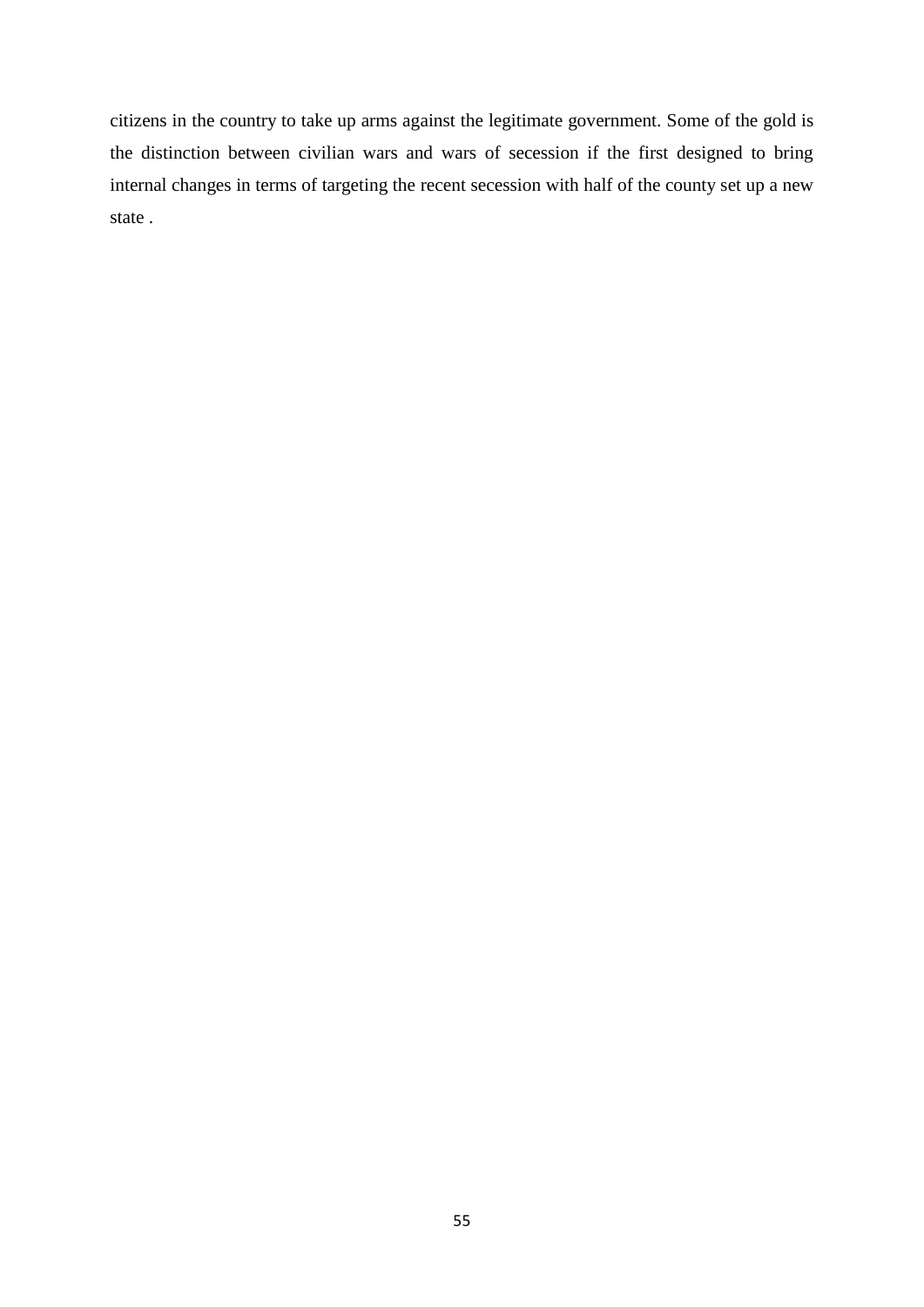## **CONCLUSION**

<span id="page-64-0"></span>This research confirms that determination are showing a sharp shift in content and applications in a world of accelerating revolutions reflected events on many international legal principles and rules that were considered for a stable period as understood and applied in the international arena. As well as, it is a parallel shift quickly reflected the mood of many ethnic and religious minorities and ambitions that you see the secession of the States where a legal right and a successful solution, if not alone to its problems or crises within the borders of their homelands. Which it became a sought its best to win this right through the practice of political pressure supported by the major regional or global power, due to the protection of human rights. And at other times through the imposition of the option of secession as a director of a long military conflict, under this title with the government of home country. Which it has already succeeded in Indonesia and Sudan, the future has brought similar successes of this approach to other countries suffering from problems or conflicts with some minorities among their populations, as it is the case today in Iraq Kurdistan region and Eastern Sudan and others.

According to what have been mentioned that, to activate the right to secession based on determination and responded as a solution in case of tyranny and oppression suffered by a particular group and the option you take is going to be important terms that are in accordance with the constitutional and legal mechanisms are complex and agreed with other ethnic groups and other regional groups. As autistic was voluntary, optionally with other groups, the exit has to be conditional on other countries. Moreover, the country that requesting for secession has to take into account the degree of development of political, economic and perfection that it takes to activate this right.

Regarding to this, the people of Kurdistan region have internationally recognized legal right to exercise their right to self-determination, and that the Iraq i Constitution materials don't stand against the exercise of this right. As the Kurdistan region has a right to practice its powers, and the application of direct democracy through a referendum, which is used through the people of Kurdistan in the right to self-determination, and protect it from exposure to injustice, displacement, and localization, and genocide again, which we have already succeeded in Indonesia and Sudan. The future is going to show a similar future success of this approach in other countries that suffer from problems or conflicts with some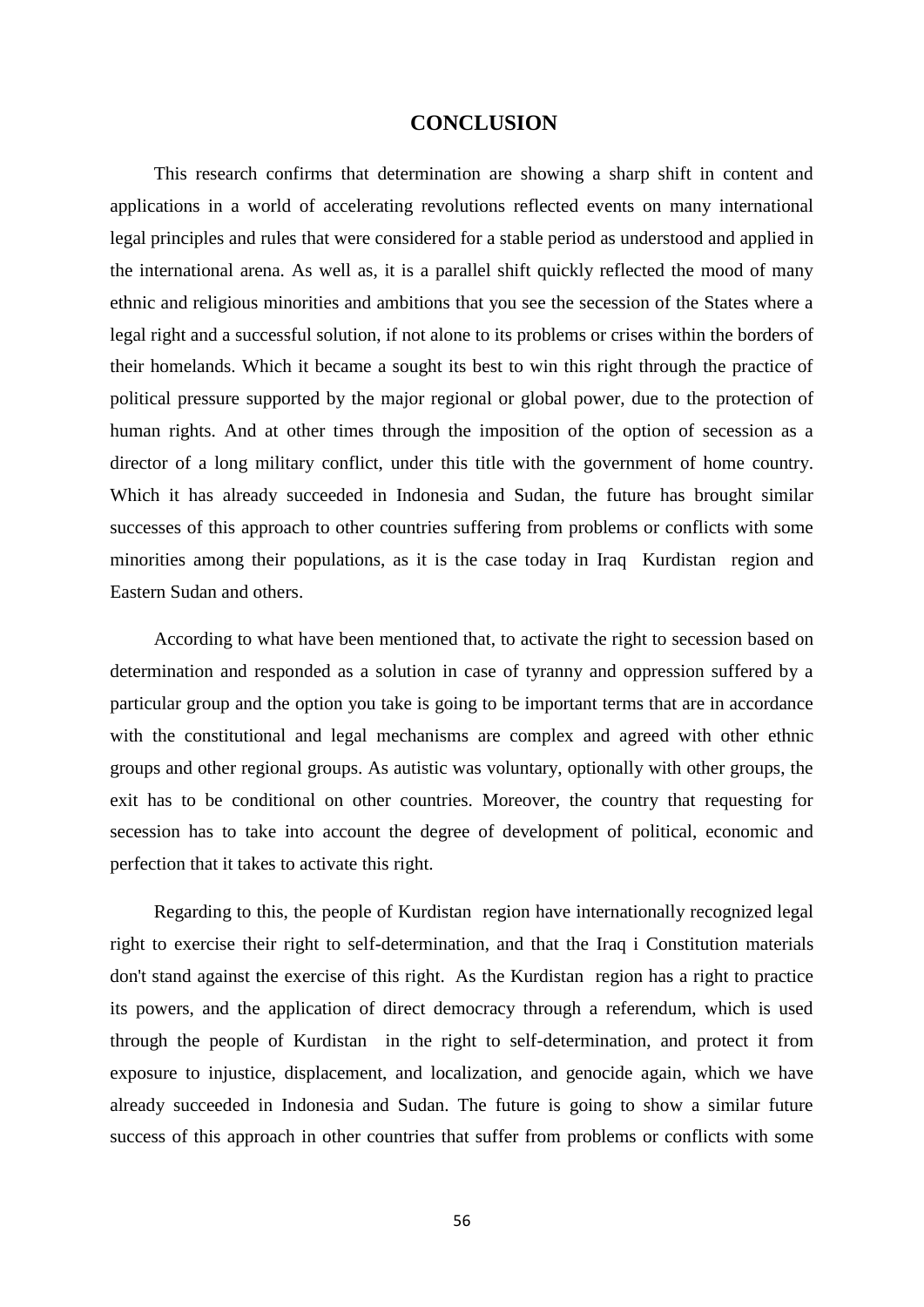minorities among their people, as it is the case today in northern Iraq and eastern Sudan and others.

## **The Research Outcomes**

- Diversity and multi-ethnicity has a significant role in the emergence of minorities appearance demands secession and statehood for achieving their goals.
- In the case of the emergence of separatist movements, the Central Government use force to solve the problem, but makes the separatism maintains secession .
- Economic wealth in a particular territory of the State can be an incentive for secession in case of poor regions.
- The general international law emphasizes the principle of the territorial integrity of States and the protection of State's lands and borders from change or partition.
- Most constitutions prevented the Federal secession of the constituent units of a Federal State, while some were silent on the regulation of this matter, while rarely appeared for the constitutions of matter organized in terms of difficult investigation.
- There are some political, economic and social reasons in the absence of control by the Federal Government to claim units for secession.
- There are aspects of working on the unification of tight federal and state portions of which the existence of the Federal Constitution and the duplication of the Legislative Council and the Supreme Federal Court.

## <span id="page-65-0"></span>**Recommendations**

- Do not use narrow means against separatist movements and open channels for dialogue and discussion to achieve their goals.
- Granting minority status, such as education in the minority language and management of the affairs of life approach chosen by the minority.
- Converting drafting system of government in countries where the rule of minorities in the federal decentralized system there.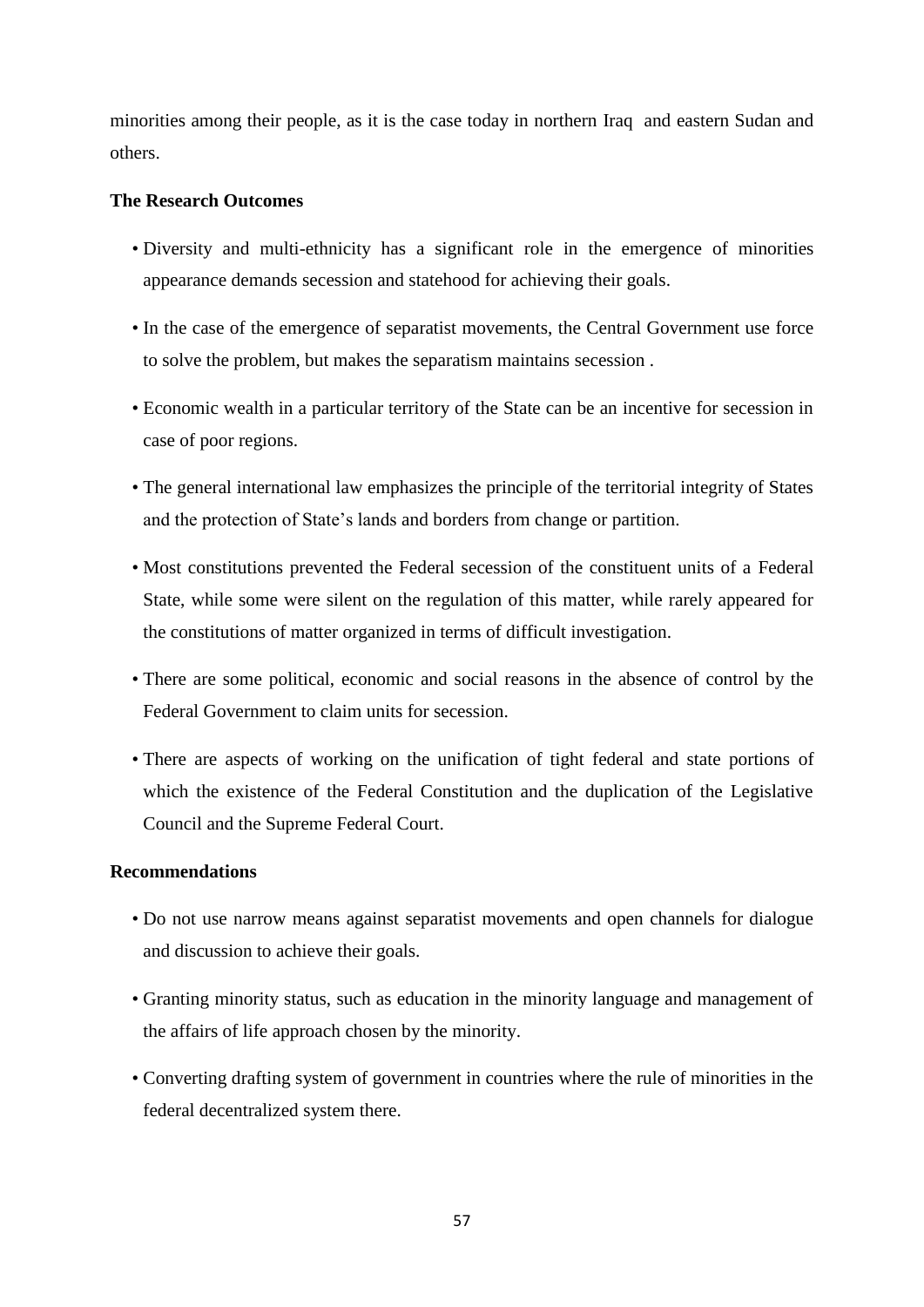In the case of achieving the desire of the minority to secede must find a common formulation between the predecessor and the breakaway province this formulation can be a confederation.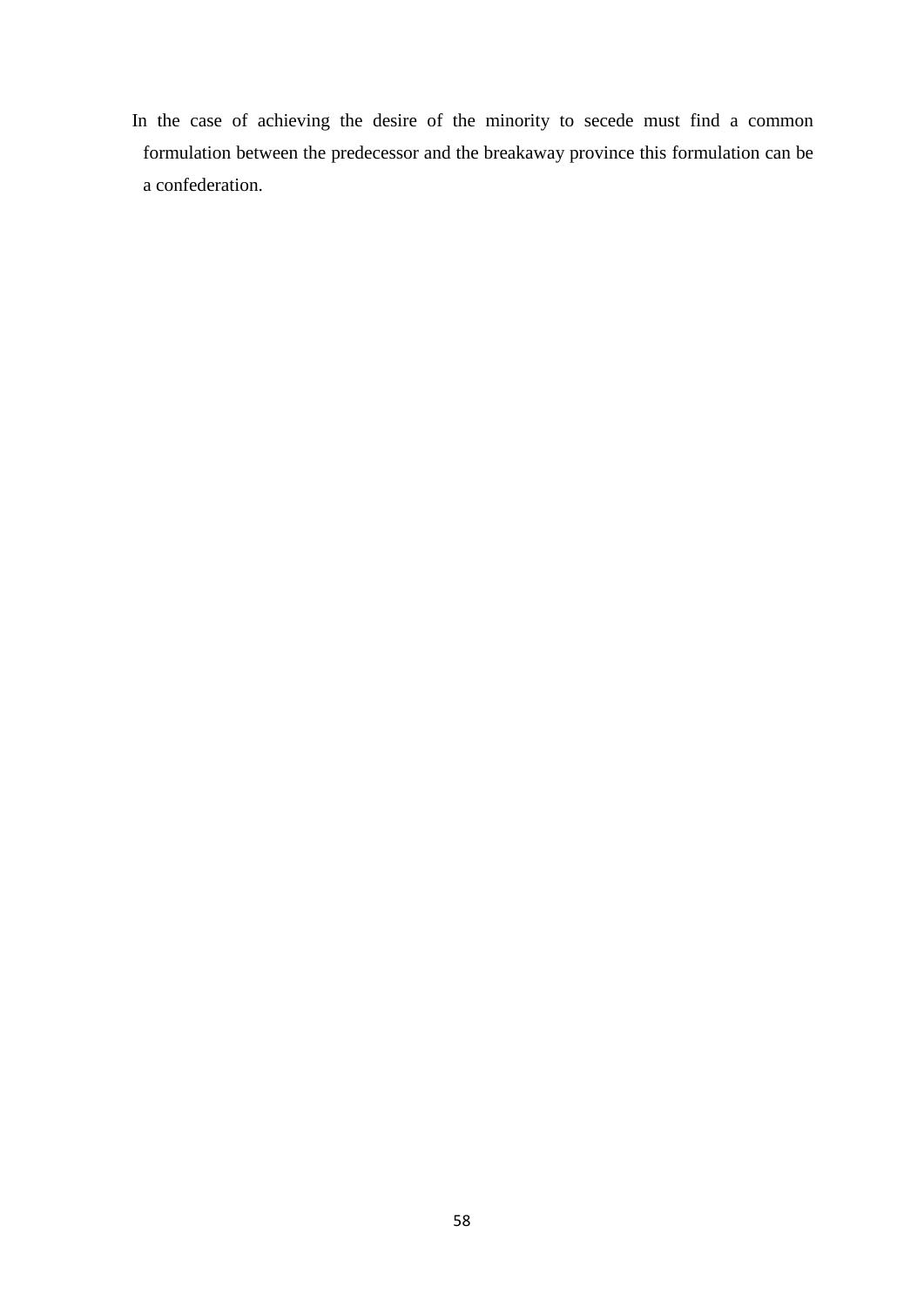# **References**

# <span id="page-67-0"></span>**Articles**

- 1. Andrei Kreptul, (2003) *"The constitutional right of secession in political theory and history"* (Volume 17, pp. 39–100), Mises Institute Working.
- 2. Andrew Shorten, (2003) *"Constitutional Secession Right,"* (Vol. 26, pp.99-115), University of Limerick, Ireland.
- 3. Alem Habtu, (2005) *"Multiethnic Federalism in Ethiopia,"* (Vol. 6, pp.313-335), Queens college, Cuny.
- 4. Christopher J.Borgen, (2008) *" Kosovo,s Declaration of Independence, American Society of International Law ,"* (Vol. 12, nd), Amercan Society of International Law, p2
- 5. Mohsen Saadoun, (2008) "*federalism in multiple communities*." (Vol. 1, pp.24-36), Univercity of Dohuk.

## **Bookes**

.

- 1. Ann Griffiths, (2005) "*Handbook of Federal Countries*," McGill-Queen's Press Mqup.
- 2. Alfred P. Rubin, (1997) "*Secession and Self-Determination: A Legal, Moral, and Political Analysis"* Stanford Journal of International Law ,Cambridge University Press, British.
- 3. Alexis Heraclides, (1991)"*The Self-Determination of Minorities in International Politics*," Frank Cass and Company Limited, Londorn.
- 4. Allen Buchanan, (1991) "*Toward a Theory of Secession*" , Ethics Vol. 101, No. 2, Published by: [The University of Chicago Press](http://www.jstor.org/publisher/ucpress) Stable URL .
- 5. Abdulrahman Mohammed, (2005) "*The secession part of thestate territory*," Jordan sanaa.
- 6. Boyka Stefanova, (2011) "*The Europeanisation of Conflict Resolutions: Regional Integration and Conflicts*" from the 1950s to the 21st Century , Oxford University Press.
- 7. Baylis, John; Smith, Steve (2001) "*The globalization of world politics : an introduction to international relations*" (2. ed.). Oxford [u.a.]: Oxford Univercity Press

8. Brian Hocking, (1993) "*Foreign Relations and Federal States*," Leicester University Press, London.

9. Constâncio Pinto; Matthew Jardine, (1997) "*[East Timor's Unfinished Struggle: Inside](https://books.google.com/books?id=CdHlt6CSp54C&pg=PA263)  [the East Timorese Resistance](https://books.google.com/books?id=CdHlt6CSp54C&pg=PA263)*," South End Press.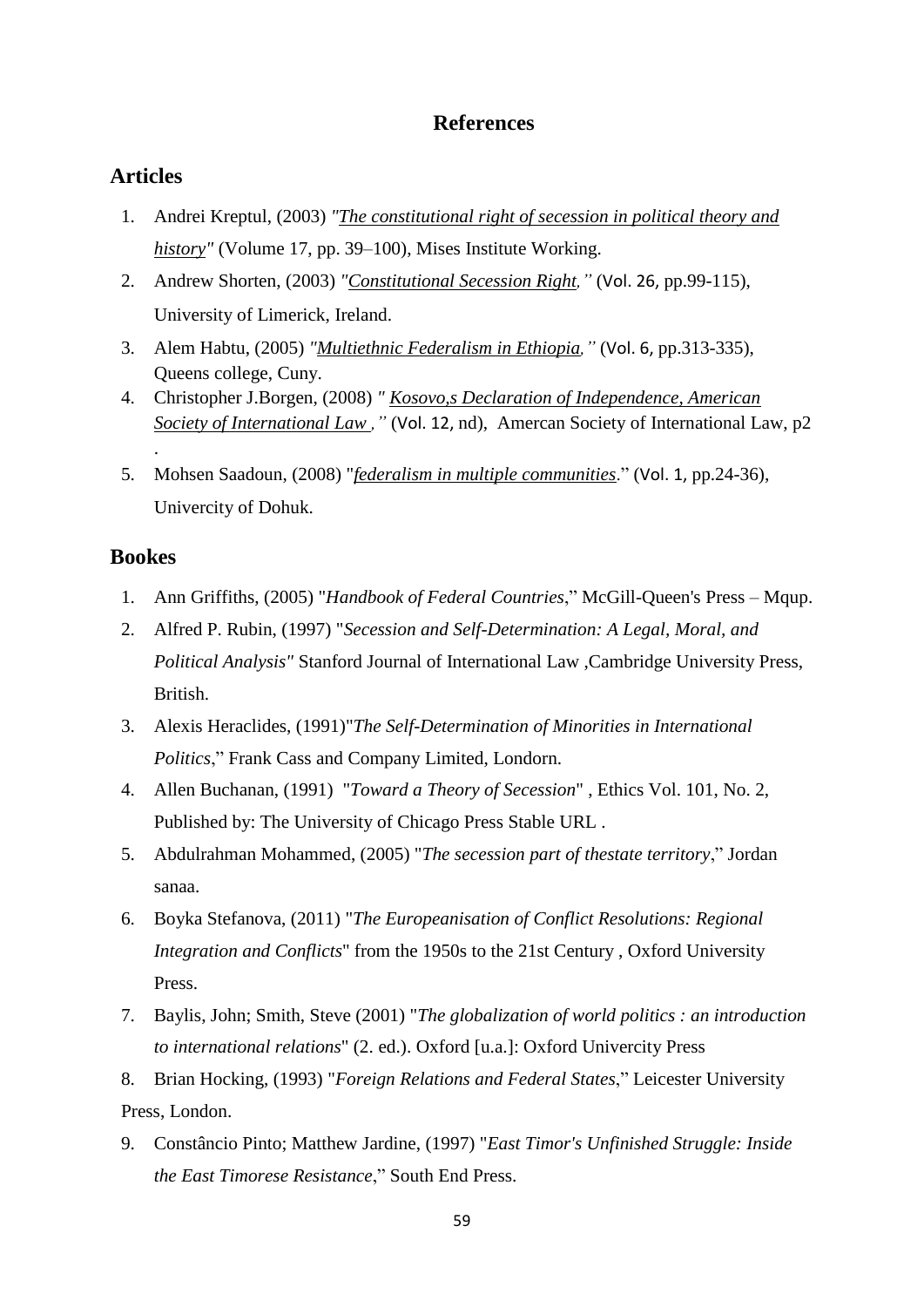- 10. Florentina Harbor, (2008) *" Secession Right, Journal of politics and law,"* Youngstorget , Oslo, Norge (Norway).
- 11. Henry H. Perritt, (2010) "*The Road to Independence for Kosovo: A Chronicle of the Ahtisaari Plan,"* Cambridge University Press.
- 12. Henze, Paul (2013) "*war: confrontation, international response*," outcome, prospects. Addis Ababa, ET: Shama Books.
- 13. [Hurst Hannum,](https://www.google.iq/search?hl=ar&tbo=p&tbm=bks&q=inauthor:%22Hurst+Hannum%22&source=gbs_metadata_r&cad=7) (2011) "*Autonomy, Sovereignty, and Self-Determination: The Accommodation of Conflicting Rights*," University of Pennsylvania Press .
- 14. Ihsan mafraji and Dr. raad Aljada, (1990) "*the general theory in constitutional law and constitutionalorder of the Iraq i*," Univercity of baghdad, baghdad .
- 15. Ihsan hadi, (2005) *"federal study in the conceptual framework and theoretical*," silmanih.
- 16. James Crawford, (2012) "*State practice and International Law in relation to Unilateral Secession"* , UP Oxford
- 17. Jensen, Erik, (2012) *"Western Sahara: Anatomy of a Stalemate*"*?* 2nd ed. Boulder, Colo: Lynne Rienner Publishers.
- 18. Kibreab, Gaim, (2008) *"Critical reflections on the Eritrean War of Independence: social capital,"* associational life, religion, ethnicity and sowing seeds of dictatorship. Trenton, NJ: Red Sea Press.
- 19. Lea Brilmayer, (1991) *"Secession and self-Determination,"* Yale Law School .
- 20. Marc Weller, (2005) "*Contested Statehood: Kosovo's Struggle for Independence , New York*," Oxford University Press
- 21. Mundy, Jacob, (2006) *"Autonomy & Intifadah: New Horizons in Western Saharan Nationalism,"* Review of African Political Economy.
- 22. Lea Martin, (1997) "*the general theory of the state*," Oxford University Press, London.
- 23. Majid Rachb, (2005) *"political systems and constitutional law*," alaskandria, Eygpt.
- 24. Malcolm Noel, (1999) *"Kosovo: A Short History. Harper Perennial,"* New York [University Press .](https://www.amazon.com/s/ref=dp_byline_sr_book_2?ie=UTF8&text=University+Pres+New+York&search-alias=books&field-author=University+Pres+New+York&sort=relevancerank)
- 25. Percy B. Lehning, (2005) "*Theories of Secession*," Routledge..
- 26. Ronald Watts, (1989) "*Executive Federalism: A Comparative Analysis*," Queen's University.
- 27. Ronald watts, (2005) *"Distribution of Powers and Responsibilities in Federal Countries"* McGill-Queen's Press.
- 28. Rahim qassin, (2006) *"A federal system in Iraq and the distribution of powers,"* Iraq .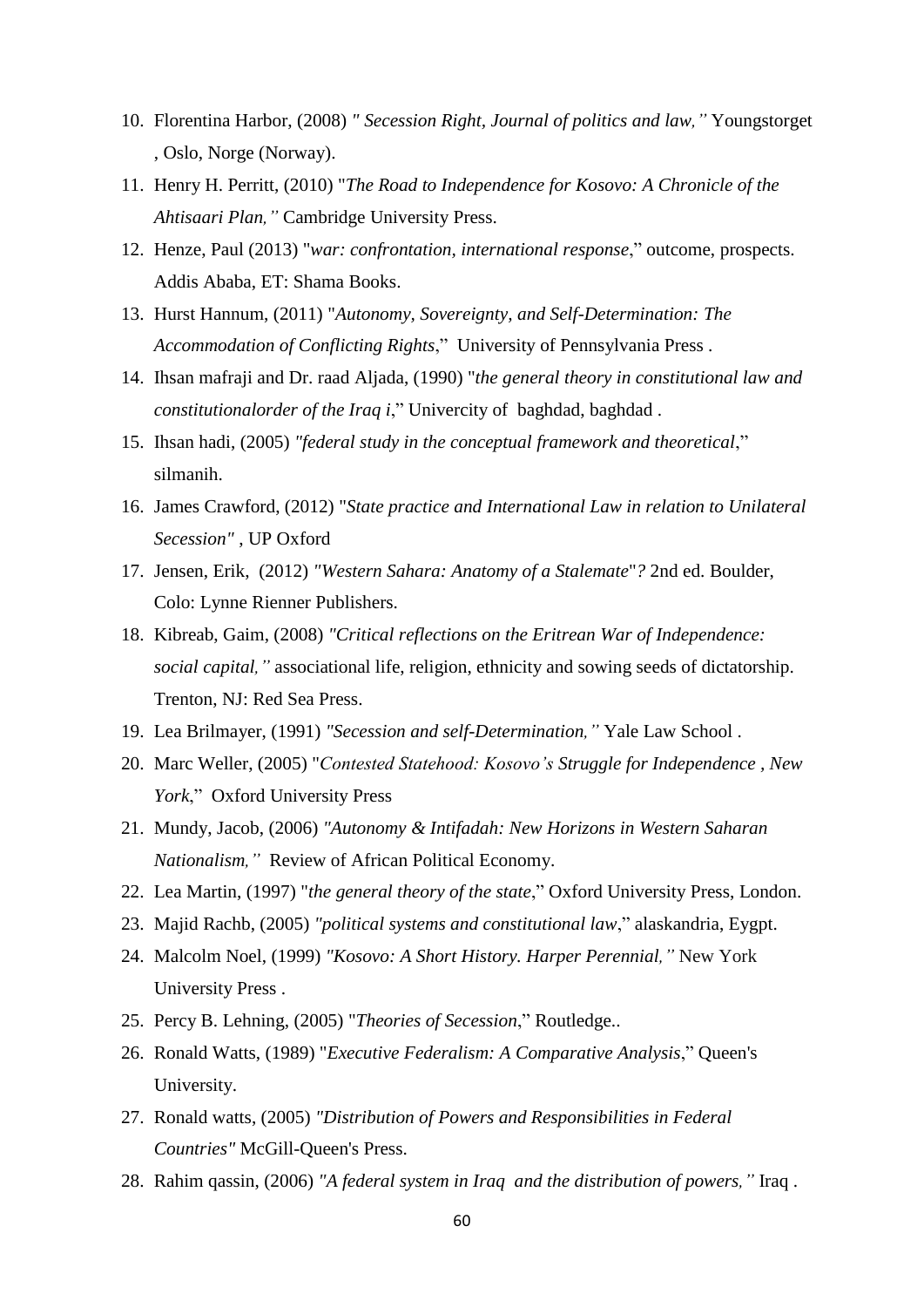- 29. Stefan peter, (2012) *"Self-Determination UN Charter Self-determination International Court of Justice (ICJ) Unification,"* Routledge.
- 30. Shin, Imai, (2008) *"Indigenous Self – determination and the state,"* York University.
- 31. Scott Boykin, (1998) "*Secession, State, and Liberty*," Transaction Publishers,
- 32. Taylor, Jean Gelman (2003) *"Indonesia: Peoples and Histories,"* New Haven, Yale University Press, London
- 33. [Tony Hodges,](https://www.google.iq/search?hl=ar&tbo=p&tbm=bks&q=inauthor:%22Tony+Hodges%22&source=gbs_metadata_r&cad=8) (2011) a. *"Western Sahara: The Roots of a Desert War. Westport,"* Conn.: L. Hill. 1983, The Origins of Saharawi Nationalism.
- 34. Ved. P. Nanda, (2010) "*Self-Determination and Secession Under International Law*," Denver Journal of International Law and Polity.

## **Websites**

- 1. Cornell University Law School (ND), Self determination international law, online available from [http://www.law.cornell.edu/wex/self\\_determination\\_international\\_law](http://www.law.cornell.edu/wex/self_determination_international_law) , accessed date (29/1/2016).
- 2. UN Juridical Yearbook,(1966), Legal activities of the UN and related inter governmental organizations , available from [http://legal.un.org/UNJuridicalYearbook/pdfs/english/ByChapter/chpIII/1966/chpIII.p](http://legal.un.org/UNJuridicalYearbook/pdfs/english/ByChapter/chpIII/1966/chpIII.pdf) [df](http://legal.un.org/UNJuridicalYearbook/pdfs/english/ByChapter/chpIII/1966/chpIII.pdf) , accessed date (6/3/2016).
- 3. UN, (ND), [General Assembly](http://www.un.org/ga/) , available from <http://www.un.org/documents/ga/res/21/ares21.htm> accessed date (13/4/2016).
- 4. United Nations, (6 Nov 2012) Universal Recognition of Inalienable Right to Self-Determination Most Effective Way of Guaranteeing Fundamental Freedoms, Third Committee Told, available from <http://www.un.org/press/en/2012/gashc4051.doc.htm> accessed date (25/4/2016) .
- 5. Andreas Follesdal, (2014), Federalism, available from <http://plato.stanford.edu/entries/federalism>, accessed date (2\3\2016).
- 6. Wikipedia, Eritrean\_War\_of\_Independence, available from [https://en.wikipedia.org/wiki/Eritrean\\_War\\_of\\_Independence](https://en.wikipedia.org/wiki/Eritrean_War_of_Independence) , accessed date  $(1\frac{4}{2016})$ .
- 7. Jackson. (2009), "09Rabat195: Morocco's Tally of Countries Rejecting/Supporting Recognition of Independent Sahara." US State Dept. Diplomatic Cable. Rabat, Morocco: US State Department.